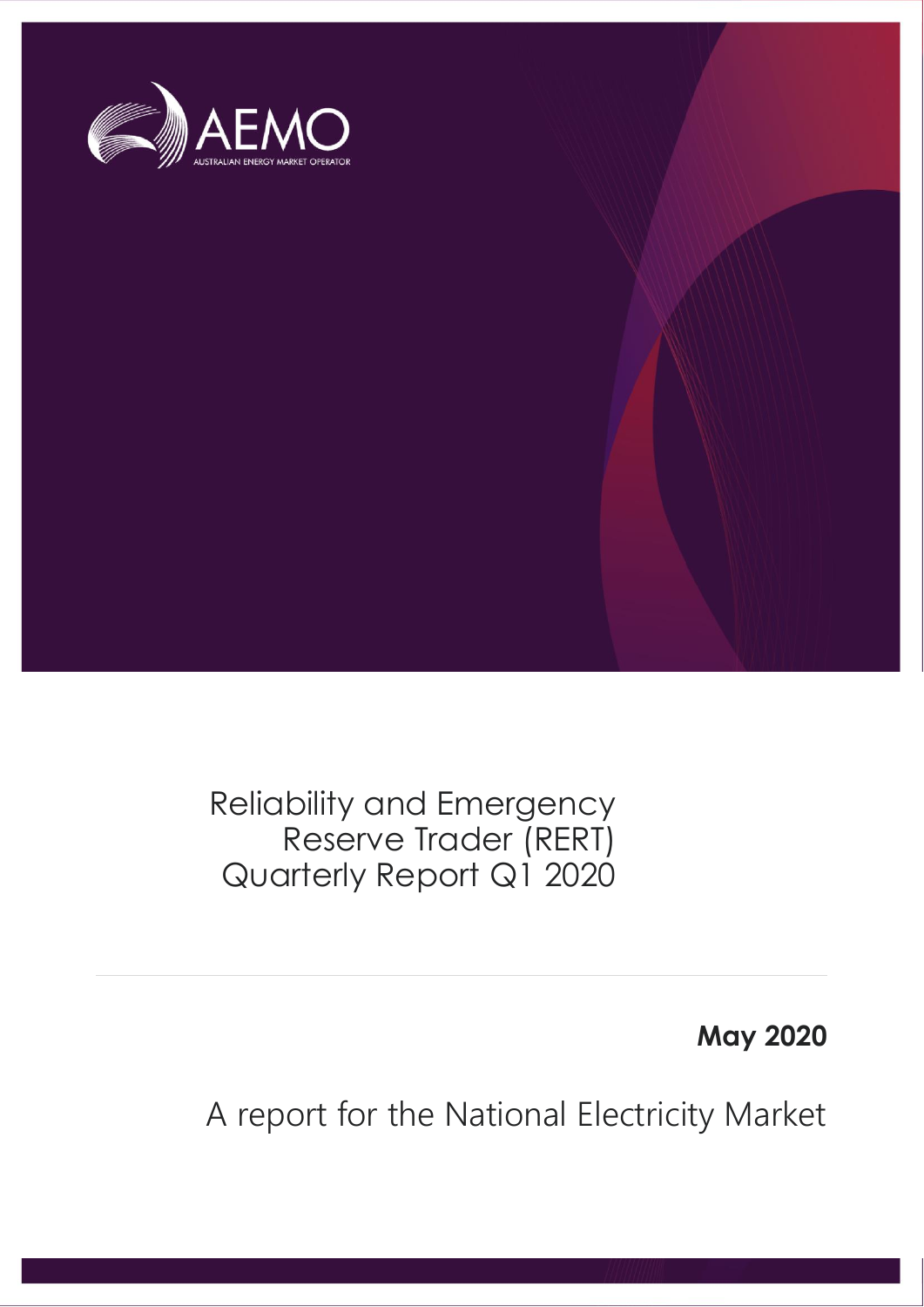# **Important notice**

#### **PURPOSE**

AEMO publishes the Reliability and Emergency Reserve Trader (RERT) Quarterly Report under clause 3.20.6 of the National Electricity Rules.

#### **DISCLAIMER**

This document or the information in it may be subsequently updated or amended. This document does not constitute legal or business advice, and should not be relied on as a substitute for obtaining detailed advice about the National Electricity Law, the National Electricity Rules, or any other applicable laws, procedures or policies. AEMO has made every reasonable effort to ensure the quality of the information in this document but cannot guarantee its accuracy or completeness.

Accordingly, to the maximum extent permitted by law, AEMO and its officers, employees and consultants involved in the preparation of this document:

- make no representation or warranty, express or implied, as to the currency, accuracy, reliability or completeness of the information in this document; and
- are not liable (whether by reason of negligence or otherwise) for any statements or representations in this document, or any omissions from it, or for any use or reliance on the information in it.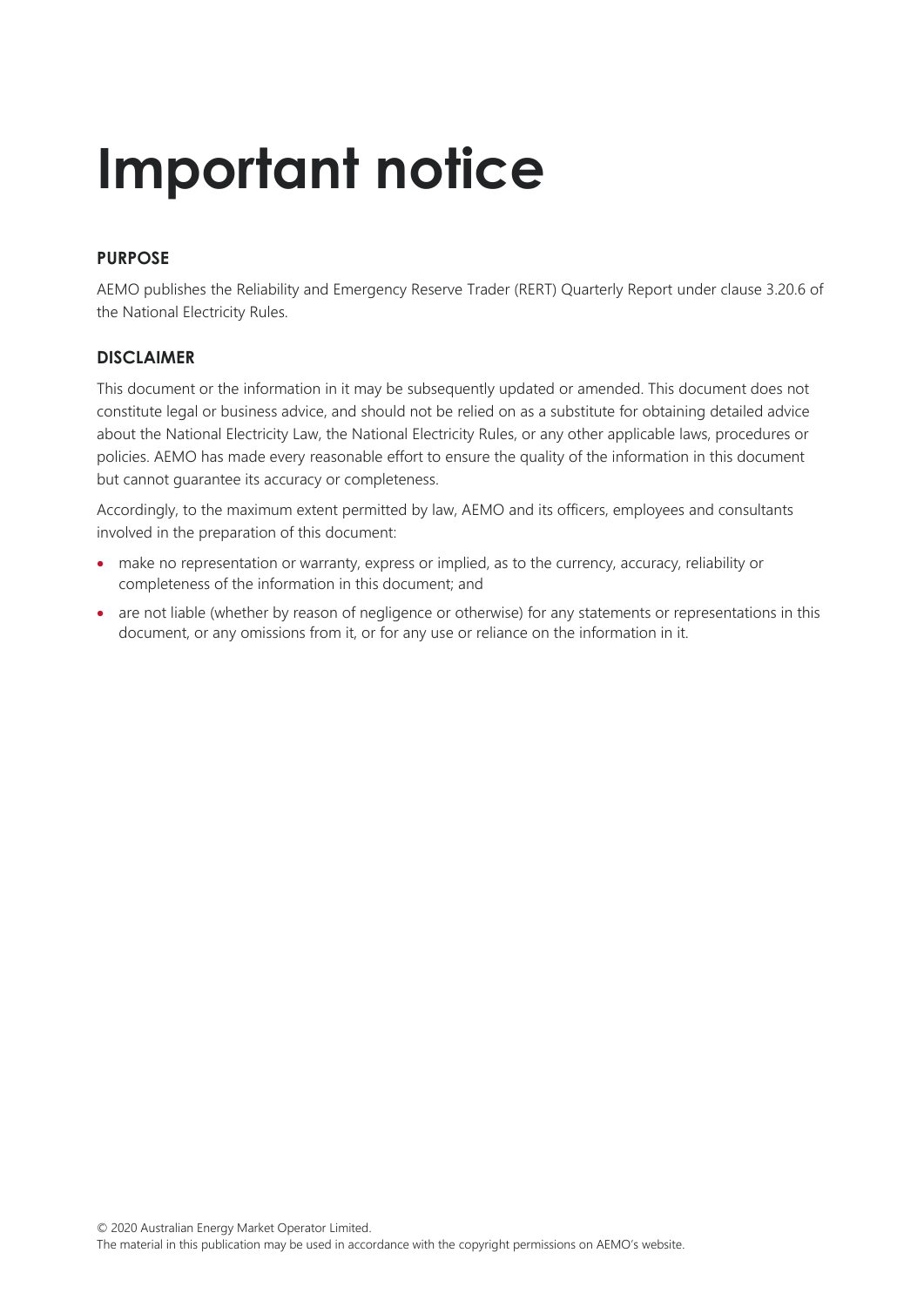# <span id="page-2-0"></span>**Executive summary**

The Reliability and Emergency Reserve Trader (RERT) is an intervention mechanism under the National Electricity Rules (NER) that allows AEMO to contract for emergency reserves, such as generation or demand response that are not otherwise available in the market. AEMO uses RERT as a safety net in the event that a critical shortfall in reserves is forecast. RERT is activated when all market options have been exhausted, typically during periods when the supply demand balance is tight.

AEMO has observed a significant increase in National Electricity Market (NEM) reliability risk following the retirement of a number of baseload generators (including the Hazelwood, Northern, Munmorah, Wallerawang and Anglesea power stations). The reliability risk is further exacerbated by a combination of extreme weather conditions and higher outage rates from ageing generation assets. AEMO determined that an additional 125 megawatts (MW) of reserves were required in Victoria over the 2019-20 summer period, to meet the reliability standard.

In November 2019, AEMO secured 137 MW<sup>1</sup> of Long Notice Reserves<sup>2</sup> in Victoria and has since established medium and short notice panel arrangements for 1,698 MW of reserves across the NEM to manage unexpected risks to supply reliability.

The first quarter of 2020 saw extreme environmental impacts on the power system, with high temperatures resulting in high demand events and bushfire activity severely impacting the electricity network, particularly at the beginning of the quarter, and at times resulting in Lack of Reserve (LOR) conditions. Multiple unplanned transmission outages, regional separation events, and sudden loss of generation availability occurred throughout the period, significantly impacting reserves and resulting in increased RERT activity compared to previous quarters.

AEMO activated RERT on four occasions during Q1 2020:

- In New South Wales on 4 January, to reduce the potential impact of load shedding associated with 257 MW reserve shortfall, AEMO activated 232 megawatt hours (MWh) of RERT at a cost of \$8.36 million.
- In New South Wales on 23 January, to reduce the potential impact of load shedding associated with a 258 MW reserve shortfall, AEMO activated 456 MWh of RERT at a cost of \$7.54 million.
- In Victoria on 31 January, to reduce the potential impact of load shedding associated with a 360 MW reserve shortfall, AEMO activated 697 MWh of RERT at a cost of \$7.54 million.
- In New South Wales on 31 January, to reduce the potential impact of load shedding associated with a 275 MW reserve shortfall, AEMO activated 418.5 MWh of RERT at a cost of \$10.93 million.

The average energy cost (in MWh) payable by AEMO for each of the RERT activations in Q1 2020 is presented in Table 1.

<span id="page-2-1"></span>

| Table 1 |  | AEMO's average amount payable for RERT activation in Q1 2020 |  |
|---------|--|--------------------------------------------------------------|--|
|---------|--|--------------------------------------------------------------|--|

|                        | <b>State</b>    | Cost per megawatt hour (\$/MWh) |
|------------------------|-----------------|---------------------------------|
| 4 January 2020         | New South Wales | \$28,703.86                     |
| <b>23 January 2020</b> | New South Wales | \$14,821,80                     |

<sup>&</sup>lt;sup>1</sup> In addition to the 125 MW needed to meet the reliability standard, an additional 12 MW of reserve was contracted to account for statistical underperformance of contracted reserves when called upon on a given day.

<sup>&</sup>lt;sup>2</sup> Of the 137 MW of long notice reserves secured by AEMO for summer 2019/20, 72 MW were contracted by AEMO using long notice RERT provisions with the balance being made up from the projects funded under the AEMO/Australian Renewable Energy Agency (ARENA) Demand Side Participation (DSP) trial.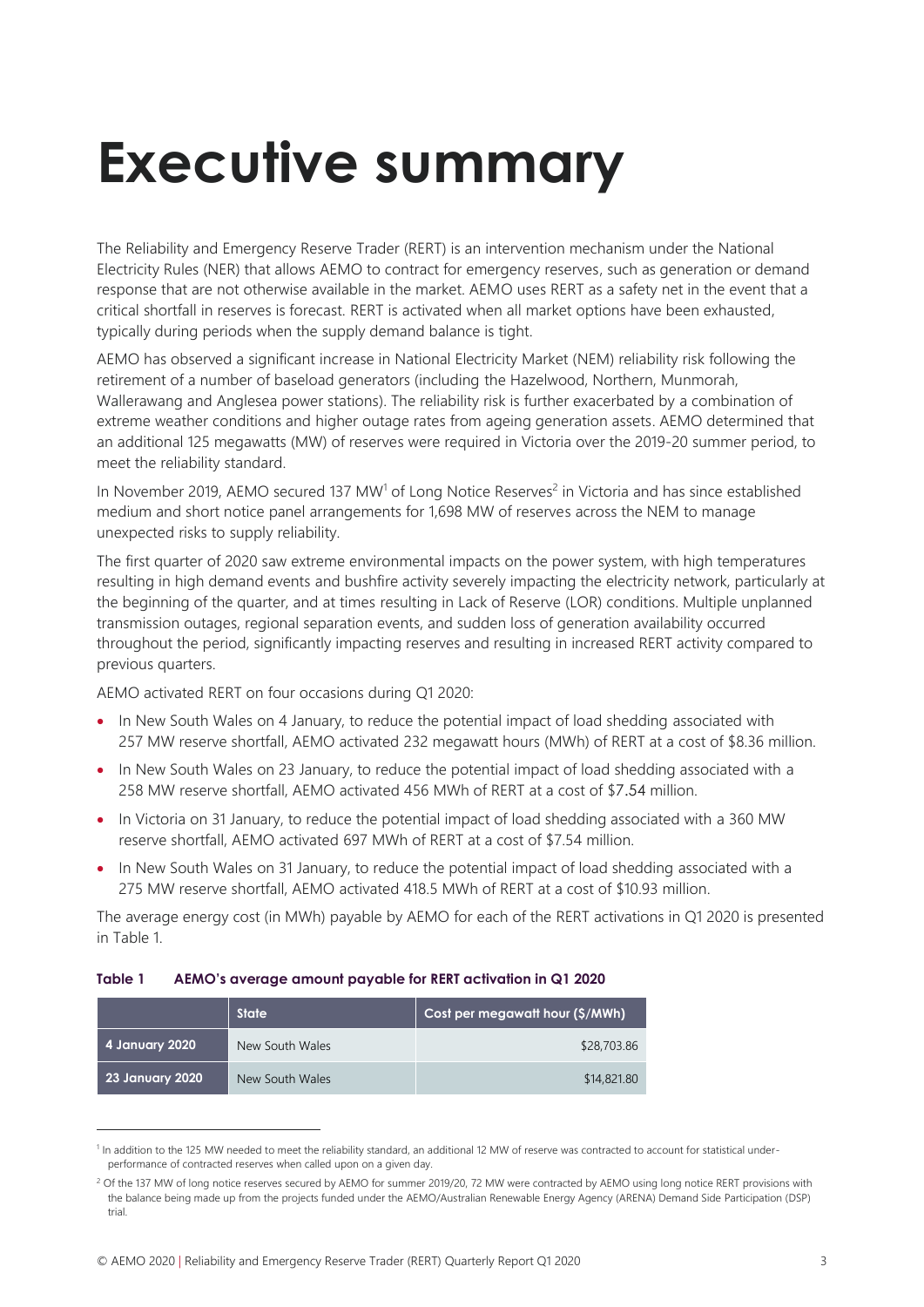| 31 January 2020 | Victoria        | \$12,823.13 |
|-----------------|-----------------|-------------|
| 31 January 2020 | New South Wales | \$22,381.03 |

For each of these activations, the cost per MWh is less than the average value of customer reliability<sup>3</sup> (VCR), which is \$42,120 per MWh for New South Wales and \$41,210 per MWh for Victoria.

Assuming the cost of RERT is apportioned by consumption<sup>4</sup>, the average cost per household for the four activation events in January 2020 is estimated to be \$3.24 in New South Wales and \$1.62 in Victoria (including GST).

AEMO's contracting and activation of RERT was consistent with the principles of having the least distortionary effect on the market, while improving reliability of the system and minimising cost to consumers.

This report is published under clause 3.20.6 (b) of the NER , and accounts for reserve contracts entered into and activated by AEMO in the period from 1 January 2020 to 31 March 2020.

<sup>3</sup> Se[e https://www.aer.gov.au/system/files/AER%20-%20Values%20of%20Customer%20Reliability%20Review%20-%20Final%20Report%20-](https://www.aer.gov.au/system/files/AER%20-%20Values%20of%20Customer%20Reliability%20Review%20-%20Final%20Report%20-%20December%202019.pdf) [%20December%202019.pdf.](https://www.aer.gov.au/system/files/AER%20-%20Values%20of%20Customer%20Reliability%20Review%20-%20Final%20Report%20-%20December%202019.pdf)

<sup>4</sup> AEMO recovers RERT costs from *market customers* who are typically retailers and transmission connected large industrial customers. AEMO does not have visibility or control on how retailers pass RERT costs on to their end use customers.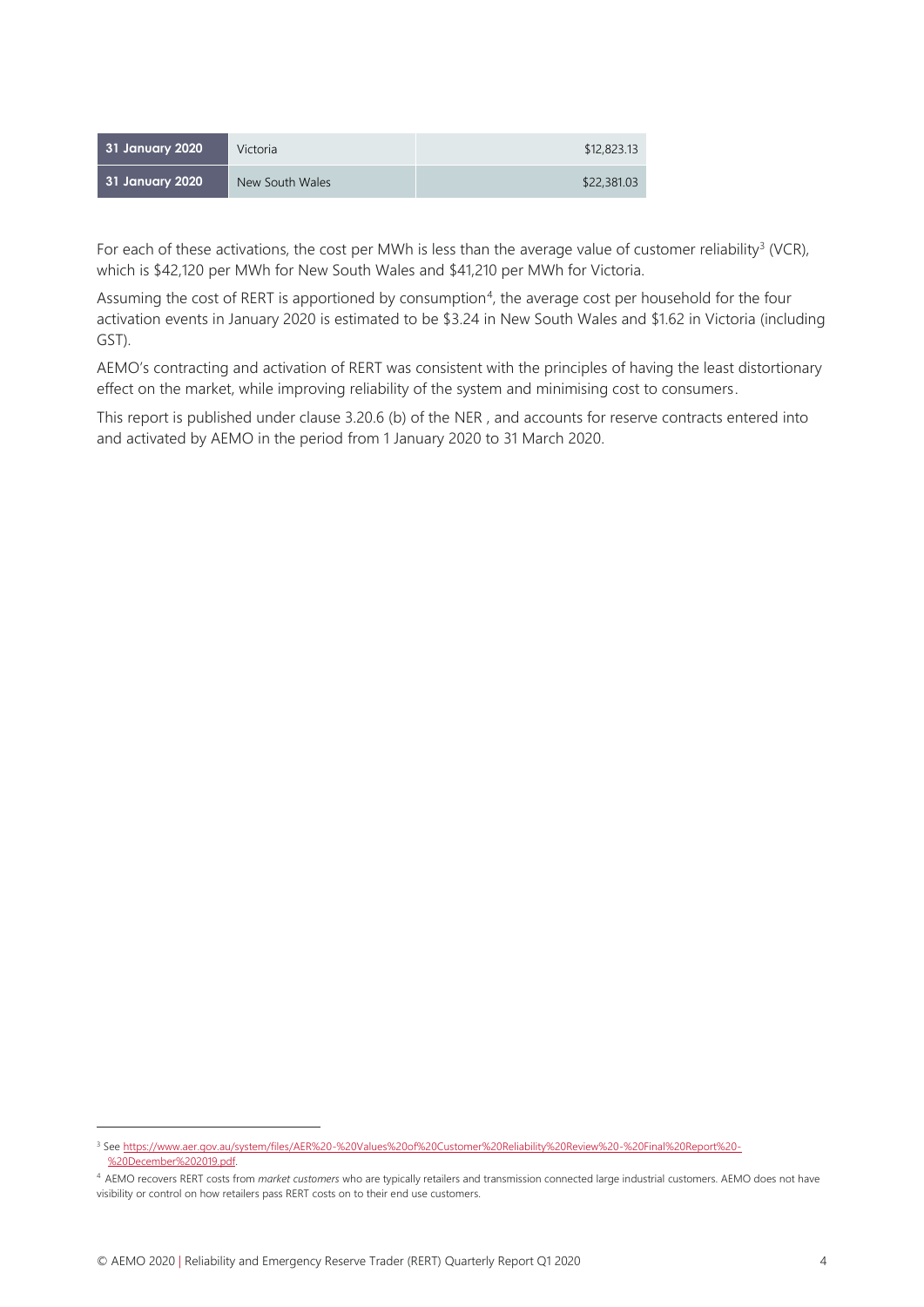# **Contents**

|     | <b>Executive summary</b>                                                      | 3  |
|-----|-------------------------------------------------------------------------------|----|
| 1.  | <b>RERT activity in Q1 2020</b>                                               | 8  |
| 1.1 | Procurement                                                                   | 8  |
| 1.2 | Activation                                                                    | 8  |
| 1.3 | Costs incurred                                                                | 8  |
| 2.  | <b>Reserve procurement</b>                                                    | 9  |
| 2.1 | Long Notice Reserves                                                          | 9  |
| 2.2 | Medium/short-notice panel arrangements                                        | 10 |
| 2.3 | Short Notice Reserves contracted                                              | 11 |
| 2.4 | Short Notice Reserve contracts                                                | 12 |
| 2.5 | AEMO's methodology for contracting RERT                                       | 14 |
| 3.  | Intervention on 4 January 2020                                                | 15 |
| 3.1 | Decision to intervene                                                         | 15 |
| 3.2 | Assessment of market response and latest time to intervene                    | 17 |
| 3.3 | Intervention event                                                            | 17 |
| 3.4 | Intervention pricing                                                          | 18 |
| 3.5 | Changes in dispatch outcomes                                                  | 19 |
| 3.6 | Impact on reliability                                                         | 20 |
| 4.  | Intervention on 23 January 2020                                               | 21 |
| 4.1 | Decision to intervene                                                         | 21 |
| 4.2 | Assessment of market response and latest time to intervene                    | 22 |
| 4.3 | Intervention event                                                            | 22 |
| 4.4 | Intervention pricing                                                          | 23 |
| 4.5 | Changes in dispatch outcomes                                                  | 23 |
| 4.6 | Impact on reliability                                                         | 24 |
| 5.  | Intervention on 31 January 2020                                               | 25 |
| 5.1 | Decision to intervene in Victoria                                             | 25 |
| 5.2 | Assessment of market response and latest time to intervene in Victoria        | 26 |
| 5.3 | Intervention event in Victoria                                                | 27 |
| 5.4 | Decision to intervene in New South Wales                                      | 28 |
| 5.5 | Assessment of market response and latest time to intervene in New South Wales | 29 |
| 5.6 | Intervention event in New South Wales                                         | 29 |
| 5.7 | Intervention pricing for New South Wales and Victoria                         | 30 |
| 5.8 | Changes in dispatch outcomes New South Wales and Victoria                     | 30 |
|     |                                                                               |    |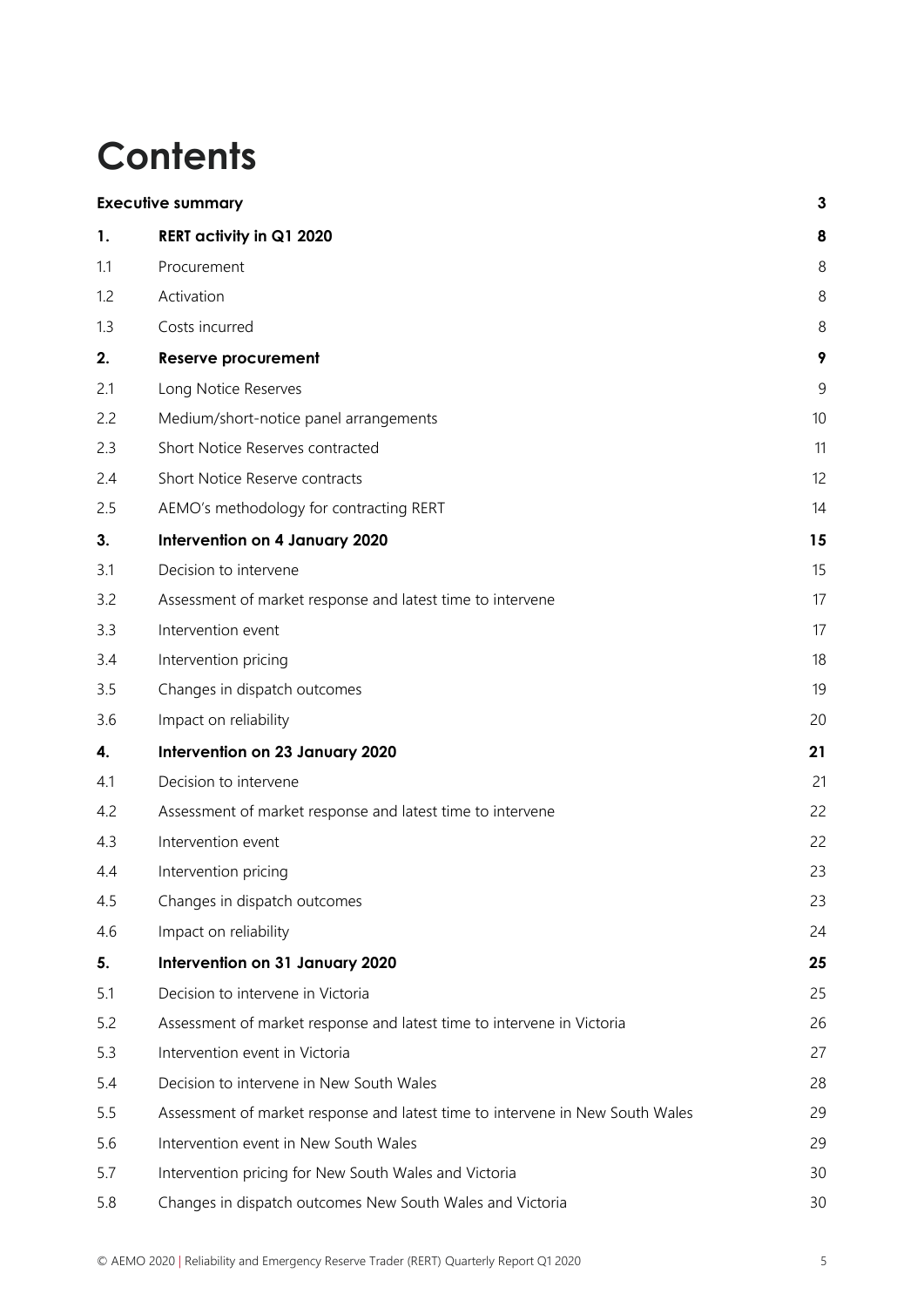| 5.9               | Impact on reliability in Victoria and New South Wales | 31 |
|-------------------|-------------------------------------------------------|----|
| 6.                | <b>Cost of exercising RERT</b>                        | 32 |
| 7.                | <b>AEMO's intervention process</b>                    | 34 |
|                   | <b>Appendix A</b>                                     | 35 |
| <b>Appendix B</b> |                                                       | 38 |

# **Tables**

| Table 1  | AEMO's average amount payable for RERT activation in Quarter 1 2020                        | 3  |
|----------|--------------------------------------------------------------------------------------------|----|
| Table 2  | AEMO's amount payable under reserve contracts, Q1 2020                                     | 8  |
| Table 3  | Scenarios from 2019 ESOO showing potential reserve outcomes in Victoria,<br>summer 2019-20 | 9  |
| Table 4  | Long Notice Reserve contracts in Victoria                                                  | 10 |
| Table 5  | Term of Short Notice Reserve contracts                                                     | 12 |
| Table 6  | RERT activated in New South Wales on 4 January 2020                                        | 18 |
| Table 7  | Summary of total energy generation during 4 January 2020 RERT event (MWh)                  | 19 |
| Table 8  | Summary of total interconnector flows during 4 January 2020 RERT event (MWh)               | 19 |
| Table 9  | RERT activated in New South Wales on 23 January 2020                                       | 23 |
| Table 10 | Summary of total energy generation during 23 January 2020 RERT event (MWh)                 | 23 |
| Table 11 | Summary of total interconnector flows during 23 January 2020 RERT event (MWh)              | 24 |
| Table 12 | RERT activated in Victoria on 31 January 2020                                              | 28 |
| Table 13 | RERT activated in New South Wales on 31 January 2020                                       | 30 |
| Table 14 | Summary of total energy generation during 31 January 2020 RERT event (MWh)                 | 31 |
| Table 15 | Summary of total interconnector flows during 31 January 2020 RERT event (MWh)              | 31 |
| Table 16 | Costs associated with activating RERT in Q1 2020                                           | 32 |
| Table 17 | Total costs recovery associated with activating RERT in Q1 2020                            | 32 |
| Table 18 | Estimated cost per household per activation                                                | 33 |
| Table 19 | Estimated avoided cost of load shedding                                                    | 33 |
| Table 20 | Market customer cost recovery per region                                                   | 35 |
| Table 21 | Timeline of key events up to and including 4 January 2020                                  | 38 |
| Table 22 | Timeline of key events on 23 January 2020                                                  | 39 |
| Table 23 | Timeline of key events on 31 January 2020                                                  | 40 |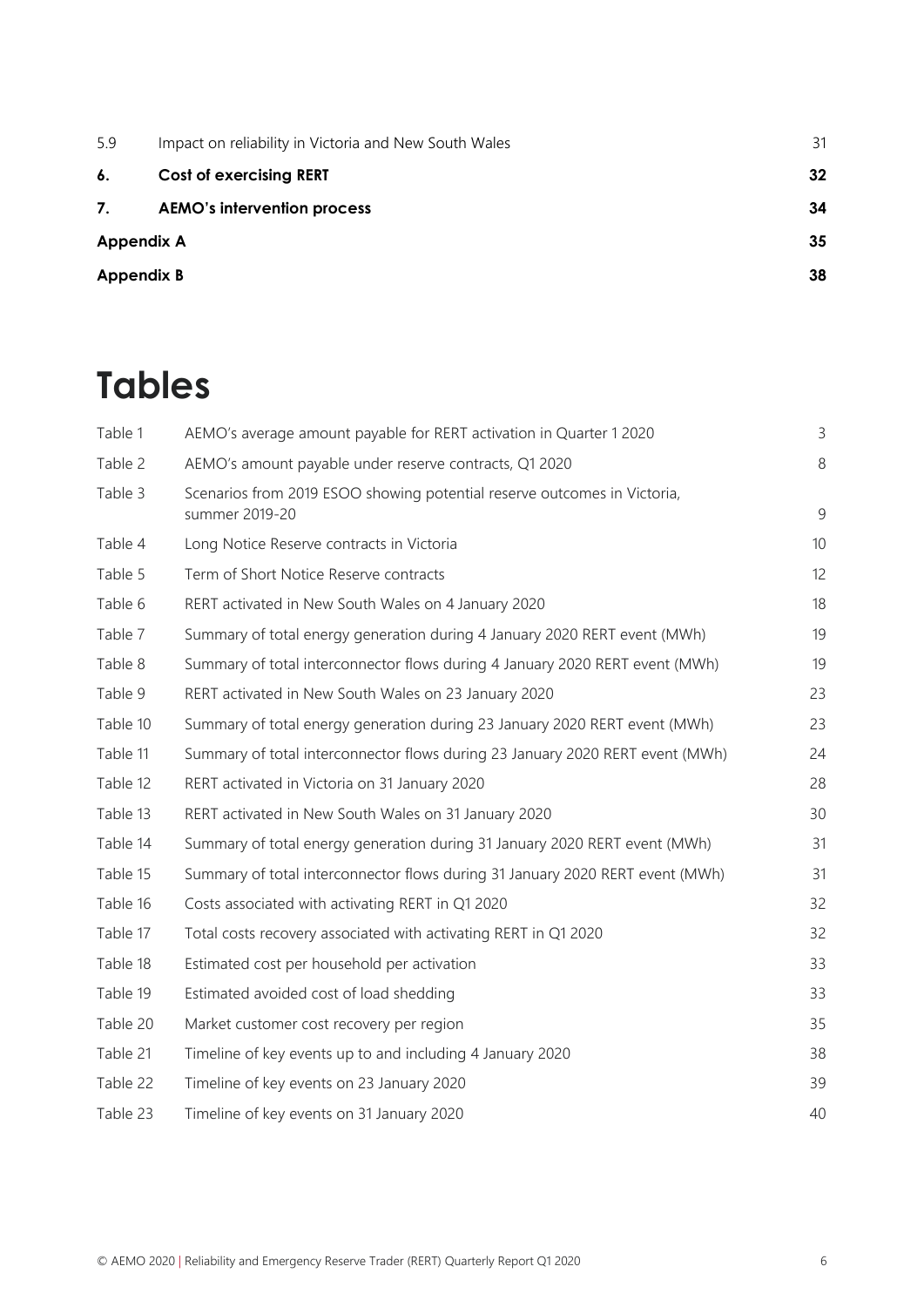# **Figures**

| Figure 1 | Operational demand in New South Wales                                                                                | 16 |
|----------|----------------------------------------------------------------------------------------------------------------------|----|
| Figure 2 | Timing of activation of RERT and intervention pricing 4 January 2020                                                 | 18 |
| Figure 3 | Timing of activation of RERT and intervention pricing on 23 January 2020                                             | 22 |
| Figure 4 | Victorian semi-scheduled wind generation, pre-dispatch target at differing time<br>horizons versus actual generation | 26 |
| Figure 5 | Timing of activation of RERT and intervention pricing on 31 January 2020 in Victoria                                 | 27 |
| Figure 6 | Timing of activation of RERT and intervention pricing on 31 January 2020 in New<br>South Wales                       | 29 |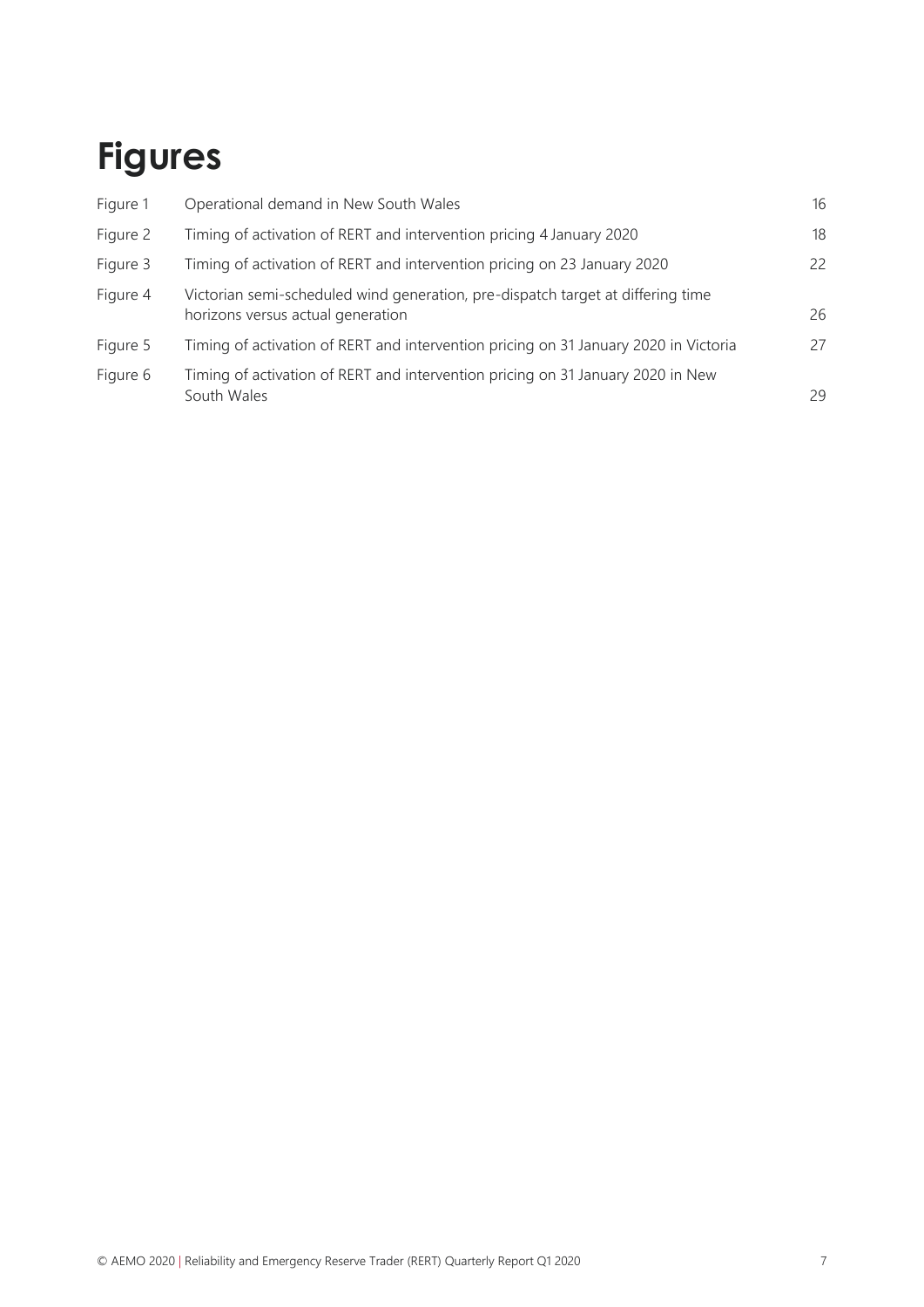# <span id="page-7-0"></span>**1. RERT activity in Q1 2020**

## <span id="page-7-1"></span>1.1 Procurement

In Q4 2019, AEMO secured 137 megawatts (MW) of Long Notice<sup>5</sup> Reserve, effective from 1 November 2019 to 31 March 2020. No additional Long Notice Reserve was procured in Q1 2020, and since 31 March 2020 there is currently no Long Notice Reserve contracted in the National Electricity Market (NEM).

In Q4 2019, AEMO also established a panel of providers for up to 1,698 MW of potential reserve capacity across the NEM through panel agreements for the provision of reserves at Medium<sup>6</sup>/Short<sup>7</sup> Notice. No additional potential reserve capacity was added to Medium/Short Notice Panel in Q1 2020. Note that under the panel agreements no capacity is contracted until a reserve shortfall arises.

In Q1 2020, Short Notice Reserve was contracted on RERT activation days as detailed below and also on 30 January 2020 in response to an actual Lack of Reserve 2 (LOR 2) condition<sup>8</sup>.

## <span id="page-7-2"></span>1.2 Activation

AEMO intervened in the market by activating RERT on the following occasions during the reporting period:

- Saturday 4 January 2020 due to an actual LOR 2 condition in New South Wales.
- Thursday 23 January 2020 due to a forecast LOR 2 condition which developed into an actual LOR 2 condition in New South Wales.
- Friday 31 January 2020 due to actual LOR 2 conditions in Victoria and New South Wales.

# <span id="page-7-3"></span>1.3 Costs incurred

The amount payable by AEMO under RERT in Q1 2020 was \$34.93 million. Table 2 shows a breakdown of the amounts payable in Victoria and New South Wales including payment type for all contracts activated in Q1 2020. No other RERT costs were incurred in Q1 2020.

| <b>NEM</b> region      | Availability <sup>9</sup><br>costs (\$ million) | <b>Pre-activation</b><br>costs (\$ million) | <b>Activation</b><br>costs (\$ million) | <b>Intervention</b><br>costs (\$ million) | Total cost<br>(\$ million) |
|------------------------|-------------------------------------------------|---------------------------------------------|-----------------------------------------|-------------------------------------------|----------------------------|
| <b>New South Wales</b> | \$0                                             | \$14.06                                     | \$10.08                                 | \$2.68                                    | \$26.82                    |
| <b>Victoria</b>        | $$0.56^{10}$                                    | \$0.01                                      | \$5.35                                  | \$2.19                                    | \$8.11                     |
| Total cost             |                                                 |                                             |                                         |                                           | \$34.93                    |

<span id="page-7-4"></span>**Table 2 AEMO's amount payable under reserve contracts, Q1 2020**

<sup>&</sup>lt;sup>5</sup> Long-notice situations occur between 12 months and 10 weeks before a projected shortfall in reserves.

<sup>&</sup>lt;sup>6</sup> Short-notice situations occur less than seven days before a projected shortfall in reserve.

<sup>7</sup> Medium-notice situations occur between 10 weeks and seven days before a projected reserve shortfall.

<sup>&</sup>lt;sup>8</sup> LOR 2 signals a tightening of electricity supply reserves. This condition exists when reserve levels are lower than the single largest supply resource in a state. At this level, there is no impact to the power system, but supply could be disrupted if a large incident occurred. Once a forecast LOR 2 is declared, AEMO has the power to direct generators, cancel network outages or activate the RERT mechanism to improve the supply demand balance.

<sup>9</sup> Availability payments apply for long notice contracts only. Availability payments are subject to change, any changes will be captured in routine revised statements.

<sup>10</sup> The availability payments of \$0.56m in Victoria went solely to those reserve providers contracted directly by AEMO under long notice provisions. The providers funded under the AEMO/Australian Renewable Energy Agency (ARENA) Demand Side Participation (DSP) trial receive funding from ARENA to be available to provide reserves in emergency situations, this funding is similar to the availability payments to long notice reserve providers.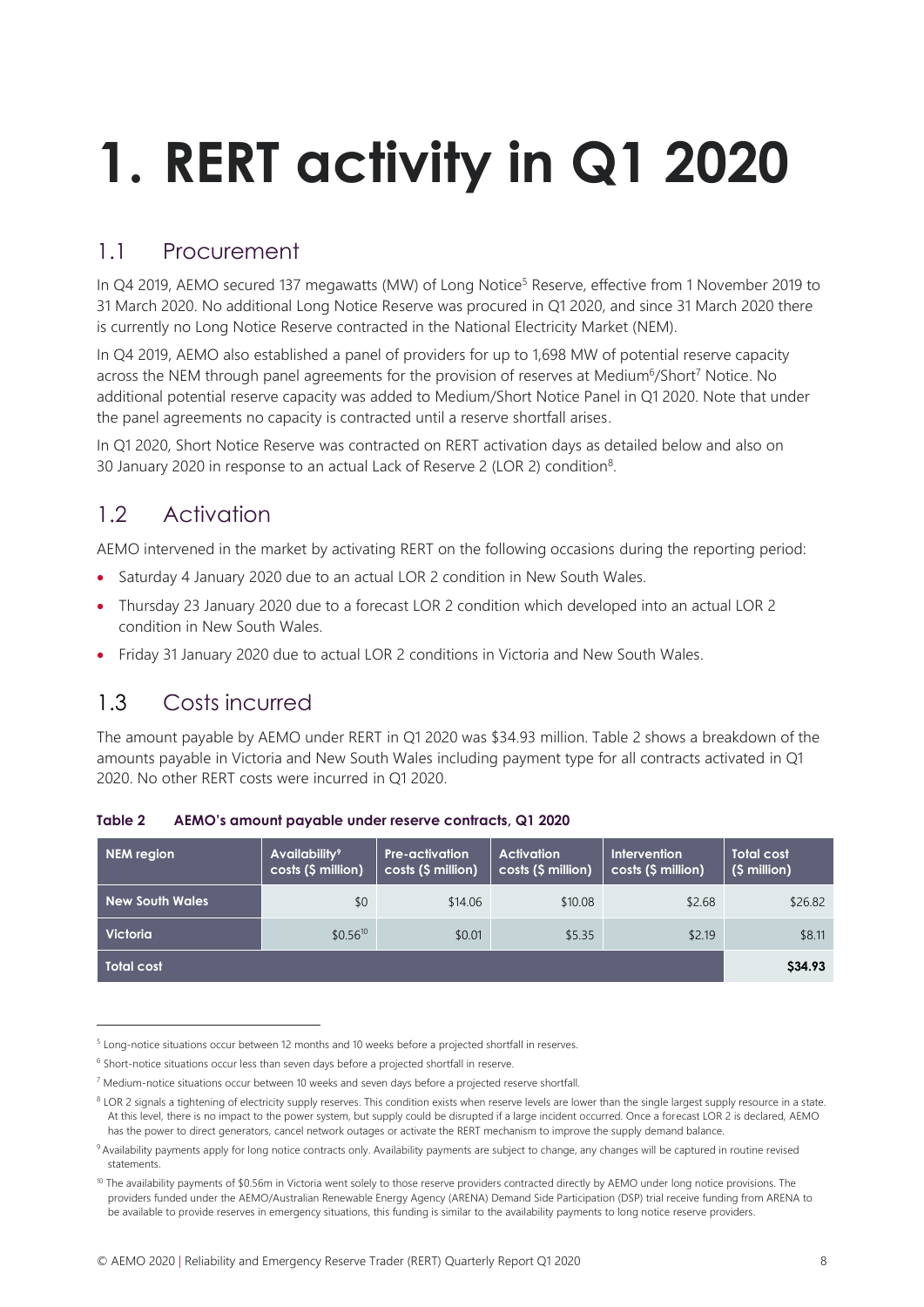# <span id="page-8-0"></span>**2. Reserve procurement**

### <span id="page-8-1"></span>2.1 Long Notice Reserves

The 2019 Electricity Statement of Opportunities (ESOO) determined that Victoria was at risk of supply interruptions that could exceed the reliability standard for unserved energy (USE) in 2019-20. This risk was projected to arise in Victoria, under a scenario where the unplanned outages of two major Victorian power stations, Loy Yang A2 (500 MW) and Mortlake unit 2 (259 MW), extended into the peak summer period, posing a significant risk of insufficient supply that could lead to material involuntary load shedding<sup>11</sup>. Using a probabilistic forecast that assumed an extension of either of these outages, in combination with a number of other operating risks including the higher than average forced outage rates, AEMO determined an expected USE of 0.0026% for 2019-20 over the summer period.

AEMO simulated the impact that delayed return to service from generator outages would have on reserve levels across four scenarios, as detailed in Table 3 below. The weighted expectation of the delayed return to service scenarios for Loy Yang A2 and Mortlake translated into an additional 125 MW of reserves being required in the Victorian region to meet the reliability standard for 2019-20.

|                                                | Loy Yang A2 out (30% probability weighting)                                                                                                                                                       | Loy Yang A2 in (70% probability weighting)                                                                                                                                                    |
|------------------------------------------------|---------------------------------------------------------------------------------------------------------------------------------------------------------------------------------------------------|-----------------------------------------------------------------------------------------------------------------------------------------------------------------------------------------------|
| Mortlake out (60%<br>probability<br>weighting) | • 0.0047% expected USE<br>• 260,000 to 1.3m households without power for<br>four hours<br>• 460 MW required to meet the reliability<br>standard<br>• 18% probability of this scenario occuring    | • 0.0023% expected USE<br>• 155,000 to 720,000 households without power for<br>four hours<br>• 70 MW required to meet the reliability standard<br>• 42% probability of this scenario occuring |
| Mortlake in (40%<br>probability<br>weighting)  | • 0.0030% expected USE<br>• 195,000 to 910,000 households without power<br>for four hours<br>• 215 MW required to meet the reliability<br>standard<br>• 12% probability of this scenario occuring | • 0.0013% expected USE<br>• 90,000 to 445,000 households without power for<br>four hours<br>• 70 MW required to meet the reliability standard<br>• 28% probability of this scenario occuring  |

<span id="page-8-2"></span>**Table 3 Scenarios from 2019 ESOO showing potential reserve outcomes in Victoria, summer 2019-20** 

Based on the above forecasts, in consultation with the relevant state governments and through open tendering processes under the NER, AEMO secured Long Notice Reserve that met detailed cost, technical, and verification criteria in order to meet the reliability standard under expected conditions.

In determining the quantity of Long Notice Reserves required, AEMO took into account the reserves available from the third year of the three-year joint AEMO – Australian Renewable Energy Agency (ARENA) Demand Side Participation (DSP) trial. Under this trial, 149 MW of reserves are currently available, of which 65 MW can support reliability in Victoria. Contracting of the ARENA reserve providers is managed through medium/short notice panel arrangements.

AEMO entered into Long Notice Reserve contracts to secure an additional 60 MW of out-of-market reserves to bring the total to 125 MW of reserves required to meet the reserve shortfall reported in the 2019 ESOO

<sup>11</sup> 2019 ESOO, a[t https://www.aemo.com.au/energy-systems/electricity/national-electricity-market-nem/nem-forecasting-and-planning/forecasting-and](https://www.aemo.com.au/energy-systems/electricity/national-electricity-market-nem/nem-forecasting-and-planning/forecasting-and-reliability/nem-electricity-statement-of-opportunities-esoo)[reliability/nem-electricity-statement-of-opportunities-esoo.](https://www.aemo.com.au/energy-systems/electricity/national-electricity-market-nem/nem-forecasting-and-planning/forecasting-and-reliability/nem-electricity-statement-of-opportunities-esoo)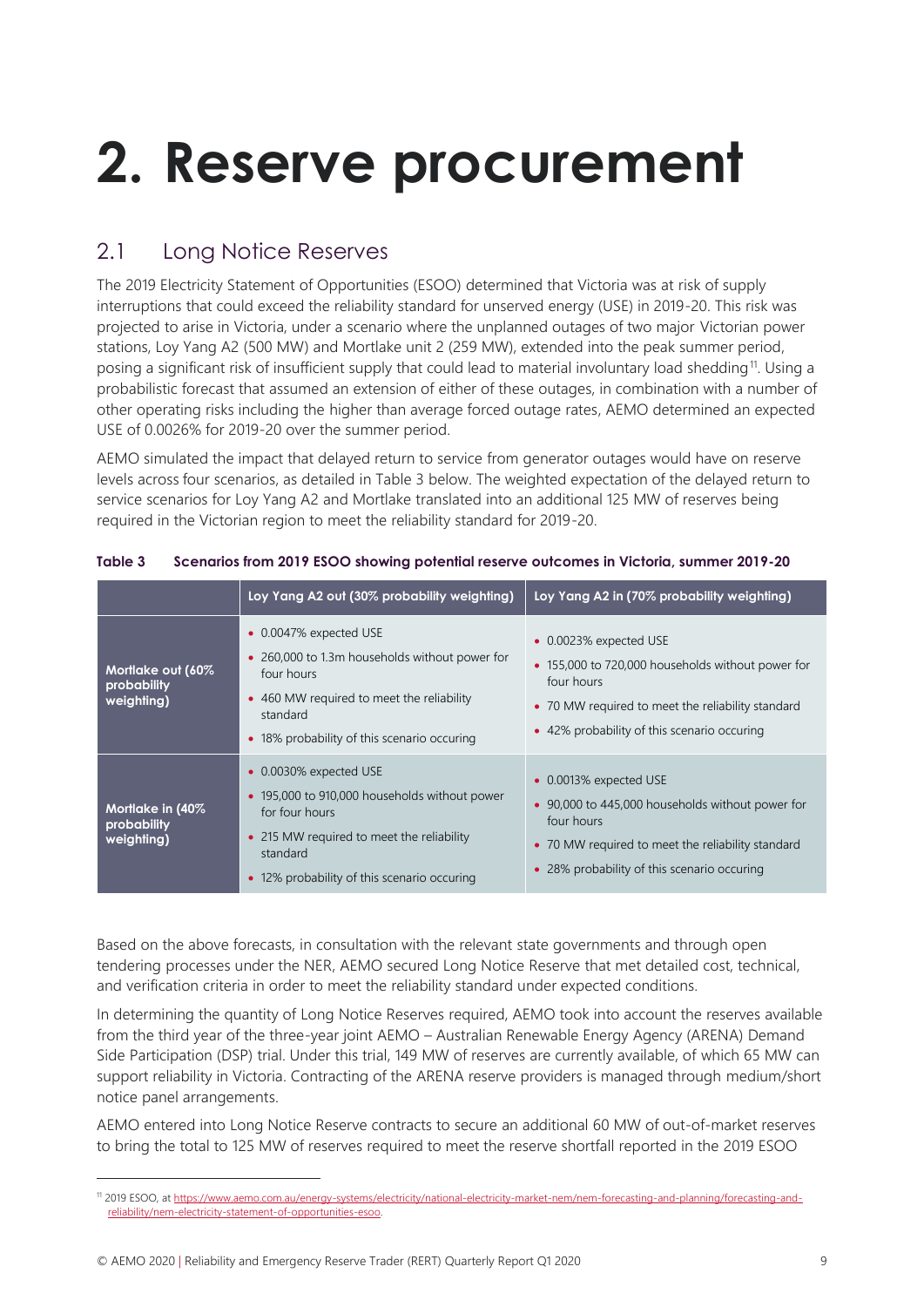under expected conditions. An additional 12 MW of reserve was also contracted (137 MW total reserve secured), in addition to the 125 MW needed to meet the reliability standard. Analysis of last year's performance of contracted RERT identified that dispatched reserves statistically underperformed when called on. This statistical underperformance was utilised to determine that following any given activation, RERT providers would deliver the required amount to meet USE.

Table 5 below shows the Long Notice Reserve contracts entered into by AEMO. The trigger basis for these Long Notice Reserve contracts was the forecast reliability shortfall as described above. The total cost of RERT availability payments for Long Notice Contracts in Victoria for Q1 2020 was \$0.56M, as shown in Table 2.

| <b>RERT Provider</b>                     | <b>Reserve</b><br><b>Period Start</b> | <b>Reserve Period</b><br>End | <b>Reserve Period</b><br>duration | Capacity<br>(MW) | Region   |
|------------------------------------------|---------------------------------------|------------------------------|-----------------------------------|------------------|----------|
| <b>Enel X Australia Pty Ltd</b>          | 1 November<br>2019                    | 31 March 2020                | 5 months                          | 42               | Victoria |
| <b>Enel X Australia Pty Ltd</b>          | 1 January 2020                        | 31 March 2020                | 3 months                          | 10               | Victoria |
| <b>Visy Industries Australia Pty Ltd</b> | 1 November<br>2019                    | 31 March 2020                | 5 months                          | 20               | Victoria |

<span id="page-9-1"></span>**Table 4 Long Notice Reserve contracts in Victoria**

The term of the Long Notice Contracts entered into by AEMO, aligns with the declaration of a Low Reserve Condition made in the 2019 ESOO. AEMO is currently not projecting any low reserve conditions and the longnotice reserve contracts referred to above have since expired.

#### <span id="page-9-0"></span>2.2 Medium/short-notice panel arrangements

The 2019, ESOO modelling also found that to reduce the likelihood of exceeding the standard to a 'one-in-10 year' event, 560 MW of additional reserves in Victoria and South Australia would be required to meet the reliability standard.

Based on these forecasts and through open tendering processes under the NER, AEMO established a panel of providers representing estimated additional reserves of up to 1,025 MW in Victoria and South Australia and 1,698 MW in total across the NEM under panel agreements. These agreements enable potential RERT providers to offer reserves in short- or medium-notice situations, on pre-negotiated contract terms, in South Australia, Victoria, New South Wales, and Queensland, to enable AEMO to manage risks such as demand exceeding forecast expectations, and unplanned events resulting in a reduction in generation and/or network capacity.

In consultation with relevant state governments, AEMO entered into panel agreements with potential reserve providers that met detailed cost, technical, and verification criteria. Each RERT resource has different response lead times, activation conditions, and response capability; as a result, not all resources can necessarily be activated for a given shortfall event.

Under the panel agreements utilising short-notice contracts, there are no fixed costs incurred and payments will only be made based on pre-activation and/or actual MWh activated. There is no cost to consumers unless this reserve is required<sup>12</sup>. AEMO did not contract for Medium Notice Reserve in Q1 2020.

<sup>12</sup> For more information on RERT costs please refer to the AEMO webstite: [https://aemo.com.au/en/energy-systems/electricity/emergency](https://aemo.com.au/en/energy-systems/electricity/emergency-management/reliability-and-emergency-reserve-trader-rert)[management/reliability-and-emergency-reserve-trader-rert](https://aemo.com.au/en/energy-systems/electricity/emergency-management/reliability-and-emergency-reserve-trader-rert)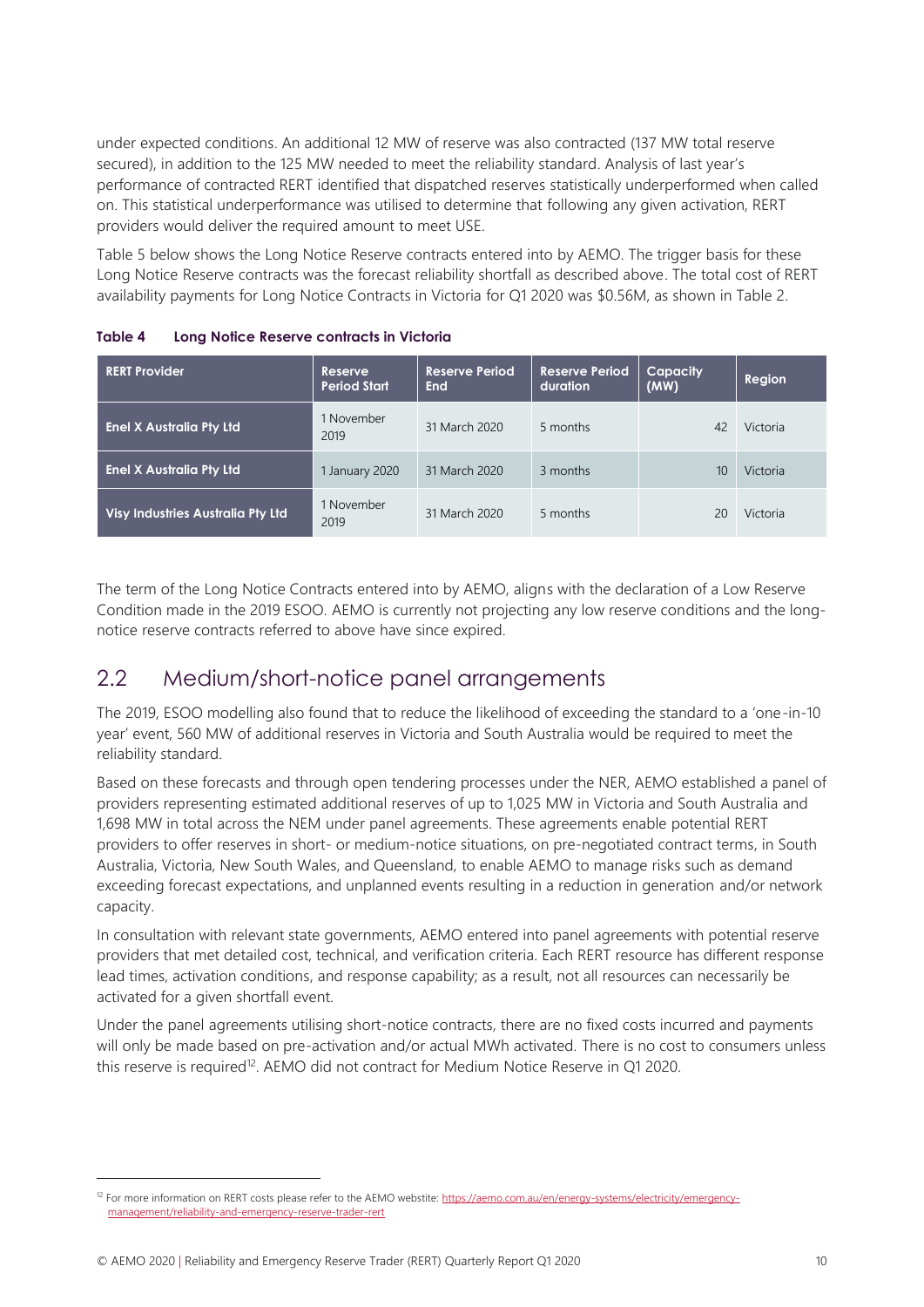### <span id="page-10-0"></span>2.3 Short Notice Reserves contracted

AEMO may enter into reserve contracts at short notice when the probability of load shedding (other than the reduction or disconnection of interruptible load) is, or is forecast to be, more than remote, which is when AEMO expects a lack of reserve (LOR) condition may occur. The Reserve Level Declaration Guidelines<sup>13</sup> provides details for determining the term and quantity associated with a reserve shortfall.

A forecast or actual LOR 2 and/or LOR 3<sup>14</sup> condition are the main criteria for contracting Short Notice Reserve. Under AEMO's panel arrangements, AEMO can contract for Short Notice Reserve once a forecast or actual LOR 2 and/or LOR 3 condition is identified, with no cost to consumers (unless the reserve is preactivated or activated). As the event descriptions in sections 2.3.1 and 3 below show, RERT contracting occurs in the context of highly uncertain and complex power system condtions, where real and projected reserve levels can change at short notice. To manage the associated uncertainty of reserve shortfall quantities, AEMO typically contracts with all available short-notice providers in the relevant region. Where there is spare export capacity between regions, AEMO will also consider reserve levels across multiple regions together.

On this basis, AEMO contracted for Short Notice Reserve on the following occasions in Q1 2020. AEMO activated RERT on all these occasions except for Thursday 30 January:

- On 4 January, in response to an actual LOR 2 condition in New South Wales, AEMO contracted 368 MW of RERT for a reserve shortfall of 257 MW.
- On 23 January, in response to a forecast LOR 2 condition in New South Wales, AEMO contracted 520 MW of RERT for a reserve shortfall of 258 MW.
- On 30 January, in response to an actual LOR 2 condition in South Australia and Victoria, AEMO contracted 227 MW of RERT in South Australia and 60 MW in Victoria, for a reserve shortfall of 165 MW in South Australia and 495 MW in Victoria.
- On 31 January, in response to a forecast LOR 2 condition in Victoria, AEMO contracted 235 MW of RERT for a reserve shortfall of 154 MW.
- On 31 January, in response to an actual LOR 2 condition in New South Wales, AEMO contracted 478 MW of RERT for a reserve shortfall of 275 MW in New South Wales.

Chapter 3 details the conditions leading up to activation of RERT.

Note that although AEMO contracted for a greater amount of Short Notice Reserves than required to address the relevant LOR declarations, no costs were incurred in doing so (because panel agreements utilise shortnotice contracts that have no ongoing fixed costs and payments are only be made based on pre-activation and/or actual MWh activated). This allows AEMO to maximise available reserves in order to manage uncertainty at no additional costs to consumers.

#### 2.3.1 Short Notice Reserves contracted but not activated

Thursday 30 January 2020 saw extreme conditions in Victoria and South Australia, with temperatures reaching 39.3°C at Melbourne Airport and 43.9°C at Adelaide (Kent Town) respectively. This resulted in high forecast maximum operational demands of 8,742 MW at 1800 hrs in Victoria and 2,973 MW at 1830 hrs extending to 1900 hrs in South Australia.

An actual LOR 1 condition was declared in Victoria from 1700 hrs to 1830 hrs, as the minimum reserve forecast of 1,039 MW was 86 MW lower than the LOR 1 trigger of 1,125 MW. In response to high spot prices between 1700 and 1930 hrs, AEMO observed approximately 215 MW of price-responsive load reduction in Victoria and approximately 55 MW in South Australia.

At 1805 hrs, Loy Yang Unit A3 tripped off from 560 MW, followed at 1824 hrs by a price-responsive load reduction of at least 147 MW (of the 215 MW total in Victoria) due to high spot prices.

<sup>13</sup> A[t https://www.aemo.com.au/-/media/Files/Electricity/NEM/Security\\_and\\_Reliability/Power\\_System\\_Ops/Reserve-Level-Declaration-Guidelines.pdf.](https://www.aemo.com.au/-/media/Files/Electricity/NEM/Security_and_Reliability/Power_System_Ops/Reserve-Level-Declaration-Guidelines.pdf)

<sup>&</sup>lt;sup>14</sup> LOR 3 indicates the balance of supply and demand is so tight that load shedding is imminent or has begun.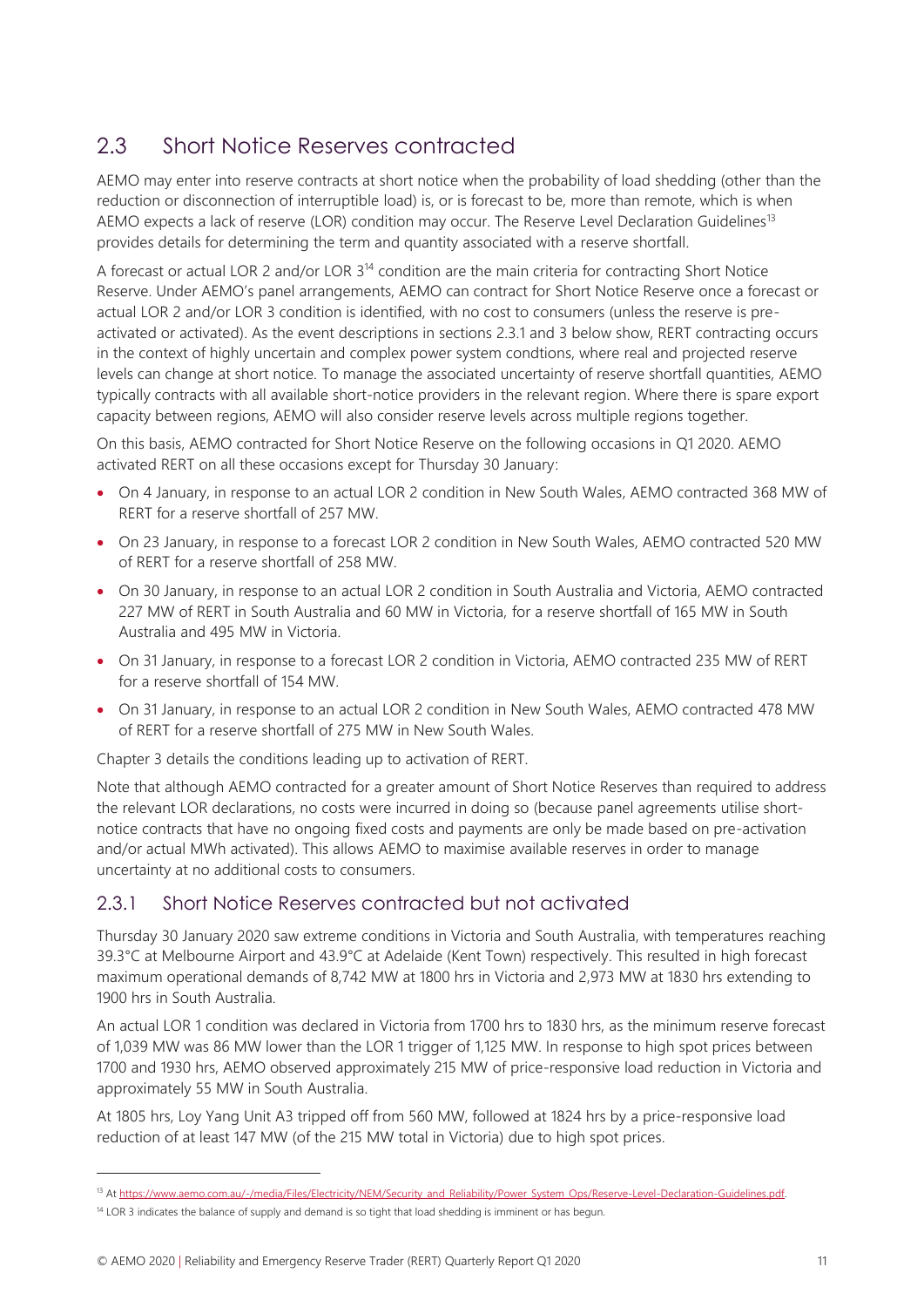At 1832 hrs, AEMO declared actual LOR 2 conditions in Victoria and South Australia from 1820 hrs. In Victoria, the minimum reserve forecast of 70 MW was 495 MW lower than the LOR 1 trigger of 565 MW, while in South Australia the minimum reserve forecast of 70 MW was 165 MW lower than the LOR 1 trigger of 235 MW. This meant that AEMO needed up to 495 MW of additional reserves in Victoria and 165 MW of additional reserves in South Australia to remove the threat of load shedding from 1820 hrs. AEMO sought a market response and noted that an insufficient market response may require a market intervention.

AEMO informed the market at 1845 hrs and 1855 hrs that it intended to commence negotiations with RERT Panel members in Victoria and South Australia respectively for additional reserves from 1900 hrs to 2200 hrs. AEMO contracted 227 MW in South Australia and 60 MW in Victoria of short notice reserves.

By 1900 hrs, Victorian operational demand had reduced from the peak of 9,423 MW at 1800 hrs to 9,133 MW. South Australian operational demand had not yet peaked at this stage, however AEMO was forecasting a peak of 3,040 MW at 1930 hrs and a subsequent reduction to 2,940 MW by 2000 hrs. The actual peak operational demand in South Australia was 3,100 MW at 1900 hrs. Wind in South Australia was increasing from 210 MW at 1900 hrs and was expected to reach 312 MW by 2000 hrs. Since reserve conditions had already begun to improve by 1900 hrs, AEMO determined that RERT activation was not required.

Actual LOR 2 conditions were cancelled from 1910 hrs in South Australia and 1940 hrs in Victoria. No costs were incurred on 30 January associated with contracting of short-notice reserves.

#### <span id="page-11-0"></span>2.4 Short Notice Reserve contracts

Table 5 below shows Short Notice Reserve contract terms entered into by AEMO in Q1 2020.

|                                                             | <b>Term start</b>    | <b>Term end</b>      | <b>Term</b><br>duration | Capacity<br>(MW) | Region          | <b>Basis for contract</b> |
|-------------------------------------------------------------|----------------------|----------------------|-------------------------|------------------|-----------------|---------------------------|
| <b>Cadia Holdings</b><br><b>Pty Ltd</b>                     | 4 Jan 2020<br>16:30  | 4 Jan 2020<br>22:00  | $5$ hrs $30$ mins       | 68               | New South Wales | Actual LOR 2              |
| <b>Tomago</b><br><b>Aluminium</b><br><b>Company Pty Ltd</b> | 4 Jan 2020<br>17:20  | 4 Jan 2020<br>22:07  | 4 hrs 27 mins           | 300              | New South Wales | Actual LOR 2              |
| <b>Infrabuild NSW</b><br><b>Pty Ltd</b>                     | 23 Jan 2020<br>11:30 | 23 Jan 2020<br>20:00 | 9 hrs 30 mins           | 38               | New South Wales | Forecast LOR 2            |
| <b>Cadia Holdings</b><br><b>Pty Ltd</b>                     | 23 Jan 2020<br>11:30 | 23 Jan 2020<br>20:00 | 9 hrs 30 mins           | 68               | New South Wales | Forecast LOR 2            |
| Progressive<br><b>Green Pty Ltd</b>                         | 23 Jan 2020<br>11:30 | 23 Jan 2020<br>20:00 | 9 hrs 30 mins           | 24               | New South Wales | Forecast LOR 2            |
| <b>AGL Energy</b><br><b>Services Pty Ltd</b>                | 23 Jan 2020<br>11:30 | 23 Jan 2020<br>20:00 | 9 hrs 30 mins           | 12               | New South Wales | Forecast LOR 2            |
| <b>Enel X Australia</b><br><b>Pty Ltd</b>                   | 23 Jan 2020<br>11:30 | 23 Jan 2020<br>20:00 | 9 hrs 30 mins           | 20               | New South Wales | Forecast LOR 2            |
| <b>Reposit Power</b><br><b>Pty Ltd</b>                      | 23 Jan 2020<br>11:30 | 23 Jan 2020<br>20:00 | 9 hrs 30 mins           | $\overline{4}$   | New South Wales | Forecast LOR 2            |
| <b>Tomago</b><br><b>Aluminium</b><br><b>Company Pty Ltd</b> | 23 Jan 2020<br>11:30 | 23 Jan 2020<br>20:00 | 9 hrs 30 mins           | 300              | New South Wales | Forecast LOR 2            |
| <b>Visy Industries</b><br><b>Australia Pty Ltd</b>          | 23 Jan 2020<br>11:30 | 23 Jan 2020<br>20:00 | 9 hrs 30 mins           | 32               | New South Wales | Forecast LOR 2            |

#### <span id="page-11-1"></span>**Table 5 Term of Short Notice Reserve contracts**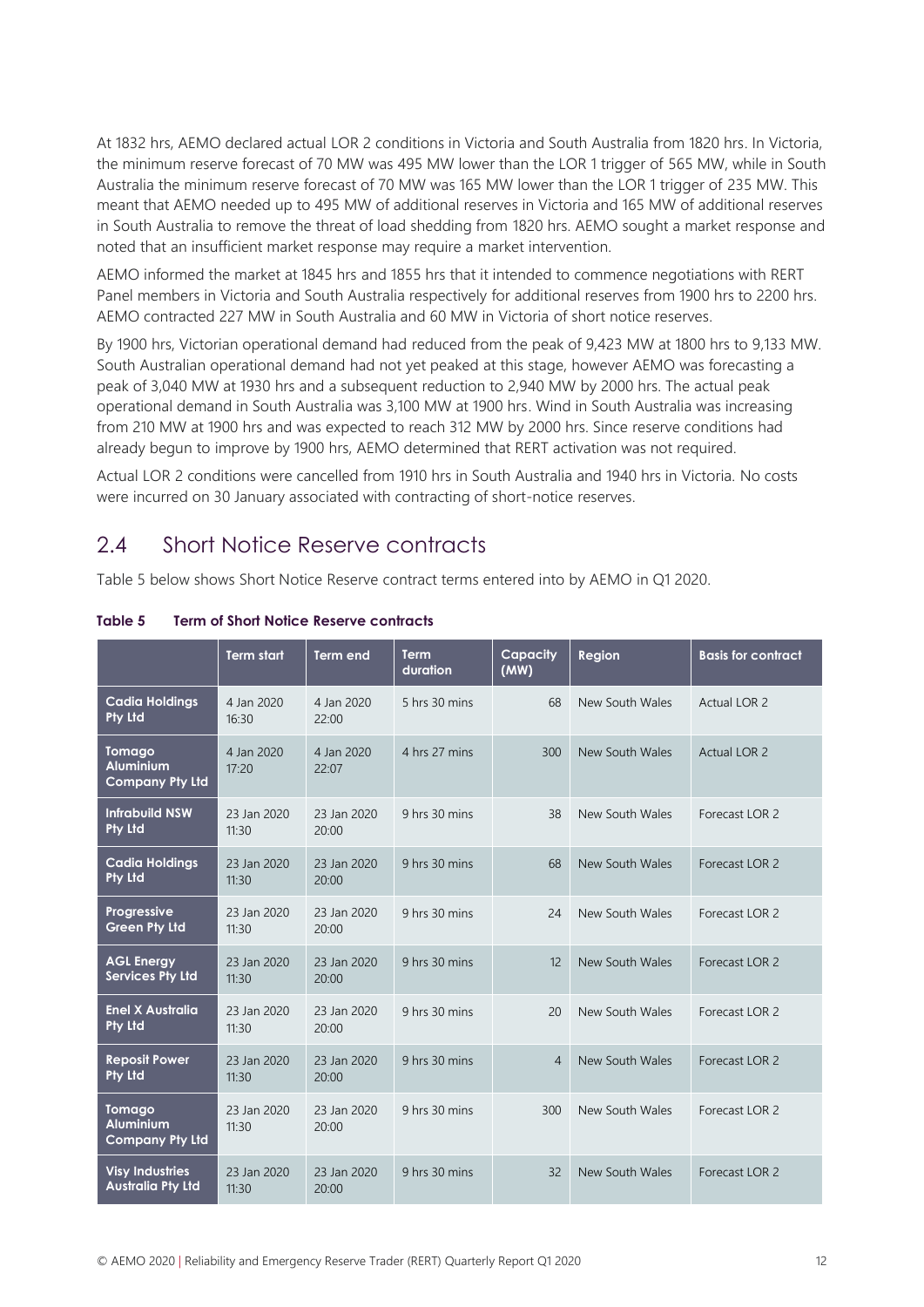| <b>Energy Australia</b><br><b>Pty Ltd</b>                     | 23 Jan 2020<br>11:30 | 23 Jan 2020<br>20:00 | 9 hrs 30 mins | 22             | New South Wales | Forecast LOR 2      |
|---------------------------------------------------------------|----------------------|----------------------|---------------|----------------|-----------------|---------------------|
| Enel X Australia<br><b>Pty Ltd</b>                            | 30 Jan 2020<br>19:00 | 30 Jan 2020<br>22:00 | 3 hrs         | 30             | Victoria        | <b>Actual LOR 2</b> |
| <b>United Energy</b><br><b>Distribution Pty</b><br><b>Ltd</b> | 30 Jan 2020<br>19:00 | 30 Jan 2020<br>22:00 | 3 hrs         | 30             | Victoria        | Actual LOR 2        |
| <b>SA Power</b><br><b>Networks</b>                            | 30 Jan 2020<br>19:00 | 30 Jan 2020<br>22:00 | 3 hrs         | 217            | South Australia | Actual LOR 2        |
| Intercast & Forge<br><b>Pty Limited</b>                       | 30 Jan 2020<br>19:00 | 30 Jan 2020<br>22:00 | 3 hrs         | 10             | South Australia | Actual LOR 2        |
| <b>Australian Steel</b><br>Company<br>(Operations) Pty<br>Ltd | 31 Jan 2020<br>14:00 | 31 Jan 2020<br>22:00 | 8 hrs         | 51             | Victoria        | Forecast LOR 2      |
| <b>Paper Australia</b><br><b>Pty Ltd</b>                      | 31 Jan 2020<br>14:00 | 31 Jan 2020<br>22:00 | 8 hrs         | 30             | Victoria        | Forecast LOR 2      |
| Progressive<br><b>Green Pty Ltd</b>                           | 31 Jan 2020<br>14:00 | 31 Jan 2020<br>22:00 | 8 hrs         | 50             | Victoria        | Forecast LOR 2      |
| Powershop<br><b>Australia Pty Ltd</b>                         | 31 Jan 2020<br>14:00 | 31 Jan 2020<br>22:00 | 8 hrs         | $\overline{4}$ | Victoria        | Forecast LOR 2      |
| <b>Enel X Australia</b><br><b>Pty Ltd</b>                     | 31 Jan 2020<br>14:00 | 31 Jan 2020<br>22:00 | 8 hrs         | 30             | Victoria        | Forecast LOR 2      |
| Victoria Power<br><b>Networks Pty Ltd</b>                     | 31 Jan 2020<br>14:00 | 31 Jan 2020<br>22:00 | 8 hrs         | 40             | Victoria        | Forecast LOR 2      |
| <b>United Energy</b><br><b>Distribution Pty</b><br>Ltd        | 31 Jan 2020<br>14:00 | 31 Jan 2020<br>22:00 | 8 hrs         | 30             | Victoria        | Forecast LOR 2      |
| <b>Infrabuild NSW</b><br><b>Pty Ltd</b>                       | 31 Jan 2020<br>15:30 | 31 Jan 2020<br>21:00 | 5 hrs 30 mins | 38             | New South Wales | Actual LOR 2        |
| <b>Cadia Holdings</b><br><b>Pty Ltd</b>                       | 31 Jan 2020<br>15:30 | 31 Jan 2020<br>21:00 | 5 hrs 30 mins | 50             | New South Wales | Actual LOR 2        |
| Progressive<br><b>Green Pty Ltd</b>                           | 31 Jan 2020<br>15:30 | 31 Jan 2020<br>21:00 | 5 hrs 30 mins | 24             | New South Wales | Actual LOR 2        |
| <b>AGL Energy</b><br><b>Services Pty Ltd</b>                  | 31 Jan 2020<br>15:30 | 31 Jan 2020<br>21:00 | 5 hrs 30 mins | 10             | New South Wales | Actual LOR 2        |
| <b>Enel X Australia</b><br><b>Pty Ltd</b>                     | 31 Jan 2020<br>15:30 | 31 Jan 2020<br>21:00 | 5 hrs 30 mins | 20             | New South Wales | Actual LOR 2        |
| <b>Reposit Power</b><br><b>Pty Ltd</b>                        | 31 Jan 2020<br>15:30 | 31 Jan 2020<br>21:00 | 5 hrs 30 mins | $\overline{4}$ | New South Wales | Actual LOR 2        |
| Tomago<br>Aluminium<br><b>Company Pty Ltd</b>                 | 31 Jan 2020<br>15:30 | 31 Jan 2020<br>21:00 | 5 hrs 30 mins | 300            | New South Wales | Actual LOR 2        |
| <b>Visy Industries</b><br><b>Australia Pty Ltd</b>            | 31 Jan 2020<br>15:30 | 31 Jan 2020<br>21:00 | 5 hrs 30 mins | 32             | New South Wales | Actual LOR 2        |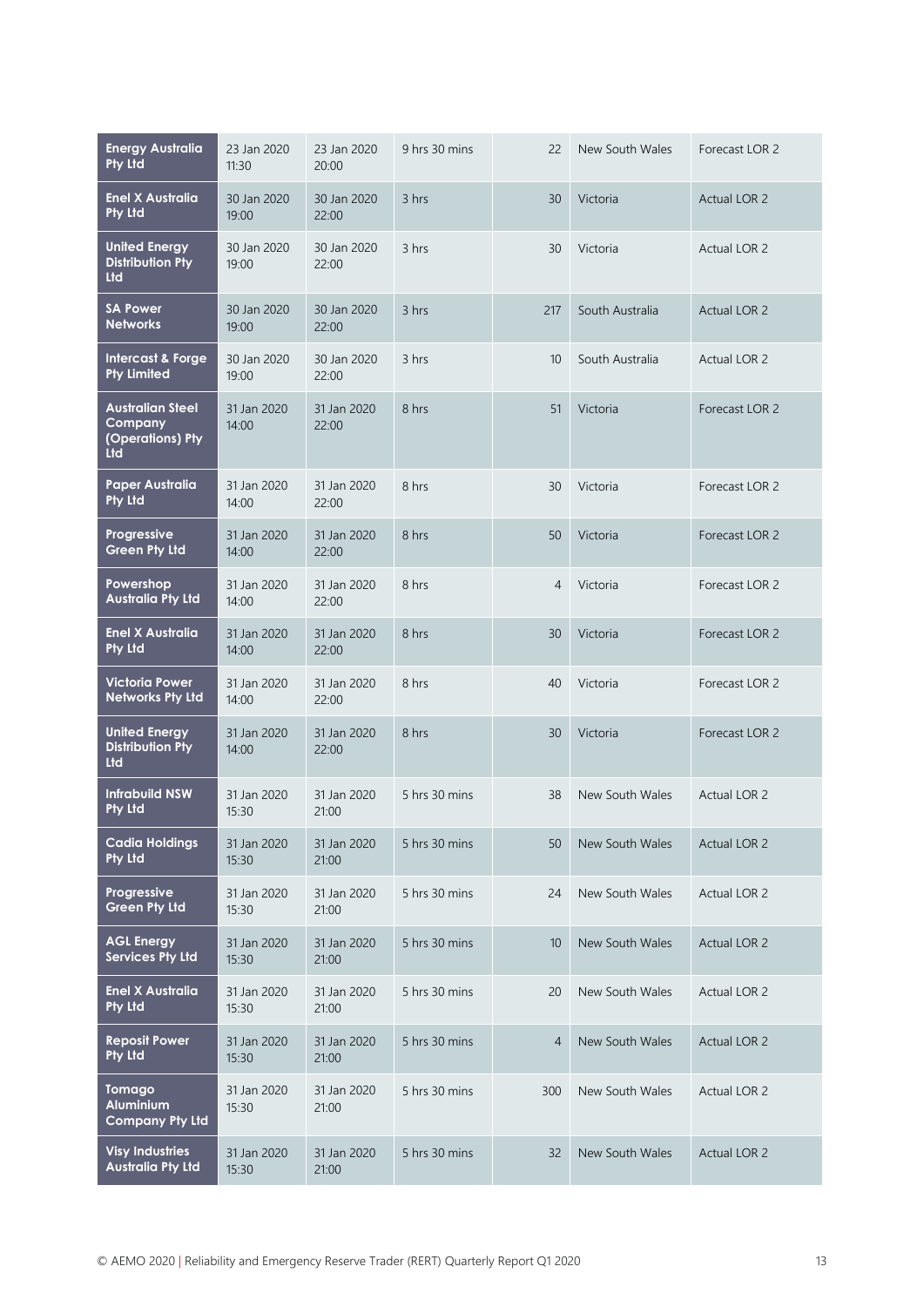## <span id="page-13-0"></span>2.5 AEMO's methodology for contracting RERT

AEMO's Procedure for the Exercise of the Reliability and Emergency Reserve Trader<sup>15</sup> sets out the methodology which it follows in determining the triggers for RERT, as well as the quantity and term of reserves contracted.

AEMO followed its procedures and the NER in contracting for long and medium/short notice RERT, including:

- RERT Panel recruitment.
- Publication of notices
- Ensuring unscheduled reserves are not otherwise offered to the market or engaged.
- Determining the term and quantity of reserves to be contracted.
- The basis for determining the estimated VCR.

Under NER clause 3.20.2(b), AEMO must have regard to the RERT principles in exercising the RERT. These principles stipulate that AEMO is to take actions that have the least distortionary effect on the operation of the market, and actions taken should aim to maximise the effectiveness of reserve contracts at the least cost to end use consumers of electricity.

When entering into reserve contracts, AEMO factored these RERT principles into its decision-making:

- To minimise distortionary effects on the operation of the market AEMO categorises RERT into the following three types based on their pre-activation and activation times:
	- Type 1 contracts that can be exercised (pre-activated and activated) in < 30 minutes. These contracts are pre-activated and activated post-contingency when an actual LOR 3 occurs.
	- Type 2 contracts which must be pre-activated for a forecast LOR 2 condition, but once pre-activated, can be activated in < 30 minutes. As for Type 1, these contracts are activated post-contingency.
	- Type 3 contracts whereby activation requires > 30 mins. These contracts need to be pre-activated and activated in advance to ensure RERT is being delivered on time.

During the majority of RERT events this summer, a large portion of the RERT contracts utilised were short-notice Type 1 and Type 2 contracts. This resulted in minimal pre-activation and activation payments and market distortions, as these categories of RERT can be activated post-contingent (during LOR 3). Therefore, this not only minimises impacts on the market but also maximises the effectiveness of reserve contracts at the least cost to end use consumers of electricity.

• During the long and medium/short notice procurement process, AEMO implemented the use of VCR as the maximum for assessing offers by potential RERT providers. As a result, no RERT contract AEMO entered into exceeds VCR. The utilisation of such a criterion was beneficial in achieving cost effectiveness and resulted in the average amount payable by AEMO not exceeding VCR during the RERT events.

<sup>15</sup> At https://www.aemo.com.au/-/media/files/electricity/nem/emergency\_management/rert/procedure\_for\_the\_exercise\_of\_reliability\_and\_emergency [reserve\\_trader\\_rert.pdf.](https://www.aemo.com.au/-/media/files/electricity/nem/emergency_management/rert/procedure_for_the_exercise_of_reliability_and_emergency_reserve_trader_rert.pdf)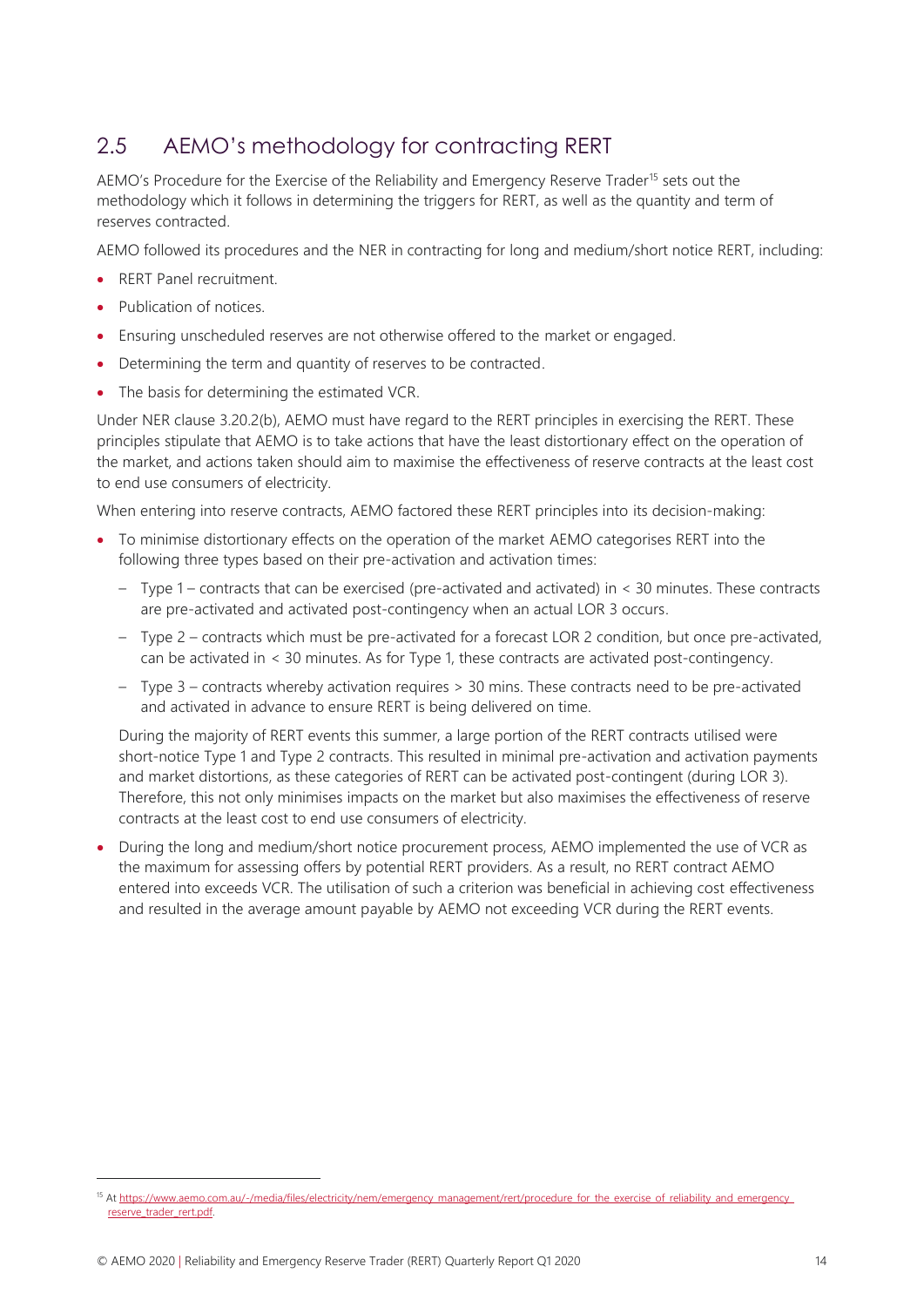# <span id="page-14-0"></span>**3. Intervention on 4 January 2020**

### <span id="page-14-1"></span>3.1 Decision to intervene

Saturday 4 January 2020 saw extreme weather conditions in New South Wales, with temperatures reaching 47°C at Bankstown, as well as extreme bushfire conditions, with about 137 bushfires burning in New South Wales and about 50 in Victoria. These had very significant impacts on the transmission system in southern and central New South Wales. Forecast peak operational demand in New South Wales was 12,299 MW at 1600 hrs.

At 1510 hrs, an operating incident occurred that resulted in the separation of the Victorian and New South Wales regions during a major bushfire event in the Snowy Mountains. AEMO has published a preliminary operating incident report<sup>16</sup> which provides a detailed review of this event.

During the period prior to the separation event on 4 January 2020, there were 28 unplanned outages of 330 kilovolt (kV) transmission lines in southern New South Wales due to bushfires, resulting in a significant impact on transmission and generation, in particular:

- Upper Tumut Switching Station and Tumut 1 and Tumut 2 power stations had been disconnected from the network following the tripping of Lower Tumut – Upper Tumut 64 330 kV line and Murray – Upper Tumut 65 330 kV line at 1507 hrs.
- The Victoria region and the main section of the New South Wales region were connected through an unusual combination of lines (due to a number of lines being out of service), that consisted of:
	- Murray Lower Tumut 66 330 kV line.
	- Redcliffs Buronga OX1 220 kV line.
	- Wodonga Jindera 060 and Jindera Wagga 062 330 kV lines and the 132 kV subsystem operating in parallel between Wagga 330 kV and Yass 330 kV substations.
- The rapidly developing situation resulted in AEMO constraining interconnector flow from Victoria to New South Wales to 650 MW at 1500 hrs and to 450 MW at 1510 hrs.

At 1510 hrs on 4 January 2020, the Murray – Lower Tumut 66 330 kV line tripped, resulting in a significant increase in the power flow on the Wodonga – Jindera 060 and Jindera – Wagga 062 330 kV lines and the 132 kV subsystem between Wagga and Yass 330 kV substations. About two seconds later:

- The Yass Wagga 990 132 kV line tripped at both ends.
- The Yass Burrinjuck 970 132 kV line tripped at Yass only.
- The Wagga North Murrumburrah 991 132 kV line tripped at the Wagga North end only.

This resulted in the NEM splitting into two islands:

- One consisted of the Victorian, South Australian, and Tasmanian regions and south-west New South Wales.
- The other consisted of the Queensland region and the main part of the New South Wales region.

As a result of the loss of multiple transmission lines at around the time of the separation event, 2,267 MW of generation in New South Wales was made unavailable, due to either the generation having no connection to

<sup>16</sup> A[t https://aemo.com.au/-/media/files/electricity/nem/market\\_notices\\_and\\_events/power\\_system\\_incident\\_reports/2020/preliminary-report-nsw-and](https://aemo.com.au/-/media/files/electricity/nem/market_notices_and_events/power_system_incident_reports/2020/preliminary-report-nsw-and-victoria-separation-event-4-jan-2020.pdf?la=en)[victoria-separation-event-4-jan-2020.pdf?la=en.](https://aemo.com.au/-/media/files/electricity/nem/market_notices_and_events/power_system_incident_reports/2020/preliminary-report-nsw-and-victoria-separation-event-4-jan-2020.pdf?la=en)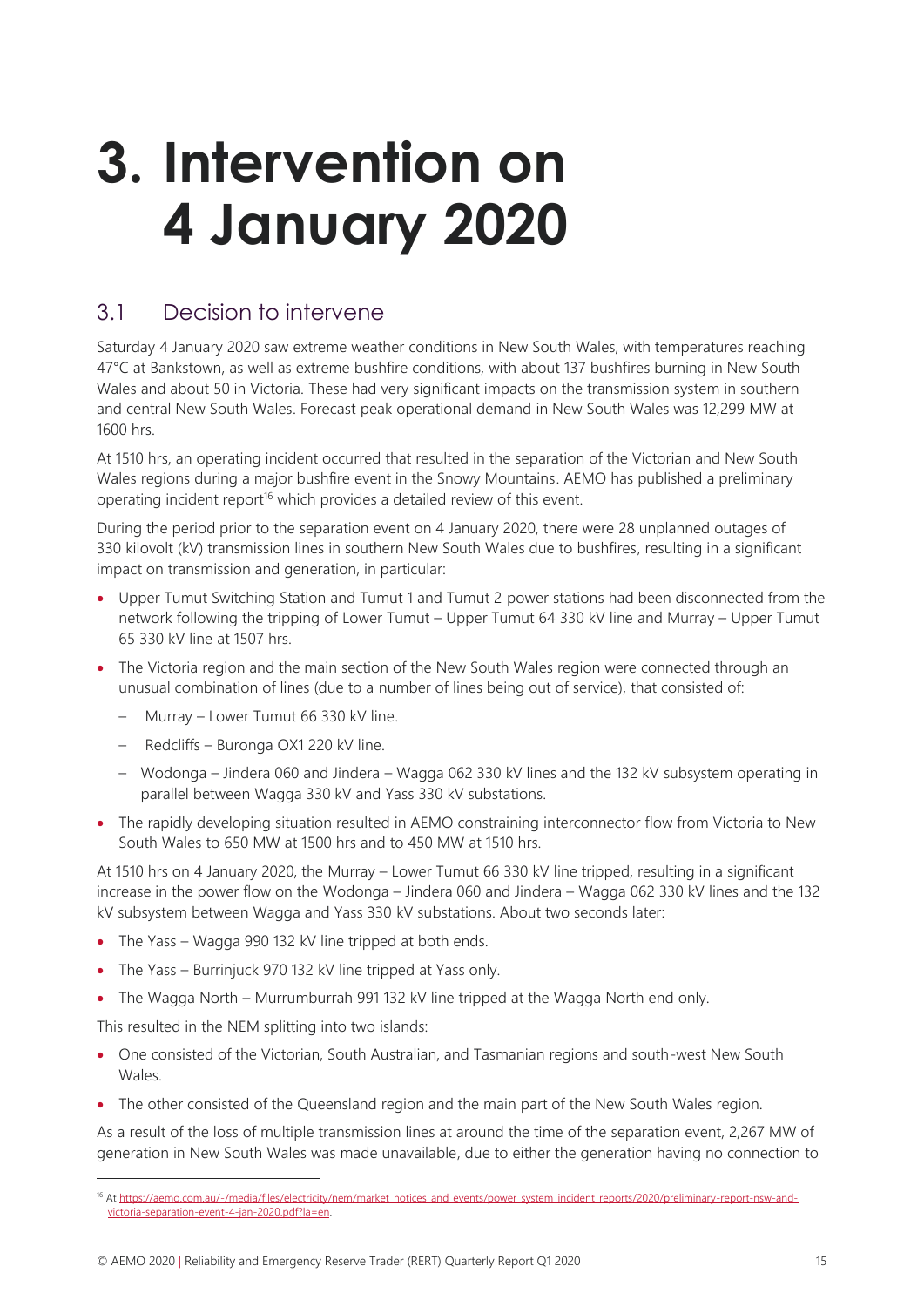the transmission network or constraint action by AEMO to maintain power system security. At this time approximately 620 MW of demand in the Wagga Wagga area and generation at the Uranquinty power station was geographically located in New South Wales, but remained electrically connected to the Victorian island section of the NEM.

Figure 1 below shows the operational demand under three scenarios, the scenario without south-west New South Wales reflects the operation demand in the main part of the New South Wales network, which was relevant to the reserve shortfall.



<span id="page-15-0"></span>

Reserve levels in New South Wales fell sharply following the separation, due to the loss of import capability from Victoria and the reduced availability of Tumut generation. As such, there was no ability to import supply from Victoria into New South Wales, resulting in a sustained LOR 2 condition in New South Wales.

Semi-scheduled and non-scheduled wind generation was de-rated and under-forecast throughout the day. This was primarily due to high wind de-rating and wind speed forecast deviations, as a result of the approaching cold front moving up the New South Wales south coast. This front resulted in gusty wind conditions, causing variable wind generation, elevated temperatures ahead of the front, and increased fire danger. At 1530 hrs, wind generation in New South Wales was 392 MW, 161 MW below the 4-hour ahead forecast and 132 MW below the day-ahead forecast, which contributed to the uncertainty during the event.

AEMO declared an actual LOR 2 condition for the New South Wales region from 1600 hrs<sup>17</sup>. Due to the unusual system configuration after the separation event<sup>18</sup>, the Projected Assessment of System Adequacy (PASA) calculations of reserve were no longer accurate, so the reserve shortfall was determined based on manual calculations.

The minimum forecast reserve of 594 MW was 257 MW lower than the LOR 2 trigger level of 851 MW. This meant AEMO needed up to 257 MW of additional reserves in New South Wales to remove the threat of load shedding if a contingency occurred (such as the trip of a large generation unit or an interconnector).

<sup>17</sup> MN 72297.

<sup>&</sup>lt;sup>18</sup> Due to the load in south west Victoria being fed radially from the Victorian network.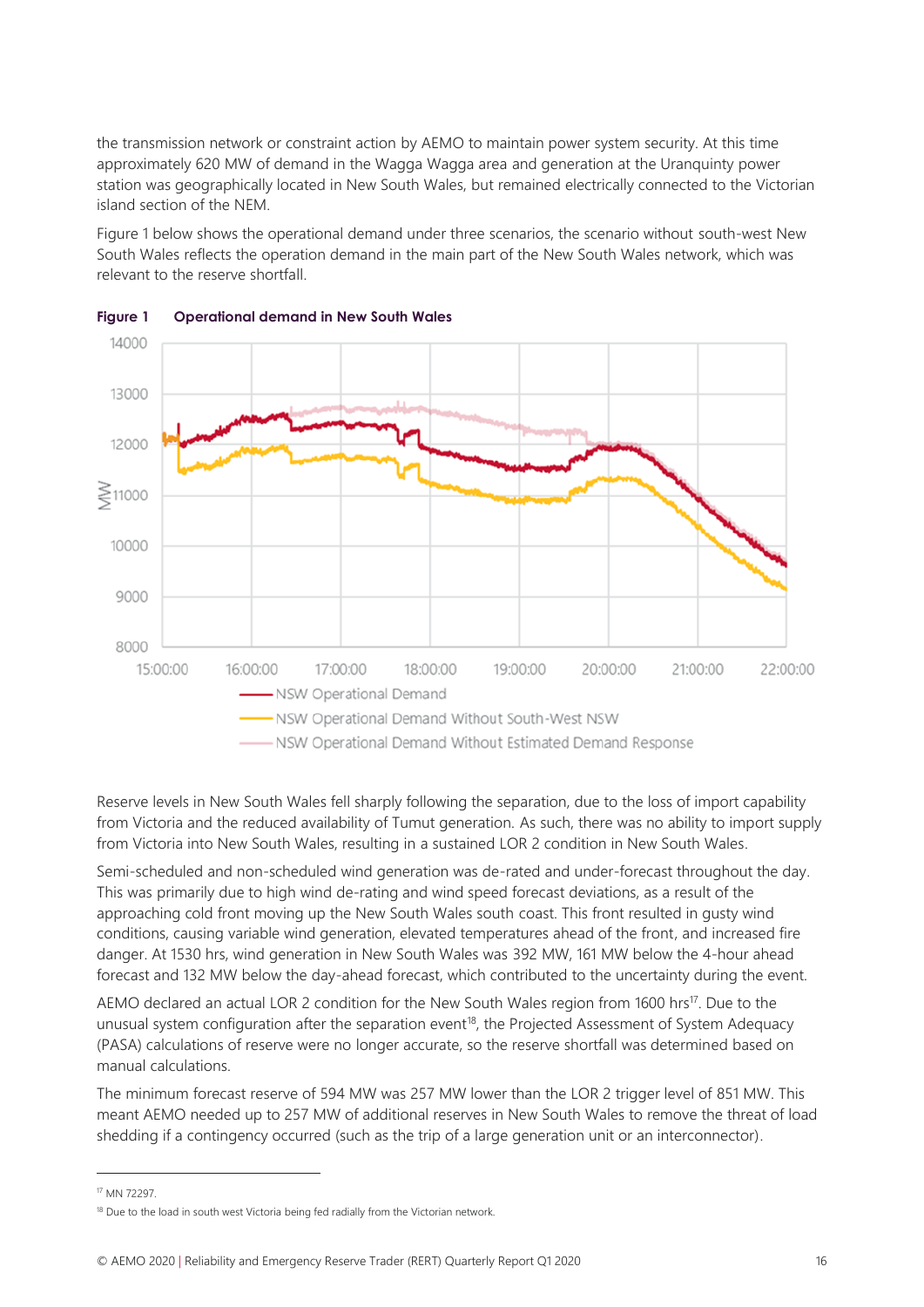To maintain power system reliability, AEMO determined that contracting of reserves would be required on the basis of the actual LOR 2 condition, with an estimated reserve shortfall of 257 MW from 1600 hrs to 2200 hrs.

The recorded New South Wales peak operational demand on 4 January was 12,502 MW at 1630 hrs, including the Wagga Wagga load.

### <span id="page-16-0"></span>3.2 Assessment of market response and latest time to intervene

At 1605 hrs on 4 January 2020, AEMO issued market notice MN 72297<sup>19</sup>, declaring an actual LOR 2 condition in New South Wales at 1600 hrs, seeking an immediate market response and noting that an insufficient market response may require an AEMO market intervention.

Since the LOR 2 condition had already commenced, the reserve shortfall was substantial (257 MW) and it was unlikely that a market response would have occurred in time to avoid the need for RERT, AEMO immediately (at 1607 hrs) advised the market<sup>20</sup> of its intention to commence RERT contract negotiations for the period from 1700 hrs until midnight. At 1618 hrs AEMO refined the timing to the period from 1630 hrs to 2200 hrs, to minimise the reserve shortfall.

At 1619 hrs, AEMO issued invitations to tender for the provision of short-notice reserve from 1630 hrs to 2200 hrs. AEMO commenced pre-activation from 1630 hrs, and activation of reserve contracts from 1820 hrs.

#### <span id="page-16-1"></span>3.3 Intervention event

RERT contracts vary in terms of pre-activation and activation lead times, as well as response times (for example, an industrial load responding to a request to reduce load under RERT may need several hours to prepare plant or undertake a safe shutdown) and minimum continuous run times. Due to the fast response times of some RERT contracts (Type 1 and 2), AEMO can defer activation of these contracts until after a LOR 3 condition arises. This enables AEMO to avoid activation costs until or unless additional reserves are required in real time.

On 4 January 2020, in response to the actual LOR 2 condition in New South Wales, AEMO activated two contracts (RERT 1<sup>21</sup> and 2 – 68 MW) at 1820 hrs, both were pre-activated as required at 1725 hrs. AEMO also pre-activated, but did not activate, one other contract (RERT 3 – 300 MW), due to its fast response times of less than 30 minutes (Type 2) and no LOR 3 condition eventuating. The pre-activation of RERT 3 allowed AEMO to meet the requirements of the projected reserve shortfall of 257 MW, having activated only 68 MW of reserve.

Although AEMO forecast the need to activate reserves up to 2200 hrs, following the cancellation of the LOR 2 condition at 2106 hrs both activated contracts (RERT 1 and 2) were instructed to de-activate. Following completion of their minimum de-activation lead time of 30 mins, both contracts were de-activated by 2145 hrs. Figure 2 details the timing of activation.

<sup>&</sup>lt;sup>19</sup> All market notices are published a[t https://aemo.com.au/Market-Notices.](https://aemo.com.au/Market-Notices)

<sup>20</sup> MN 72301.

<sup>&</sup>lt;sup>21</sup> The names of companies that provide RERT services are confidential.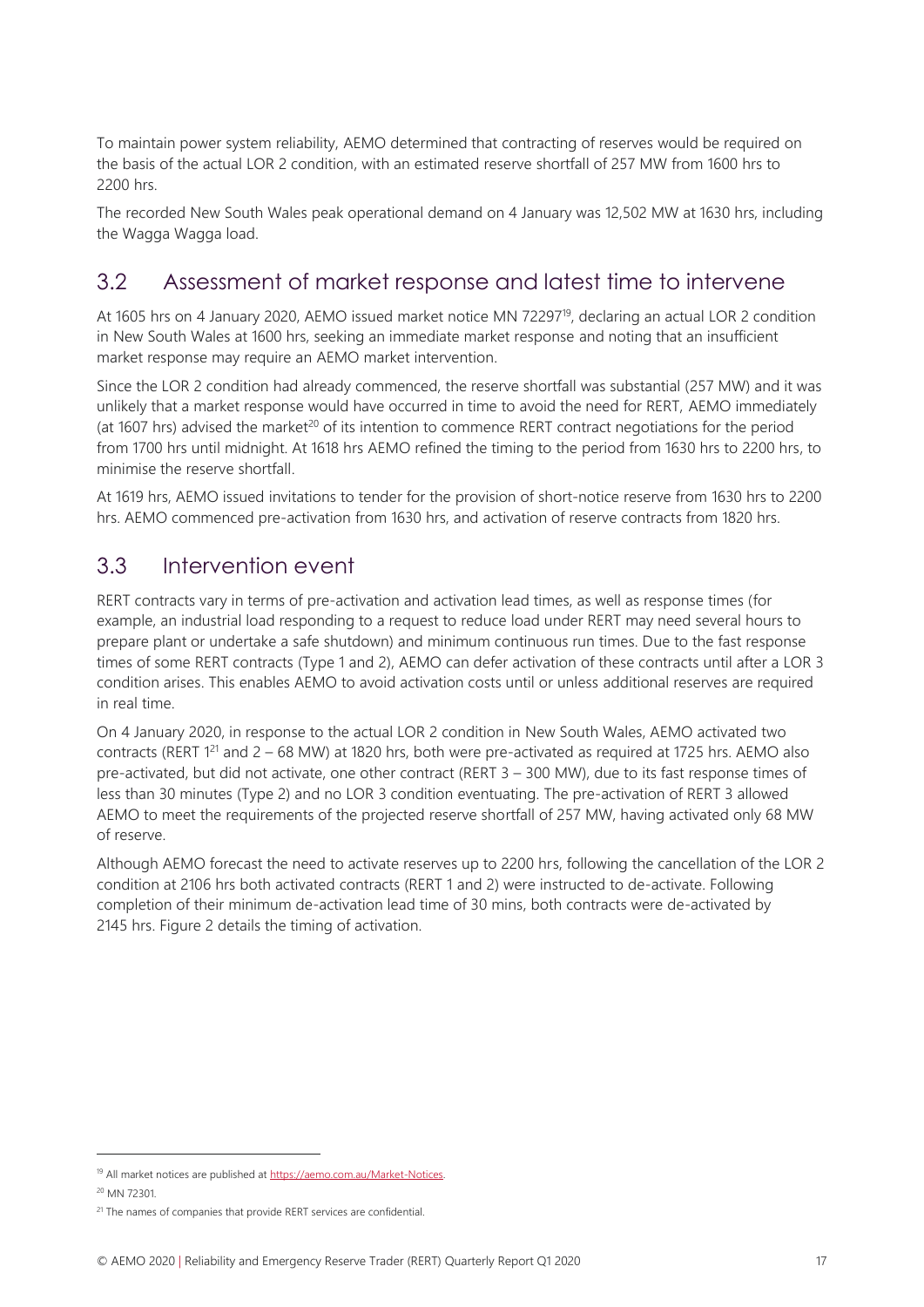

<span id="page-17-2"></span>

The total volume of reserve activated on 4 January was 232 MWh. AEMO notes that 291 MWh was delivered on the day, this was due to some reserve providers delivering more reserve than they were contracted to provide. RERT providers are paid as per their contract, for the volume of RERT delivered, capped by the volume of RERT activated. Table 6 shows a breakdown of RERT activated per trading interval.

<span id="page-17-1"></span>

| <b>Trading Interval ending</b> | <b>RERT</b> activated capacity (MW) | <b>RERT activated volume (MWh)</b> |
|--------------------------------|-------------------------------------|------------------------------------|
| 4/01/2020 18:30                | 68 <sup>A</sup>                     | 11                                 |
| 4/01/2020 19:00                | 68                                  | 34                                 |
| 4/01/2020 19:30                | 68                                  | 34                                 |
| 4/01/2020 20:00                | 68                                  | 34                                 |
| 4/01/2020 20:30                | 68                                  | 34                                 |
| 4/01/2020 21:00                | 68                                  | 34                                 |
| 4/01/2020 21:30                | 68                                  | 34                                 |
| 4/01/2020 22:00                | 68 <sup>B</sup>                     | 17                                 |
| Total (MWh))                   |                                     | 232                                |

A. Activation started at 1820 hrs.

B. De-activated at 2145 hrs.

At 2106 hrs AEMO cancelled the LOR 2 condition. The following factors contributed to the improved reserve condition:

- Between 1625 and 2015 hrs, up to 400 MW of price-responsive load reduced in New South Wales in response to high spot prices.
- <span id="page-17-0"></span>• Activation of 68 MW of RERT.

### 3.4 Intervention pricing

Intervention pricing<sup>22</sup> was applied for this event in accordance with NER 3.9.3(b) for the intervention periods from the dispatch intervals (DIs) ending 1825 hrs to 2145 hrs on 4 January 2020.

<sup>&</sup>lt;sup>22</sup> AEMO sets the energy or ancillary service prices at the value that would have applied had the intervention not occurred, using the intervention pricing methodology developed by AEMO under clause 3.9.3(e)[. https://aemo.com.au/-/media/files/stakeholder\\_consultation/consultations/nem](https://aemo.com.au/-/media/files/stakeholder_consultation/consultations/nem-consultations/2019/dispatch/guide-to-intervention-pricing.pdf?la=en&hash=4EB7C0EA39AB0103A5674182F58C64B8)[consultations/2019/dispatch/guide-to-intervention-pricing.pdf?la=en&hash=4EB7C0EA39AB0103A5674182F58C64B8](https://aemo.com.au/-/media/files/stakeholder_consultation/consultations/nem-consultations/2019/dispatch/guide-to-intervention-pricing.pdf?la=en&hash=4EB7C0EA39AB0103A5674182F58C64B8)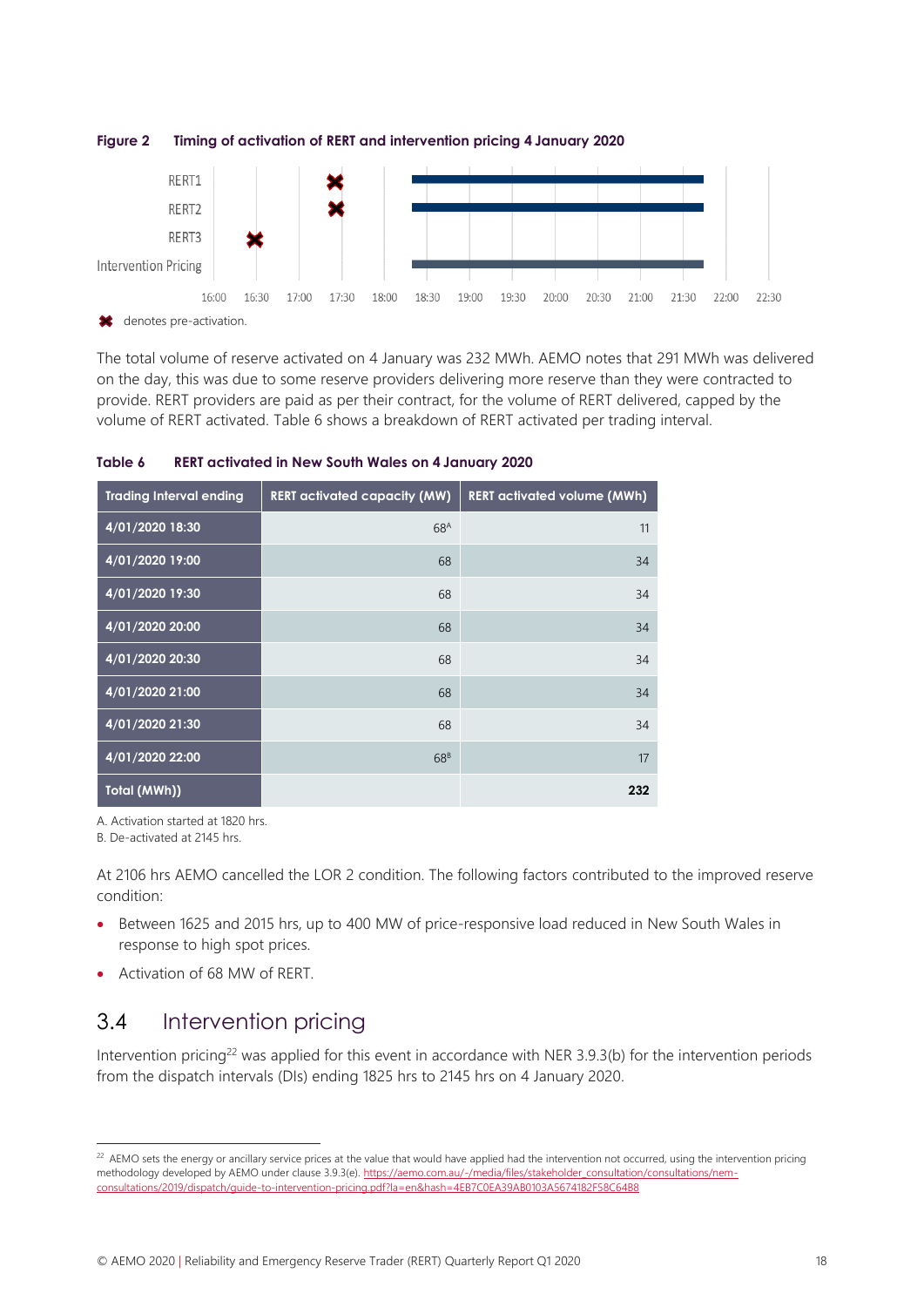The RERT event on 4 January 2020 saw anomalous intervention prices as a result of a particular constraint, NQ VST ISLE. On this day, intervention prices would generally be expected to be slightly higher than the outturn prices. Instead, the intervention prices in New South Wales were generally lower than the outturn prices. In the intervention pricing run, NQ\_VST\_ISLE\_A ratcheted up exports from Victoria, where power was cheaper, to New South Wales, where power was more expensive, eventually reducing the intervention price in New South Wales to below the outturn price. NQ\_VST\_ISLE\_A – and its analogue NQ\_VST\_ISLE\_B – are designed to allow the functioning elements of the Victoria – New South Wales interconnector to supply load in Wagga Wagga or northern Victoria if the Victoria and New South Wales regions separate.

These constraints are designed to keep the Victoria – New South Wales target within 20 MW of the measured flow, however, NQ\_VST\_ISLE\_A is not currently a Force\_SCADA constraint. This meant that the assumed Victoria – New South Wales flow at the start of each DI was the target from the previous DI in the intervention pricing run. Other things being equal, NEMDE would then tend to keep increasing flow on Victoria – New South Wales interconnector as long as power was cheaper in Victoria than New South Wales.

AEMO is currently reviewing the appropriate Force\_SCADA status of NQ\_VST\_ISLE\_A and constraints similar to this.

### <span id="page-18-0"></span>3.5 Changes in dispatch outcomes

The addition of RERT capacity in New South Wales had the effect of increasing generation in New South Wales, Queensland, and Tasmania, with reductions in South Australia and Victoria when comparing the difference in output between the physical and revised pricing runs as shown in Table 7. Table 8 compares the variation in total interconnector flows between the physical and revised pricing runs. Aggregate flows from Queensland to New South Wales (Terranora and QNI) increased during the RERT event and less energy flowed from Victoria to New South Wales.

|                                  | <b>NSW</b> | QLD    | <b>SA</b> | <b>TAS</b> | <b>VIC</b> |
|----------------------------------|------------|--------|-----------|------------|------------|
| <b>Physical</b><br>run           | 34,451     | 28,208 | 4,311     | 2,588      | 17,187     |
| <b>Revised</b><br>pricing<br>run | 34,097     | 27,887 | 4,572     | 2,573      | 17,963     |
| Change                           | 354        | 320    | $-261$    | 15         | -777       |

<span id="page-18-1"></span>**Table 7 Summary of total energy generation during 4 January 2020 RERT event (MWh)**

<span id="page-18-2"></span>

| Table 8 | Summary of total interconnector flows during 4 January 2020 RERT event (MWh) |  |
|---------|------------------------------------------------------------------------------|--|
|         |                                                                              |  |

|                                  | Terranora | <b>QNI</b> | <b>VIC-NSW</b> | Heywood | <b>Murraylink</b> | <b>Basslink</b> |
|----------------------------------|-----------|------------|----------------|---------|-------------------|-----------------|
| Physical run <sup>A</sup>        | $-217$    | $-2,352$   | 1,420          | 320     | $-351$            | $-985$          |
| Revised pricing run <sup>A</sup> | $-173$    | $-2,087$   | 2,383          | $-63$   | $-238$            | $-1,000$        |
| Change                           | $-43$     | $-265$     | $-963$         | 383     | $-112$            | 15              |

A. Positive numbers are for flows flowing north or west, negative for flows flowing south or east.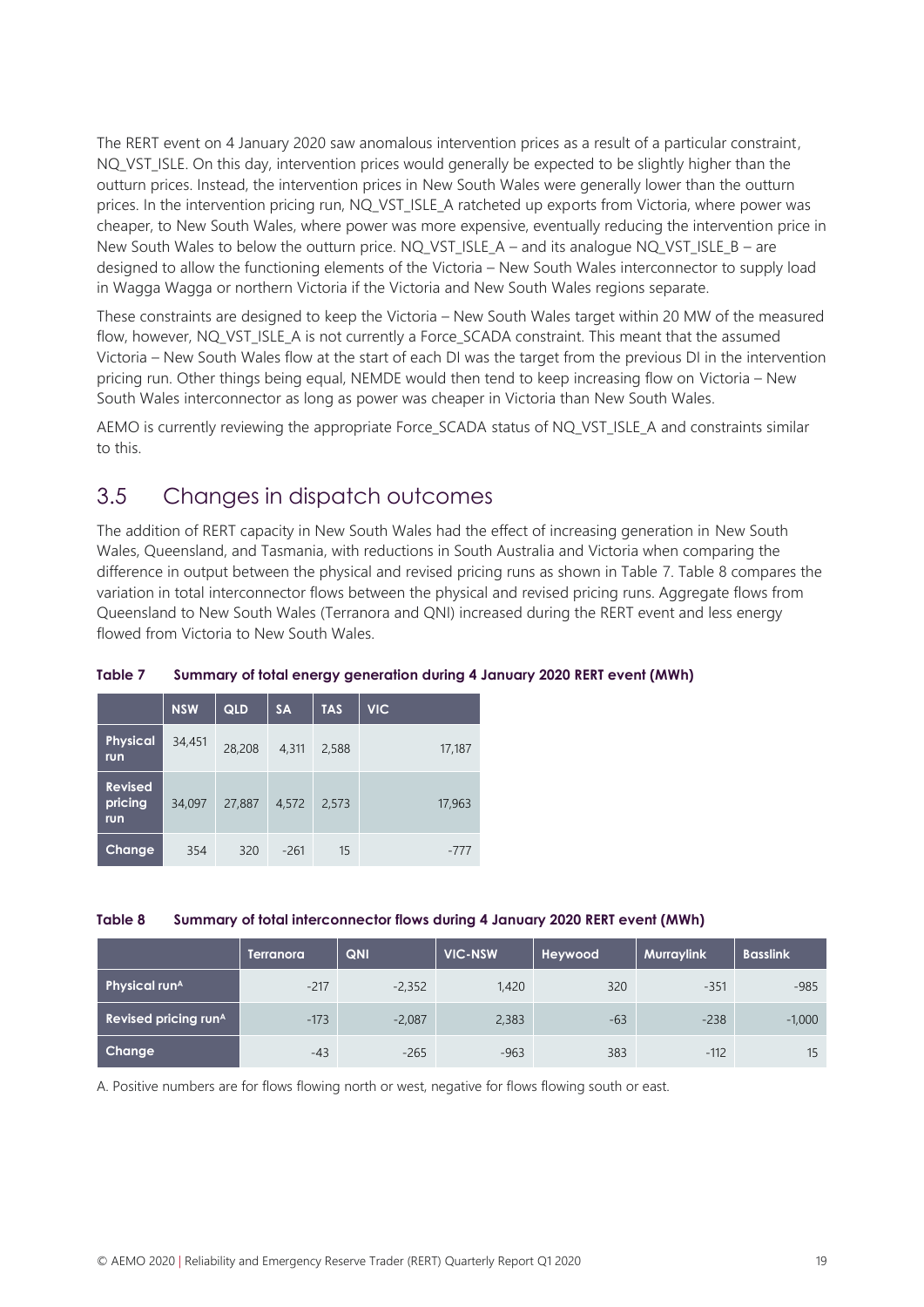#### <span id="page-19-0"></span>3.6 Impact on reliability

For the events of 4 January 2020, no instances of unserved energy have yet been identified<sup>23</sup>. AEMO activated RERT on the basis of an actual LOR 2 condition according to AEMO operating procedures. The activation of RERT assisted in removing the reserve shortfall and reducing the risk of load shedding if a credible contingency was to occur.

<sup>&</sup>lt;sup>23</sup> During the separation event, 43 MW of load was lost when a small island formed and then collapsed in southern New South Wales. Instances of unserved energy have yet to be identified and the incident remains under investigation by AEMO, however this is not considered material to the decision to activate RERT.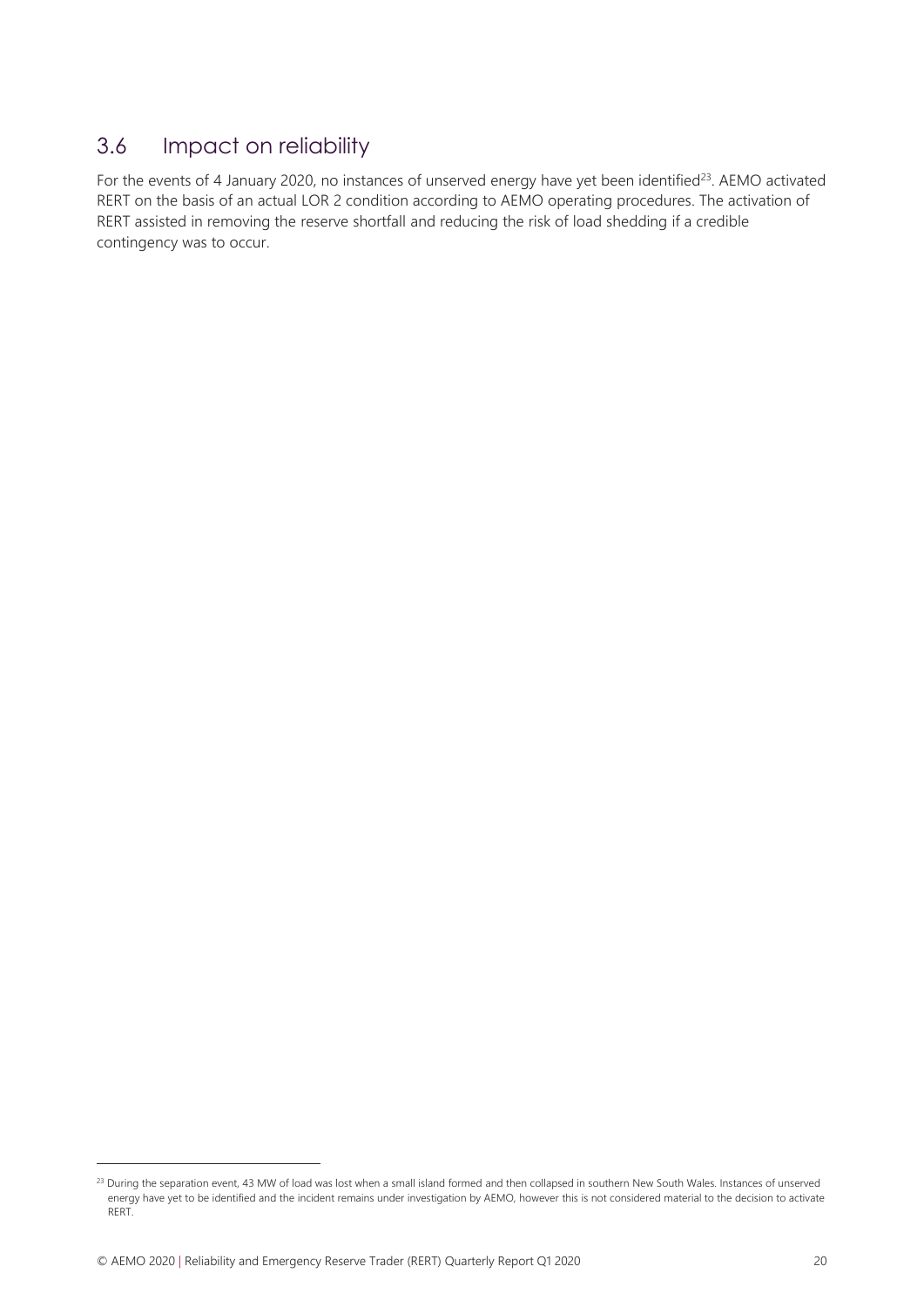# <span id="page-20-0"></span>**4. Intervention on 23 January 2020**

### <span id="page-20-1"></span>4.1 Decision to intervene

On Thursday 23 January 2020, hot, dry winds preceded a cold front passing over the south-eastern NEM regions, with the temperature in New South Wales reaching 41.8°C at Bankstown. Extreme temperatures contributed to a day-ahead forecast operational demand of 13,035 MW at 1630 hrs in New South Wales.

Due to severe weather warnings issued for damaging winds and heavy rainfall in the Snowy Mountains and South West slopes, at 0010 hrs AEMO limited power transfer between Victoria and New South Wales to 500 MW in both directions (constraint sets I-VN\_0500 and I-NV\_0500)<sup>24</sup>. On 19 January 2020, AEMO had advised the market<sup>25</sup> that due to recent bushfire impacts, these constraint sets would be invoked in the event of abnormal weather conditions present in this area, in order to manage the risk of multiple contingency events.

On the preceding day (22 January) AEMO declared a forecast LOR 2 condition for New South Wales on 23 January<sup>26</sup> from 1530 hrs to 1730 hrs, which was cancelled later in the day due to an increase in generation availability.

Throughout the day, Bayswater Unit 4 (660 MW) was out of service and Mount Piper Unit 2 (700 MW) was only available at approximately 50% capacity. Approximately 700 MW of additional scheduled generation was expected to be unavailable at the time of forecast operational demand in New South Wales, primarily due to temperature-related limitations, collectively reducing the available supply in the region by at least 1,600 MW.

At 1116 hrs on 23 January<sup>27</sup>, AEMO re-declared a forecast LOR 2 condition for New South Wales from 1530 hrs to 1700 hrs, following an update to the 1100 hrs predispatch demand forecast with peak operational demand increasing from 13,035 MW to 13,488 MW at 1630 hrs.

The minimum forecast reserve of 463 MW was 258 MW lower than the LOR 2 trigger level of 721 MW. This meant that AEMO needed up to 258 MW of additional reserves in New South Wales to remove the threat of load shedding between 1530 and 1700 hrs if a contingency occurred (such as the trip of a large generation unit or an interconnector).

To maintain power system reliability, AEMO determined that contracting of reserves would be required on the basis of the forecast LOR 2 condition, with an estimated reserve shortfall of 258 MW.

Semi-scheduled and non-scheduled generation was de-rated throughout the day due to the effects of high wind speed on equipment. At the time of peak demand (1700 hrs), AEMO systems observed a 290 MW discrepancy between New South Wales semi-scheduled and non-scheduled wind generation availability and actual capability, attributable to a combination of:

- High wind speed de-rating.
- Fluctuating wind output associated the wind change moving through New South Wales.

<sup>24</sup> MN 72876 issued at 0011 hrs on 23 January 2020.

<sup>25</sup> MN 72723.

<sup>26</sup> MN 72851 issued at 1417 hrs on 22 January 2020.

<sup>27</sup> MN 72883 issued at 1116 hrs 23 January 2020.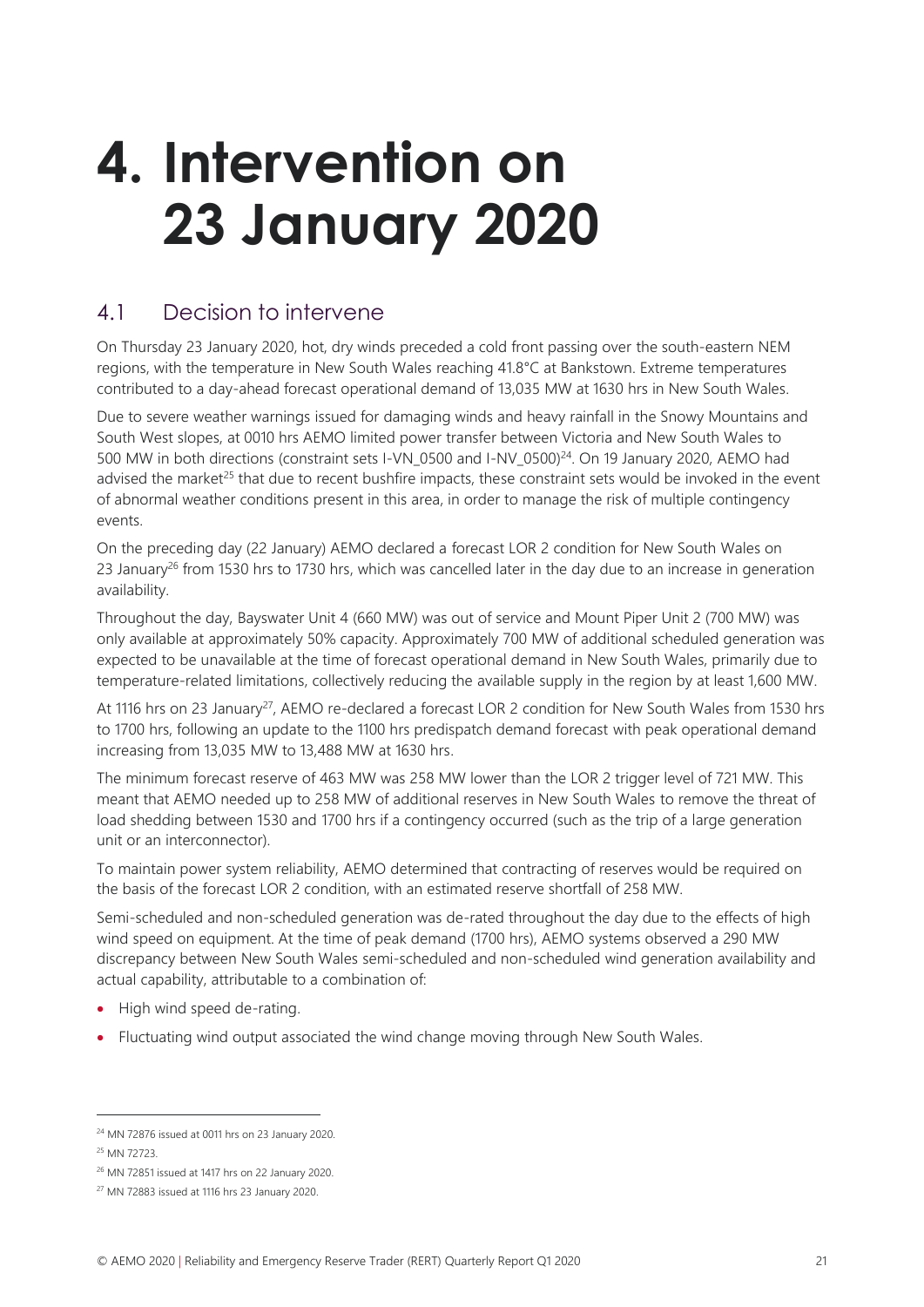At 1437 hrs, AEMO declared an actual LOR 2 condition from 1435<sup>28</sup>. The minimum forecast reserve of 568 MW was 174 MW lower than the LOR 2 trigger of 742 MW. At this time AEMO had already pre-activated and activated RERT contracts on the basis of the forecast LOR 2 condition.

### <span id="page-21-0"></span>4.2 Assessment of market response and latest time to intervene

At 1116 hrs on 23 January 2020, AEMO issued market notice MN 72883, declaring a forecast LOR 2 condition in New South Wales from 1530 to 1700 hrs. AEMO sought a market response and estimated the latest time to intervene as an intervention event at 1330 hrs.

AEMO estimates the latest time to intervene on the basis of the pre-activation and activation lead times of the reserve contracts required to resolve the reserve shortfall. In this case at least one of the contracts (Type 3) required a two-hour activation lead time, which determined the latest time to intervene of 1330 hrs, two hours prior to the forecast reserve shortfall at 1530 hrs.

At 1122 hrs AEMO issued market notice 72884, declaring its intention to commence negotiations with RERT Panel members for the provision of additional reserve by issuing requests for tender for the following period from 1130 to 2000 hrs.

At 1125 hrs AEMO issued invitations to tender for the provision of Short Notice Reserve from 1130 to 2000 hrs. At 1330 hrs, AEMO commenced pre-activation and activation of RERT from 1530 hrs, with a forecast end time of 1730 hrs.

#### <span id="page-21-1"></span>4.3 Intervention event

On 23 January 2020, in response to the forecast LOR 2 condition in New South Wales, AEMO activated seven reserve contracts (RERT 1-7 – 152 MW) at 1530 hrs with five of these contracts (RERT 2, 3, 4, 5, and 6 – 104 MW) requiring pre-activation.

AEMO also pre-activated, but did not activate, two additional reserve contracts (RERT 8 and 9 – 302 MW) due to their fast response times of less than 30 minutes (Type 2) and no LOR 3 condition eventuating. The preactivation of RERT 8 and 9 allowed AEMO to meet the requirements of the projected reserve shortfall of 258 MW, having activated only 152 MW of reserve.

Although AEMO forecast the need to activate reserves up to 1730 hrs on the basis of the forecast LOR 2 condition, the actual LOR 2 condition as declared at 1437 hrs extended to 1900 hrs. As reserve conditions improved, all activated contracts were de-activated by 1830 hrs, however the Type 2 contracts (RERT 8 and 9) remained pre-activated until the LOR 2 condition was cancelled at 1900 hrs. Figure 3 details the timing of activation.



#### <span id="page-21-2"></span>**Figure 3 Timing of activation of RERT and intervention pricing on 23 January 2020**

 $28$  MN 72923 issued at 1437 hrs 23 January 2020, MN 72951 issued at 1900 hrs 23 January 2020.

© AEMO 2020 | Reliability and Emergency Reserve Trader (RERT) Quarterly Report Q1 2020 22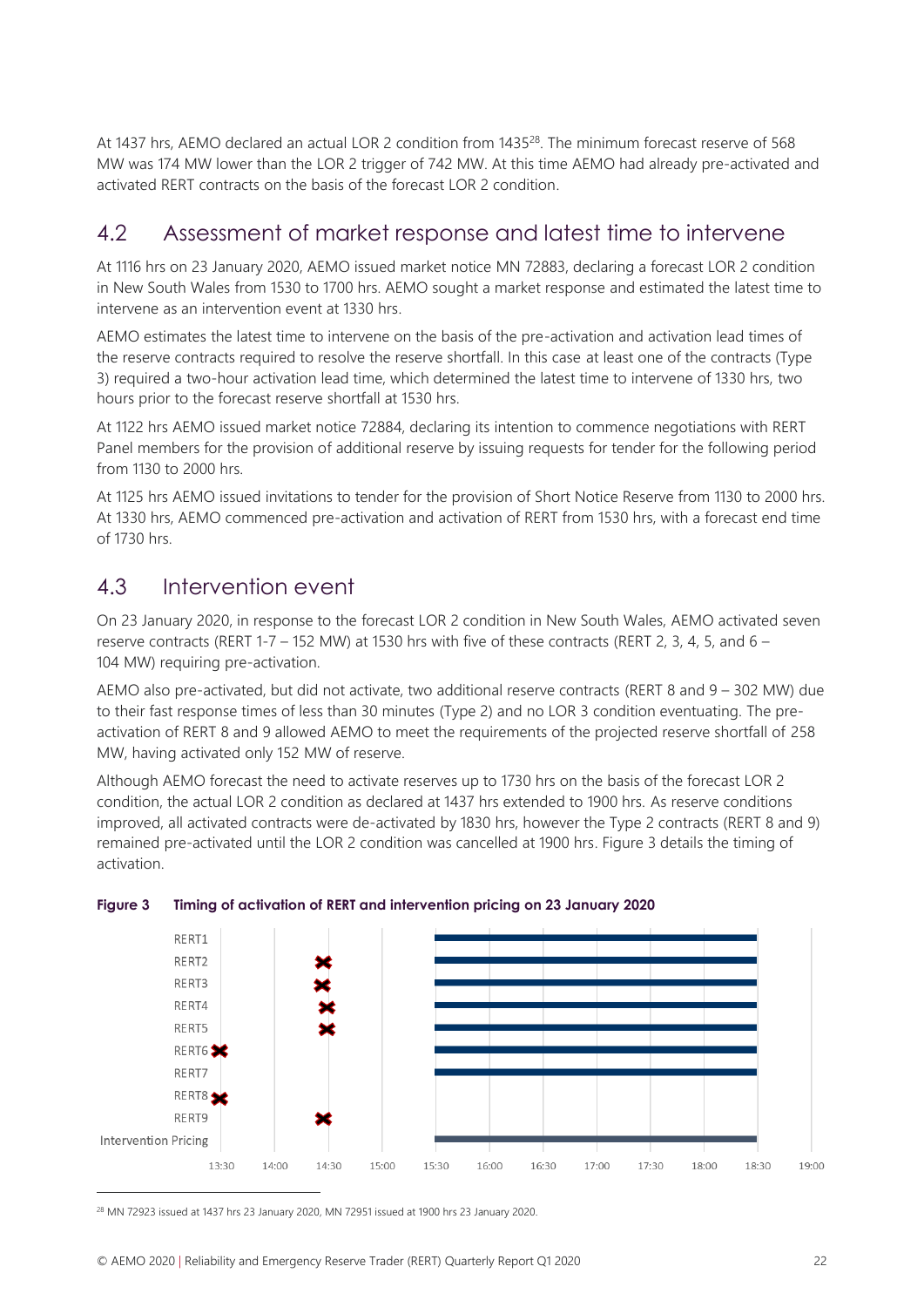#### **to denotes pre-activation.**

The total volume of reserve activated on 23 January 2020 was 456 MWh. AEMO notes that 509 MWh was delivered on the day, this was due to some providers delivering more reserve than they were contracted to provide. RERT providers are not paid for over-delivery. Table 9 shows a breakdown of RERT activated per trading interval.

| <b>Trading Interval ending</b> | <b>RERT</b> activated capacity (MW) | <b>RERT activated volume (MWh)</b> |
|--------------------------------|-------------------------------------|------------------------------------|
| 23/01/2020 16:00               | 152                                 | 76                                 |
| 23/01/2020 16:30               | 152                                 | 76                                 |
| 23/01/2020 17:00               | 152                                 | 76                                 |
| 23/01/2020 17:30               | 152                                 | 76                                 |
| 23/01/2020 18:00               | 152                                 | 76                                 |
| 23/01/2020 18:30               | 152                                 | 76                                 |
| Total (MWh)                    |                                     | 456                                |

<span id="page-22-2"></span>**Table 9 RERT activated in New South Wales on 23 January 2020**

At 1900 hrs, AEMO cancelled the LOR 2 condition. The following factors contributed to the improved reserve condition:

- Between 1730 and 2000 hrs, up to 360 MW of price-responsive load reduced in New South Wales in response to high spot prices.
- Activation of 152 MW of RFRT

#### <span id="page-22-0"></span>4.4 Intervention pricing

Intervention pricing was applied for this event in accordance with NER 3.9.3(b) for the intervention periods from the DIs ending 1535 hrs to 1830 hrs on 23 January 2020.

#### <span id="page-22-1"></span>4.5 Changes in dispatch outcomes

The addition of RERT capacity in New South Wales had the effect of reducing generation across all regions and less energy flowing from Queensland to New South Wales when comparing the difference in output between the physical and revised pricing runs.

|                            | <b>NSW</b> | QLD      | <b>SA</b> | <b>TAS</b> | <b>VIC</b> |
|----------------------------|------------|----------|-----------|------------|------------|
| <b>Physical run</b>        | 37,477     | 28,665   | 3,822     | 1,985      | 13,815     |
| <b>Revised pricing run</b> | 38,568     | 29,884   | 3,985     | 2,059      | 14,113     |
| Change                     | $-1,091$   | $-1,219$ | $-163$    | $-74$      | $-297$     |

<span id="page-22-3"></span>**Table 10 Summary of total energy generation during 23 January 2020 RERT event (MWh)**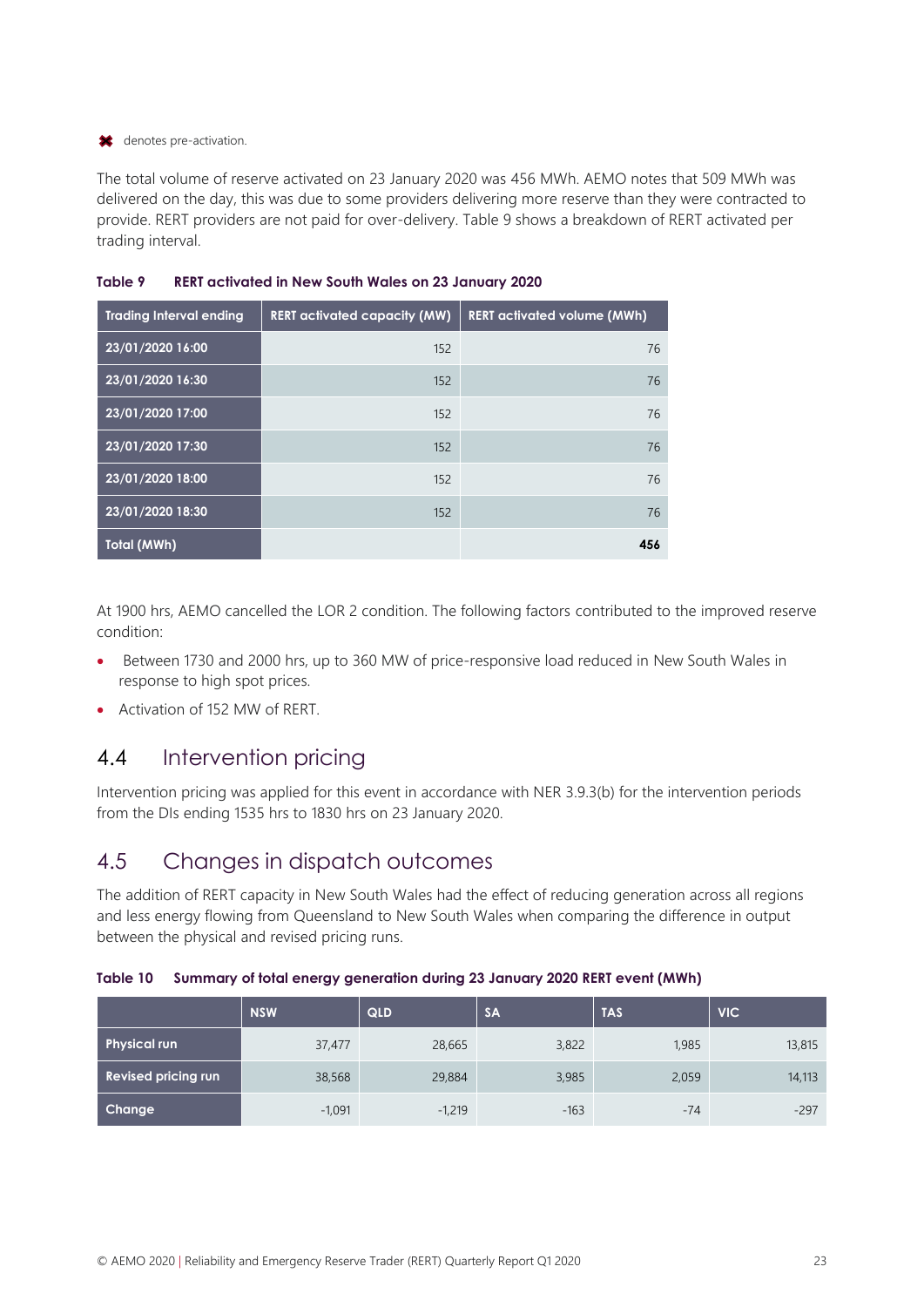|                                                  | Terranora' | QNI      | <b>VIC-NSW</b> | Heywood | Murraylink, | <b>Basslink</b> |
|--------------------------------------------------|------------|----------|----------------|---------|-------------|-----------------|
| Physical run <sup>A</sup>                        | $-159$     | $-2,126$ | $-647$         | $-511$  | $-275$      | $-771$          |
| <b>Revised pricing</b><br><b>run<sup>A</sup></b> | $-212$     | $-2,553$ | $-650$         | $-568$  | $-309$      | $-774$          |
| Change                                           | 53         | 427      | 3              | 57      | 34          |                 |

#### <span id="page-23-1"></span>**Table 11 Summary of total interconnector flows during 23 January 2020 RERT event (MWh)**

A. Positive numbers are for flows flowing north or west, negative for flows flowing south or east.

### <span id="page-23-0"></span>4.6 Impact on reliability

On 23 January 2020, there was no unserved energy. AEMO activated RERT according to AEMO operating procedures, on the basis of a forecast LOR 2 condition which subsequently developed into an actual LOR 2 condition. The activation of RERT assisted in reducing the reserve shortfall and reducing the risk of load shedding if a credible contingency was to occur.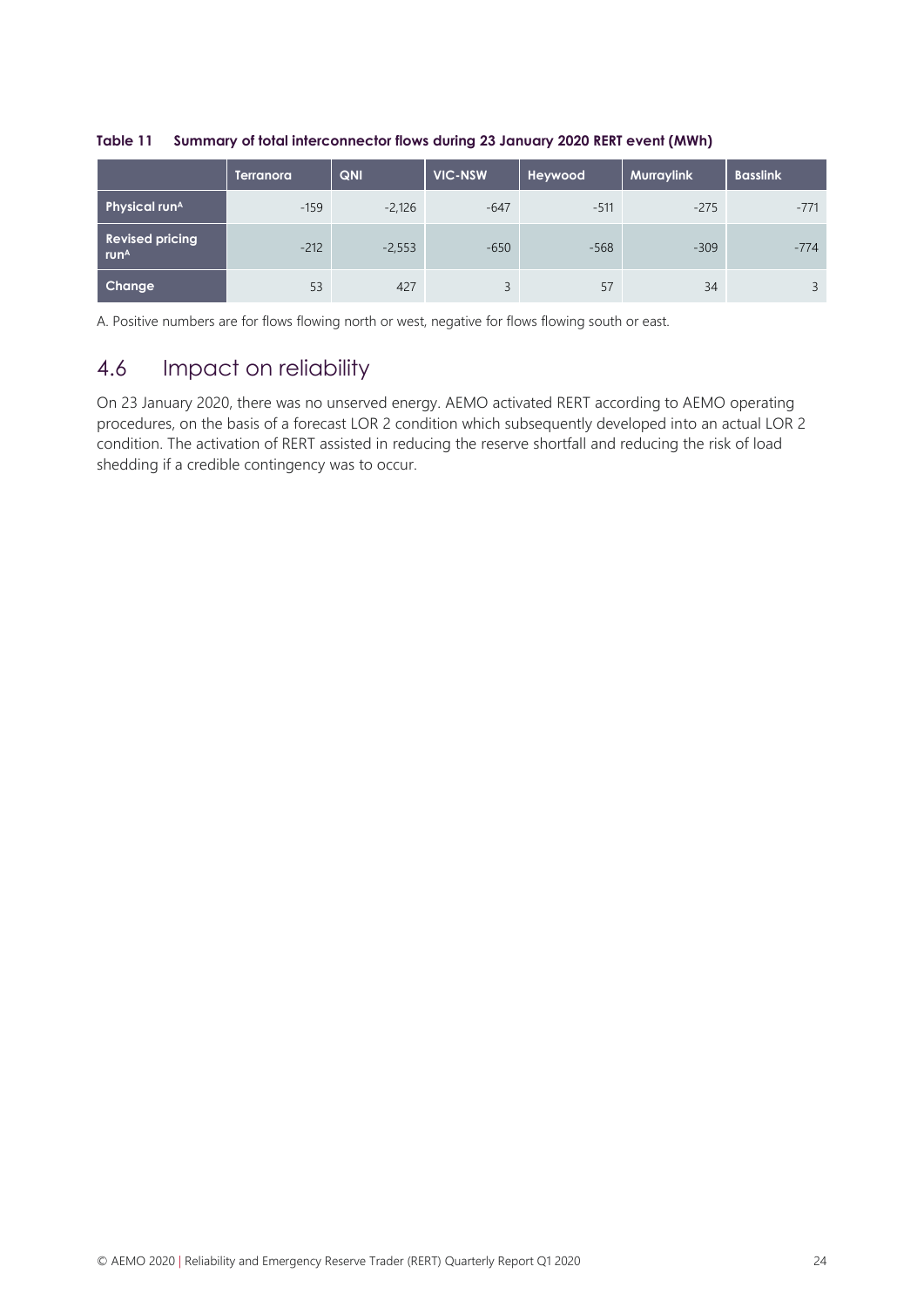# <span id="page-24-0"></span>**5. Intervention on 31 January 2020**

### <span id="page-24-1"></span>5.1 Decision to intervene in Victoria

Friday 31 January 2020 saw a continuation of extreme temperatures across Victoria, with a temperature of 43.6°C recorded at Melbourne Airport<sup>29</sup>. A high pressure system over the Tasman Sea, combined with an approaching cold front, resulted in north to northwest winds and very hot and humid conditions across south-east Australia. Thunderstorms were forecast to develop over western and central Victoria during the afternoon, with the risk of severe thunderstorms bringing damaging winds and heavy rain.

On the morning of 31 January 2020, AEMO issued a media statement requesting Victorian consumers to reduce their energy usage between approximately 1.00 pm and 8.00 pm (Melbourne time) due to extreme temperatures combined with unusually high humidity. Victorian electricity demand was forecast to be 9,864 MW at 1600 hrs, the highest since January 2014. At 1241 hrs, AEMO advised the market of a forecast LOR level 1<sup>30</sup> condition in Victoria for the period 1500 to 1700 hrs.

At approximately 1324 hrs, a severe convective downburst near Cressy, in Victoria, resulted in the collapse of a number of steel transmission towers carrying the Moorabool – Mortlake and Moorabool – Haunted Gully 500 kV lines, which resulted in these lines tripping and remaining unavailable for service.

The outage of the Moorabool – Mortlake and Moorabool – Haunted Gully 500 kV lines resulted in the separation of the South Australia region from Victoria. This left generation at Mortlake Power Station and the Macarthur and Portland wind farms connected to the South Australia network. Coincident with the faults on the above lines, both potlines at the Alcoa Portland (APD) aluminium smelter tripped, resulting in the loss of approximately 450 MW of load.

AEMO has published a preliminary operating incident report that provides further details about this event<sup>31</sup>. As a result of the loss of these two transmission lines approximately 1,100 MW of generation and interconnector supply east of the event location was made unavailable to the main Victorian network.

Reserve levels in Victoria fell sharply following separation from South Australia, due to the loss of generation and imports from South Australia. At 1347 hrs, a forecast LOR 2 condition for the Victoria region was declared<sup>32</sup> for the period 1500 hrs to 1800 hrs on 31 January. The minimum forecast reserve of 406 MW was 154 MW lower than the LOR 2 trigger level of 560 MW. This meant AEMO needed up to 154 MW of additional reserves in New South Wales to remove the threat of load shedding between 1500 and 1800 hrs if a contingency occurred (such as the trip of a large generation unit or an interconnector).

To maintain power system reliability in Victoria, AEMO determined that contracting of reserves would be required on the basis of the forecast LOR 2 condition, with an estimated reserve shortfall of 154 MW.

Just prior to the forecast LOR 2 being declared in Victoria, approximately 400 MW of scheduled generation was unavailable in Victoria, mostly due to high ambient temperatures.

<sup>&</sup>lt;sup>29</sup> Sourc[e www.bom.gov.au.](http://www.bom.gov.au/)

<sup>30</sup> MN 73169 issued at 1241 hrs.

<sup>&</sup>lt;sup>31</sup> A[t https://aemo.com.au/-/media/files/electricity/nem/market\\_notices\\_and\\_events/power\\_system\\_incident\\_reports/2020/preliminary-report-31-jan-](https://aemo.com.au/-/media/files/electricity/nem/market_notices_and_events/power_system_incident_reports/2020/preliminary-report-31-jan-2020.pdf?la=en)[2020.pdf?la=en.](https://aemo.com.au/-/media/files/electricity/nem/market_notices_and_events/power_system_incident_reports/2020/preliminary-report-31-jan-2020.pdf?la=en)

<sup>32</sup> MN 73173 issued at 1347 hrs included the incorrect date and forecast capacity reserve requirement; the date was corrected at 1404 hrs through MN 73181 and the capacity reserve requirement was corrected at 1416 hrs through MN 73183.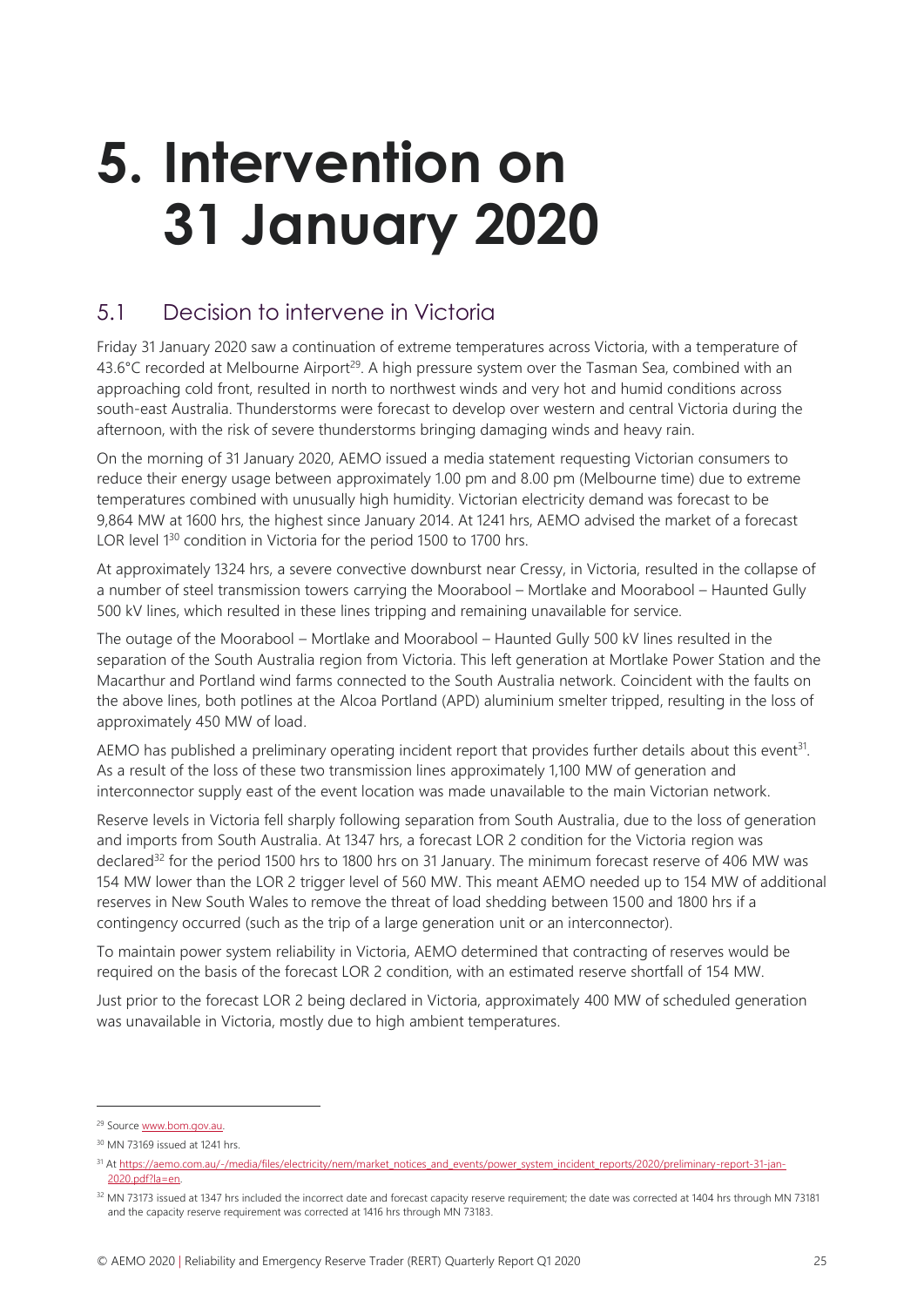Both semi-scheduled and non-scheduled wind farms in Victoria experienced four different phenomena that led to reductions in generation, causing deviations between forecast and actual generation throughout the day. These all occurred prior to the separation event, and continued into the evening:

- High temperature de-rating.
- High wind de-rating.
- Low wind drop-out.
- Network outage.

Each of these reductions contributed to an unforecast reduction of wind generation availability. The largest deviation between the 4-hour-ahead forecast and actual generation for semi-scheduled wind plant was 461 MW, at 1400 hrs.



#### <span id="page-25-1"></span>**Figure 4 Victorian semi-scheduled wind generation, pre-dispatch target at differing time horizons versus actual generation**

At 1416 hrs. AEMO declared an actual LOR 2 condition<sup>33</sup> in Victoria from 1400 hrs. The minimum forecast reserve of 200 MW was 360 MW lower than the LOR 2 trigger level of 560 MW. This meant AEMO needed up to 360 MW of additional reserves in Victoria to remove the threat of load shedding from 1400 hrs if a contingency occurred (such as the trip of a large generation unit or an interconnector).

#### <span id="page-25-0"></span>5.2 Assessment of market response and latest time to intervene in Victoria

At 1347 hrs on 31 January 2020, AEMO issued market notice MN 73173, declaring a forecast LOR 2 condition in Victoria from 1500 hrs to 1800 hrs. AEMO sought a market response and estimated the latest time to intervene at 1300 hrs.

AEMO estimates the latest time to intervene on the basis of the pre-activation and activation lead times of the reserve contracts required to resolve the reserve shortfall. In this case, at least one of the contracts (Type

<sup>33</sup> MN 73183.

<sup>©</sup> AEMO 2020 | Reliability and Emergency Reserve Trader (RERT) Quarterly Report Q1 2020 26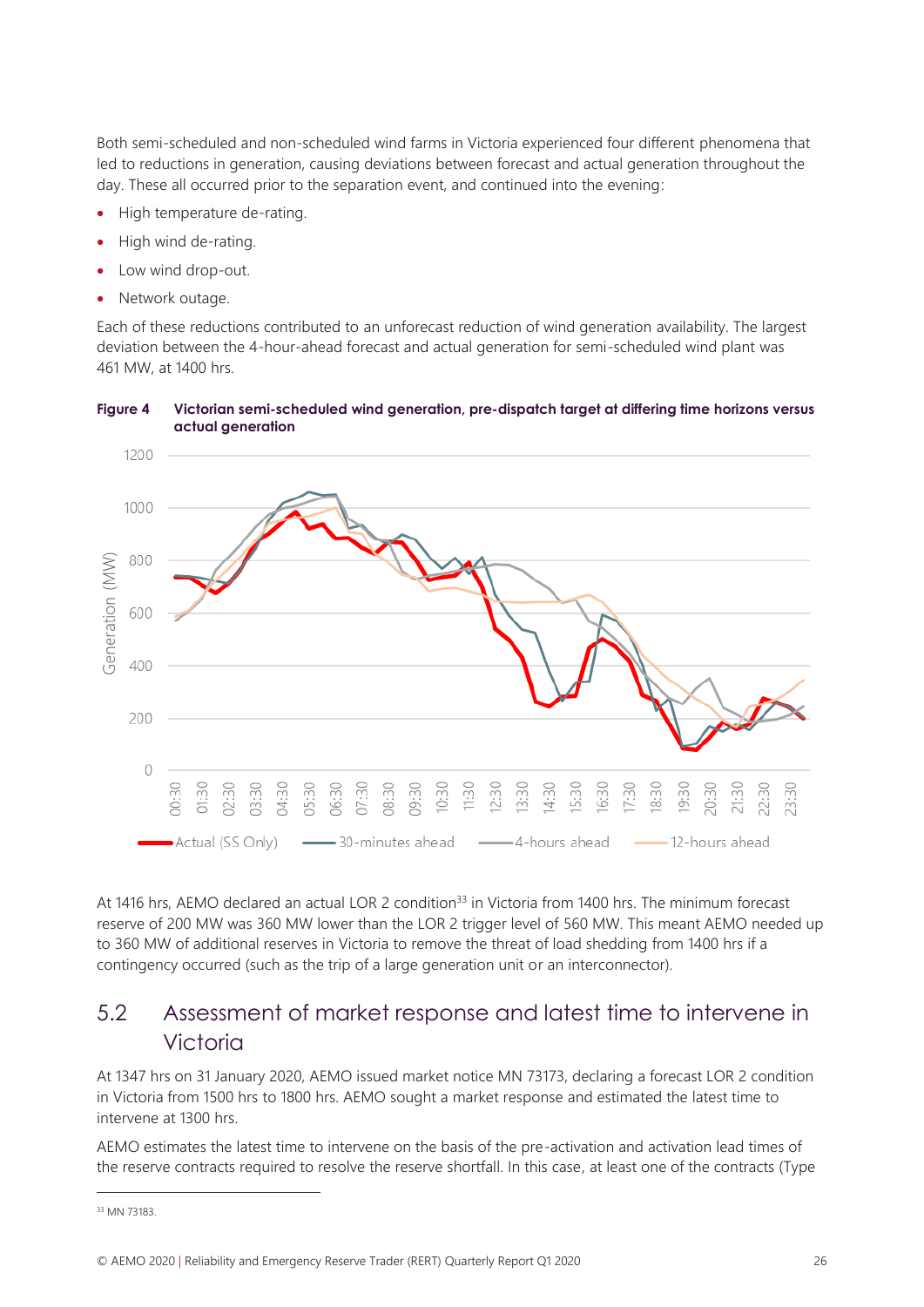3) required a two hour activation lead time, which determined that the latest time to intervene was 1300 hrs, two hours prior to the forecast reserve shortfall at 1500 hrs.

At 1351 hrs, AEMO issued market notice MN 73174, declaring that AEMO intended to commence negotiations with RERT Panel members for the provision of additional reserve by issuing requests for tender for the period from 1500 hrs to 1800 hrs.

At 1352 hrs, AEMO issued invitations to tender for the provision of Short Notice Reserve from 1400 to 2200 hrs.

At 1427 hrs, AEMO issued market notice MN 73187, advising that reserve contracts would commence delivery from 1530 to 2130 hrs.

### <span id="page-26-0"></span>5.3 Intervention event in Victoria

On 31 January 2020, in response to the actual LOR 2 condition in Victoria, AEMO activated six reserve contracts (RERT 1-5 and  $8 - 84$  MW) at 1530 hrs, and an additional three contracts (RERT 6, 7, and 9 – 101 MW) at 1630 hrs. Two of these contracts (RERT 8 and 9 – 70 MW) required pre-activation.

AEMO also pre-activated, but did not activate, one additional reserve contract (RERT 10 – 40 MW), due to its fast response times of less than 30 minutes (Type 2) and no LOR 3 condition eventuating.

AEMO had 285 MW of reserve available to meet the 360 MW shortfall, this included:

- Pre-activation (when required) and activation of all available Type 3 contracts. These contracts could not be activated post contingency.
- Pre-activation of one Type 2 contract. This contract needed to be pre-activated pre-contingency but could be activated post-contingency.
- Two additional Type 1 contracts with a combined capacity of 60 MW which were available to be activated post contingency

All activated contracts were de-activated at 1930 hrs, following the cancellation of the LOR 2 condition. The exception was RERT 1 which was deactivated at 2130 hrs following completion of its minimum continuous run time of six hours. Figure 5 details the timing of activation.



<span id="page-26-1"></span>**Figure 5 Timing of activation of RERT and intervention pricing on 31 January 2020 in Victoria**

The total volume of reserve activated in Victoria on 31 January 2020 was 697 MWh. AEMO notes that 588 MWh was delivered on the day, this was due to some reserve providers delivering less reserve than they were contracted to provide. Table 12 shows a breakdown of RERT activated per trading interval.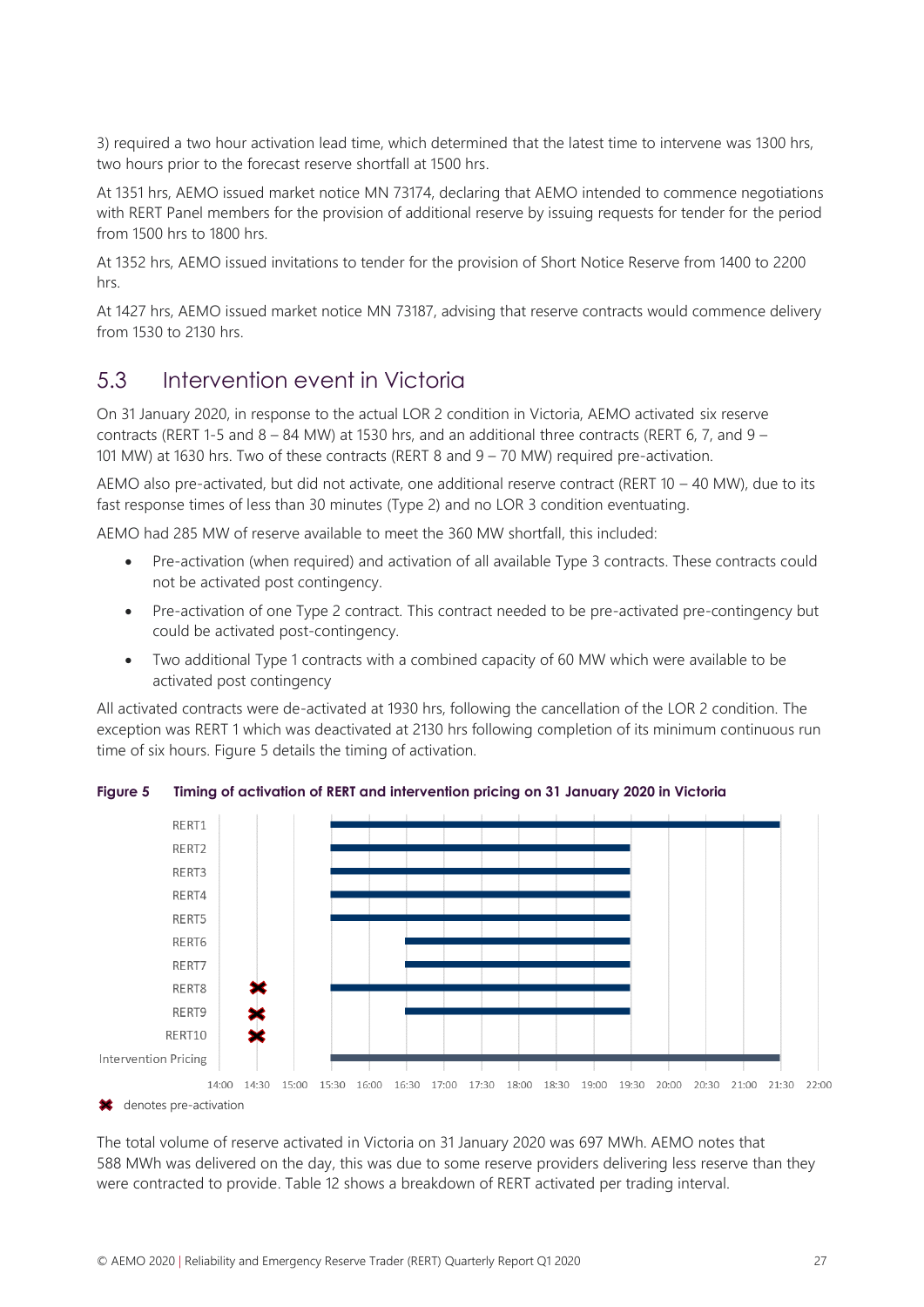| <b>Trading Interval ending</b> | <b>RERT</b> activated (MW) | <b>RERT activated (MWh)</b> |
|--------------------------------|----------------------------|-----------------------------|
| 31/01/2020 16:00               | 84                         | 42                          |
| 31/01/2020 16:30               | 84                         | 42                          |
| 31/01/2020 17:00               | 185                        | 92.5                        |
| 31/01/2020 17:30               | 185                        | 92.5                        |
| 31/01/2020 18:00               | 185                        | 92.5                        |
| 31/01/2020 18:30               | 185                        | 92.5                        |
| 31/01/2020 19:00               | 185                        | 92.5                        |
| 31/01/2020 19:30               | 181                        | 90.5                        |
| 31/01/2020 20:00               | 30                         | 15                          |
| 31/01/2020 20:30               | 30                         | 15                          |
| 31/01/2020 21:00               | 30                         | 15                          |
| 31/01/2020 21:30               | 30                         | 15                          |
| <b>Total (MWh)</b>             |                            | 697                         |

#### <span id="page-27-1"></span>**Table 12 RERT activated in Victoria on 31 January 2020**

At 1934 hrs, AEMO cancelled the LOR 2 condition. The activation of 185 MW contributed to the improved reserve condition. AEMO does not consider that demand response was a significant factor in Victoria, on this day.

#### <span id="page-27-0"></span>5.4 Decision to intervene in New South Wales

Friday 31 January 2020 saw a continuation of extreme temperatures across New South Wales, with a maximum temperature of 35.5 °C being recorded at New South Wales (Bankstown)<sup>34</sup>. High temperatures and humidity contributed to a day-ahead forecast operational demand of 13,025 MW at 1630 hrs in New South Wales.

At 0722 hrs, AEMO declared a forecast LOR 1<sup>35</sup> condition in New South Wales from 1530 hrs to 1700 hrs.

At approximately 1415 hrs, scheduled generation availability was reduced by 290 MW, resulting in a total of approximately 2,800 MW of scheduled generation being unavailable in New South Wales due to unplanned outages or temperature-related limitations.

AEMO declared an actual LOR 2 condition in New South Wales from 1500 hrs<sup>36</sup>. The minimum reserve forecast of 500 MW was 275 MW lower than the LOR 2 trigger of 775 MW. The coincident LOR 2 condition in Victoria contributed to the reserve shortfall in New South Wales, due to limited interconnector support from Victoria to New South Wales.

To maintain power system reliability in New South Wales, AEMO determined that contracting of reserves would be required on the basis of the actual LOR 2 condition, with an estimated reserve shortfall of 275 MW.

The peak operational demand was 13,190 MW at 1530 hrs.

<sup>&</sup>lt;sup>34</sup> Sourc[e www.bom.gov.au.](http://www.bom.gov.au/)

<sup>35</sup> MN 73167.

<sup>36</sup> MN 73188 issued at 1501 hrs.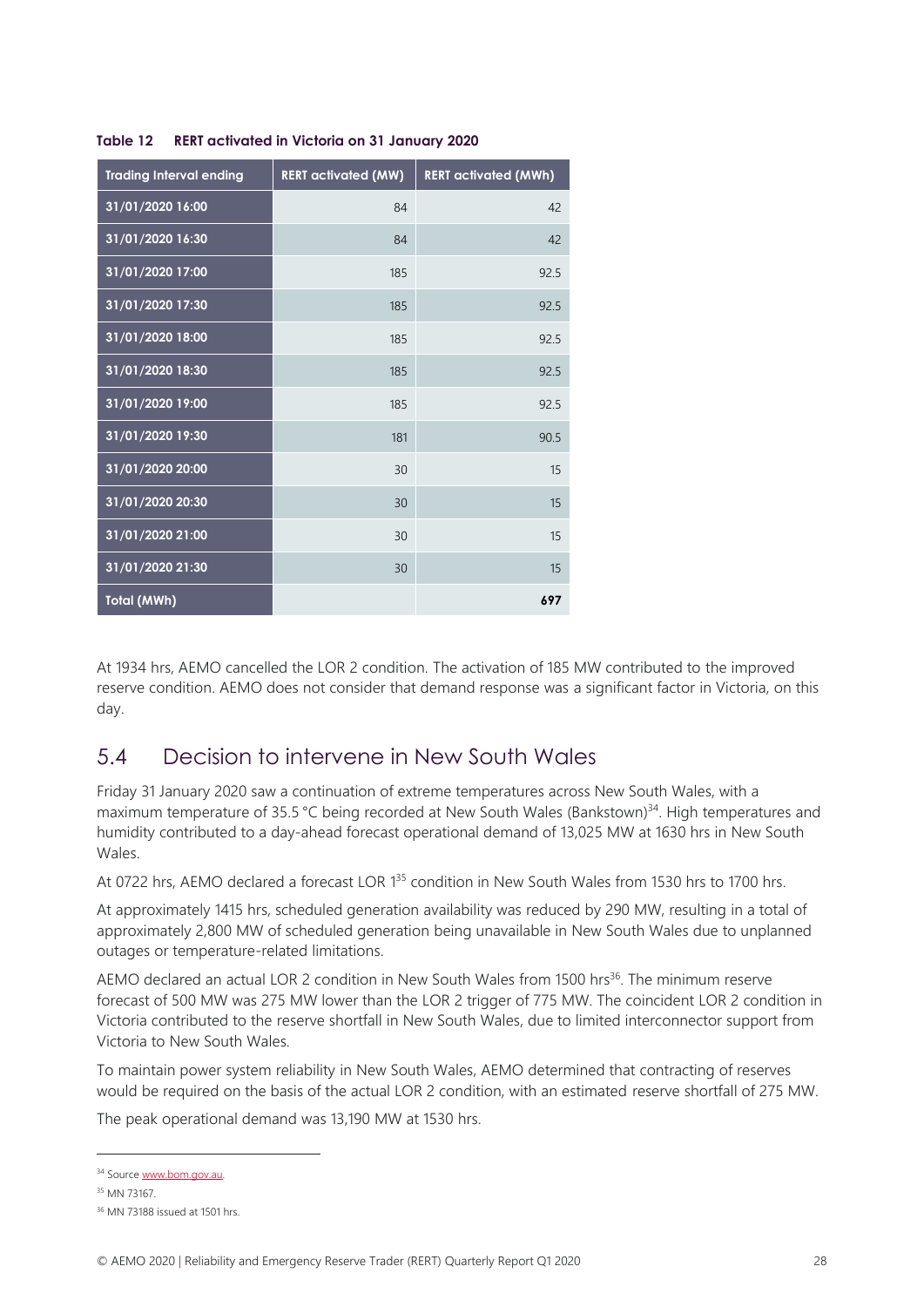### <span id="page-28-0"></span>5.5 Assessment of market response and latest time to intervene in New South Wales

At 1501 hrs on 31 January 2020, AEMO issued market notice MN 73188, declaring an actual LOR 2 condition in New South Wales from 1500 hrs. AEMO sought an immediate market response and advised that an insufficient market response may lead to an intervention event.

Since the LOR 2 condition had already commenced and the reserve shortfall was substantial (275 MW), it was unlikely that a market response would have occurred in time to avoid the need for RERT. AEMO immediately (at 1503 hrs) issued market notice MN 73189, declaring that AEMO intended to commence negotiations with RERT Panel members for the provision of short notice reserve by issuing requests for tender for the period from 1530 hrs to 2000 hrs. At 1514 hrs, AEMO advised the market of a refinement of the timing of its intention to commence RERT contract negotiations from 1530 hrs to 2100 hrs.

At 1516 hrs, AEMO issued invitations to tender for the provision of Short Notice Reserve from 1530 to 2100 hrs. At 1600 hrs, AEMO commenced pre-activation and activation of RERT.

#### <span id="page-28-1"></span>5.6 Intervention event in New South Wales

On 31 January 2020, in response to the actual LOR 2 condition in New South Wales, AEMO activated:

- One reserve contract (RERT 16 50 MW) at 1600 hrs.
- Three reserve contracts (RERT 11, 13, and 14 42 MW) at 1700 hrs.
- An additional two reserve contracts (RERT 12 and 15 42 MW) at 1800 hrs.

Four of these contracts (RERT 13, 14, 15, and 16 – 86 MW) required pre-activation. AEMO also pre-activated, but did not activate, two additional reserve contracts (RERT 17 and 18 – 304 MW), due to their fast response times of less than 30 minutes (Type 2) and no LOR 3 condition eventuating. The pre-activation of RERT 17 and 18 allowed AEMO to meet the requirements of the projected reserve shortfall of 275 MW, having activated only 134 MW of reserve.

All activated contracts were instructed to de-activate from 1930 hrs, following cancellation of the LOR 2 condition. All contracts were de-activated by 2100 hrs, following:

- RERT 13 and 14 completing their minimum de-activation lead time of 2 hours.
- RERT 15 completing its minimum de-activation lead time of 1 hours.
- RERT 16 completing its minimum continuous run time of 4 hours.

Intervention pricing continued until 2130 hrs when all reserve contracts in Victoria were de-activated. Figure 6 details the timing of activation.

<span id="page-28-2"></span>**Figure 6 Timing of activation of RERT and intervention pricing on 31 January 2020 in New South Wales**

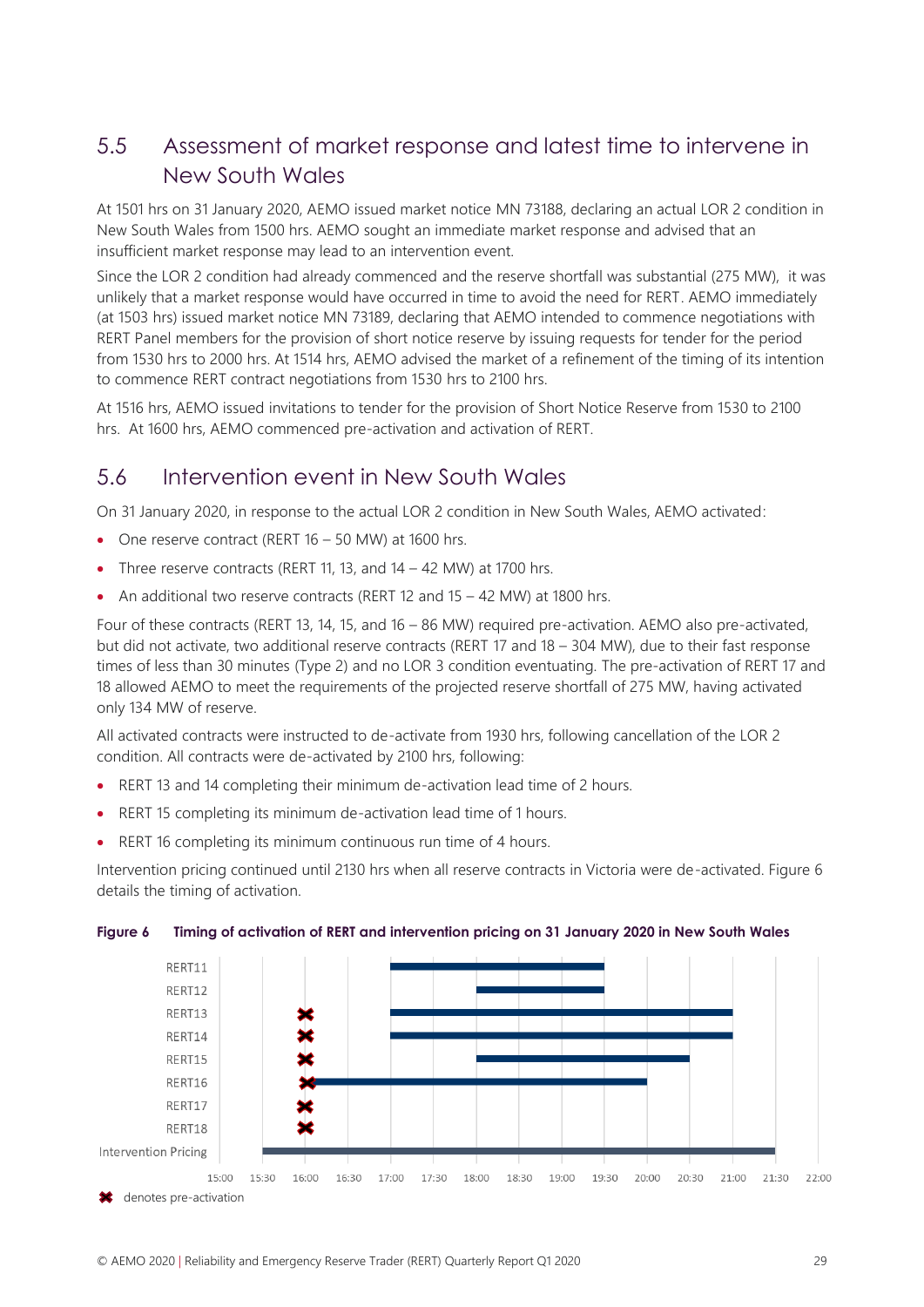The total volume of reserve activated in New South Wales on 31 January 2020 was 418.5 MWh. AEMO notes that 488 MWh was delivered on the day, this was due to some providers delivering more reserve than they were contracted to provide. RERT providers are not paid for over-delivery. Table 13 shows a breakdown of RERT activated per trading interval.

| <b>Trading Interval ending</b> | <b>RERT activated capacity (MW)</b> | <b>RERT activated volume (MWh)</b> |
|--------------------------------|-------------------------------------|------------------------------------|
| 31/01/2020 16:30               | 50                                  | 25                                 |
| 31/01/2020 17:00               | 50                                  | 25                                 |
| 31/01/2020 17:30               | 92                                  | 46                                 |
| 31/01/2020 18:00               | 92                                  | 46                                 |
| 31/01/2020 18:30               | 134                                 | 67                                 |
| 31/01/2020 19:00               | 134                                 | 67                                 |
| 31/01/2020 19:30               | 131                                 | 65.5                               |
| 31/01/2020 20:00               | 86                                  | 43                                 |
| 31/01/2020 20:30               | 36                                  | 18                                 |
| 31/01/2020 21:00               | 32                                  | 16                                 |
| <b>Total (MWh)</b>             |                                     | 418.5                              |

<span id="page-29-2"></span>**Table 13 RERT activated in New South Wales on 31 January 2020**

At 1921 hrs, AEMO cancelled the LOR 2 condition. The following factors contributed to the improved reserve condition:

- Between 1530 and 1745 hrs, up to approximately 430 MW of price-responsive load reduced in New South Wales in response to high spot prices.
- Activation of 134 MW of RERT.

### <span id="page-29-0"></span>5.7 Intervention pricing for New South Wales and Victoria

Intervention pricing was applied for this event in accordance with NER 3.9.3(b) for the intervention periods from the DI ending 1535 hrs to the DI ending 2130 hrs on 31 January 2020.

On 31 January, a contract for 50 MW of reserve in Victoria was unavailable during the negotiation with panel providers but became available at short notice thereafter. AEMO managed this activation outside of the RERT scheduling tool due to the unusual nature and timing of the availability change. This 50 MW of reserve was contracted and activated at 1600 hrs however in doing so AEMO failed to create a constraint to manage the intervention pricing impact of this contract activation. As a result, the intervention pricing on 31 January does not reflect the activation of 50 MW of reserve from 1600 hrs to 1937 hrs.

#### <span id="page-29-1"></span>5.8 Changes in dispatch outcomes New South Wales and Victoria

The addition of RERT capacity in New South Wales and Victoria had the effect of decreasing generation across all regions, reducing flows from Queensland to New South Wales and increasing flows from Victoria to New South Wales, when comparing the difference in output between the physical and revised pricing runs. No flows were recorded across Heywood during this period due to the damaged transmission towers in Cressy (see section 5.1 above).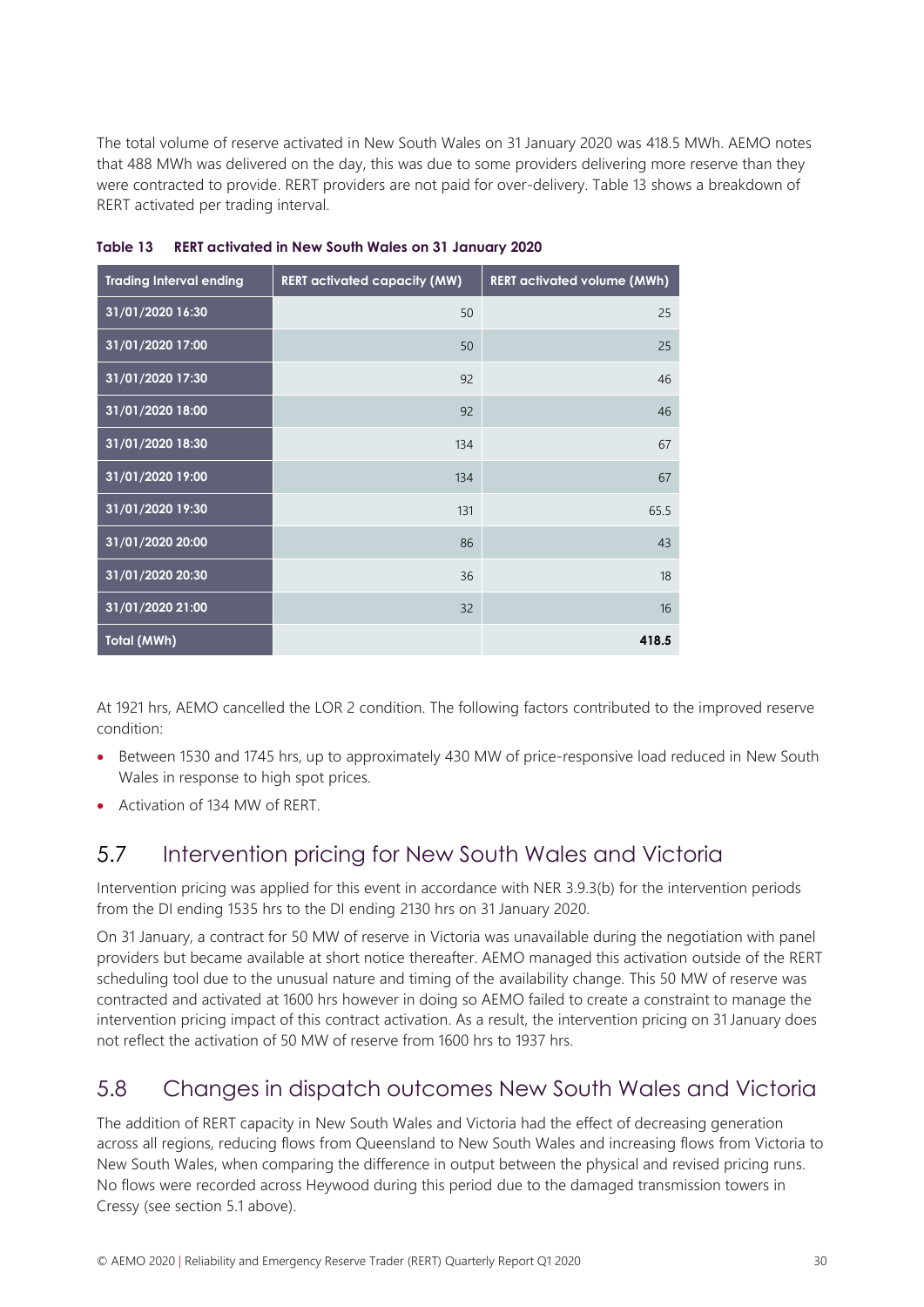|                            | <b>NSW</b> | QLD      | <b>SA</b> | <b>TAS</b> | <b>VIC</b> |
|----------------------------|------------|----------|-----------|------------|------------|
| <b>Physical run</b>        | 67,368     | 55,431   | 14,806    | 9,964      | 50,445     |
| <b>Revised pricing run</b> | 68,835     | 56,513   | 15,081    | 10,145     | 51,363     |
| Change                     | $-1,467$   | $-1,082$ | $-275$    | $-181$     | $-918$     |

#### <span id="page-30-1"></span>**Table 14 Summary of total energy generation during 31 January 2020 RERT event (MWh)**

#### <span id="page-30-2"></span>**Table 15 Summary of total interconnector flows during 31 January 2020 RERT event (MWh)**

|                                            | Terranora | QNI      | <b>VIC-NSW</b> | Heywood                  | <b>Murraylink</b> | <b>Basslink</b> |
|--------------------------------------------|-----------|----------|----------------|--------------------------|-------------------|-----------------|
| <b>Physical runA</b>                       | $-736$    | $-5.111$ | 1,032          | $\overline{\phantom{0}}$ | $-384$            | 2,521           |
| <b>Revised pricing</b><br>run <sup>A</sup> | $-847$    | $-5,386$ | 568            | $\overline{\phantom{0}}$ | $-430$            | 2,591           |
| Change                                     | 111       | 274      | 464            | $\overline{\phantom{0}}$ | 46                | $-70$           |

<span id="page-30-0"></span>A. Positive numbers are for flows flowing north or west, negative for flows flowing south or east.

#### 5.9 Impact on reliability in Victoria and New South Wales

On 31 January 2020, there was no unserved energy<sup>37</sup>. AEMO activated RERT in Victoria and New South Wales according to AEMO operating procedures due to the actual LOR 2 conditions in both states<sup>38</sup>. The activation of RERT assisted in reducing the reserve shortfall and reducing the risk of load shedding if a credible contingency was to occur.

<sup>37</sup> Following the outage of the Moorabool – Mortlake and Moorabool – Haunted Gully 500 kV lines, which resulted in the separation of the South Australia region from Victoria, 450 MW of load at APD tripped. This did not result in unserved energy, since the contingency was a non-credible event.

<sup>&</sup>lt;sup>38</sup> AEMO notes the failure to create a constraint associated with a 50 MW reserve contract in Victoria impacted intervention pricing, as detailed in section 5.7.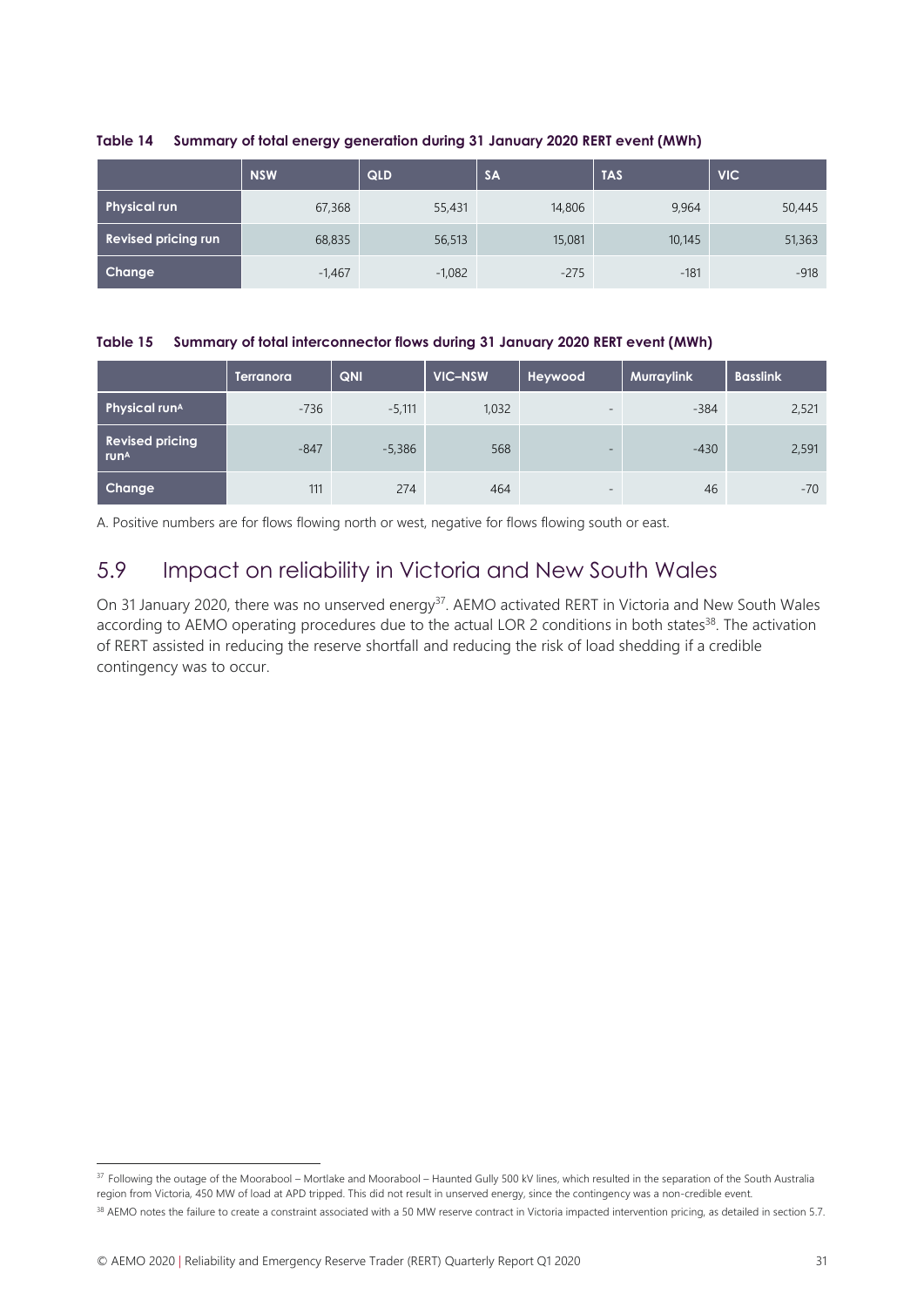# <span id="page-31-0"></span>**6. Cost of exercising RERT**

NER clause 3.20.2(b)(2) requires that when AEMO activates RERT, it should aim to maximise the effectiveness of the activation at the least cost to end-use consumers of electricity. Accordingly, AEMO activated reserve contracts based on location, cost, capacity, time to activate, minimum activation time, and the profile of the forecast lack of reserve.

Table 16 shows a breakdown of the costs associated with exercising RERT during Q1 2020, which were included in the relevant<sup>39</sup> final statements, as per NER clause 3.20.6(f)(1). The total cost of exercising RERT was \$34.37 million, which includes pre-activation, activation, and intervention costs. The cost per MWh has been calculated based on the total cost divided by the MWh delivered<sup>40</sup> for each activation event. The total cost per MWh associated with exercising RERT in Q1 2020 is \$18,317.77.

|                 | <b>State</b> | Pre-activation<br>costs (\$ million) | <b>Activation</b><br>costs (\$ million) | <b>Intervention</b><br>$costs41$ (\$ million) | <b>Total cost</b><br>(\$ million) | Cost per megawatt<br>hour(\$/MWh) |
|-----------------|--------------|--------------------------------------|-----------------------------------------|-----------------------------------------------|-----------------------------------|-----------------------------------|
| 4 January 2020  | <b>NSW</b>   | \$4.6                                | \$3.75                                  | \$0.015                                       | \$8.36                            | \$28,703.86                       |
| 23 January 2020 | <b>NSW</b>   | \$4.61                               | \$2.81                                  | \$0.12                                        | \$7.54                            | \$14,821.80                       |
| 31 January 2020 | VIC.         | \$0.01                               | \$5.34                                  | \$2.19                                        | \$7.54                            | \$12,823.13                       |
| 31 January 2020 | <b>NSW</b>   | \$4.85                               | \$3.53                                  | \$2.55                                        | \$10.93                           | \$22,381.03                       |

#### <span id="page-31-1"></span>**Table 16 Costs associated with activating RERT in Q1 2020**

Table 17 presents the cost recovery for each activation event, calculated by dividing the total RERT event cost by the state consumption during the relevant recovery period<sup>42</sup>, as prescribed in NER 3.15.9(e).

#### <span id="page-31-2"></span>**Table 17 Total costs recovery associated with activating RERT in Q1 2020**

| Event                                                                    | <b>New South Wales,</b><br>4 January 2020 | <b>New South Wales,</b><br><b>23 January 2020</b> | Victoria,<br><b>31 January 2020</b> | <b>New South Wales,</b><br>31 January 2020 |
|--------------------------------------------------------------------------|-------------------------------------------|---------------------------------------------------|-------------------------------------|--------------------------------------------|
| <b>Total RERT event cost</b><br>(\$ million)                             | \$8.36                                    | \$7.54                                            | \$7.54                              | \$10.93                                    |
| <b>State consumption</b><br>during the relevant<br>recovery period (MWh) | 424,888                                   | 569,316                                           | 303,957                             | 496,555                                    |
| <b>Total cost recovery</b><br>(S/MWh)                                    | \$19.68                                   | \$13.24                                           | \$24.82                             | \$22,019                                   |

<sup>39</sup> 4 January 2020 activation is detailed in final statement for 2020 Week 1

23 January 2020 activation is detailed in final statement for 2020 Week 4

 <sup>31</sup> January 2020 activations are detailed in final statement for 2020 Week 5

<sup>&</sup>lt;sup>40</sup> RERT MWh delivered is the amount of RERT actually delivered (as opposed to activated) including any over-delivery, noting that RERT providers have not been paid for over-delivery.

<sup>41</sup> Intervention costs represent the compensation paid to Market Participants due to the intervention event (for example, to compensate for energy generation which is displaced by RERT capacity), and to Eligible Persons (SRA holders) due to changes in interconnector flows, and therefore changes in the value of Settlement Residues. Note that these costs are subject to change under clause NER 3.12.1(a).

<sup>42</sup> 8am to 8pm AEST on all business days in the billing week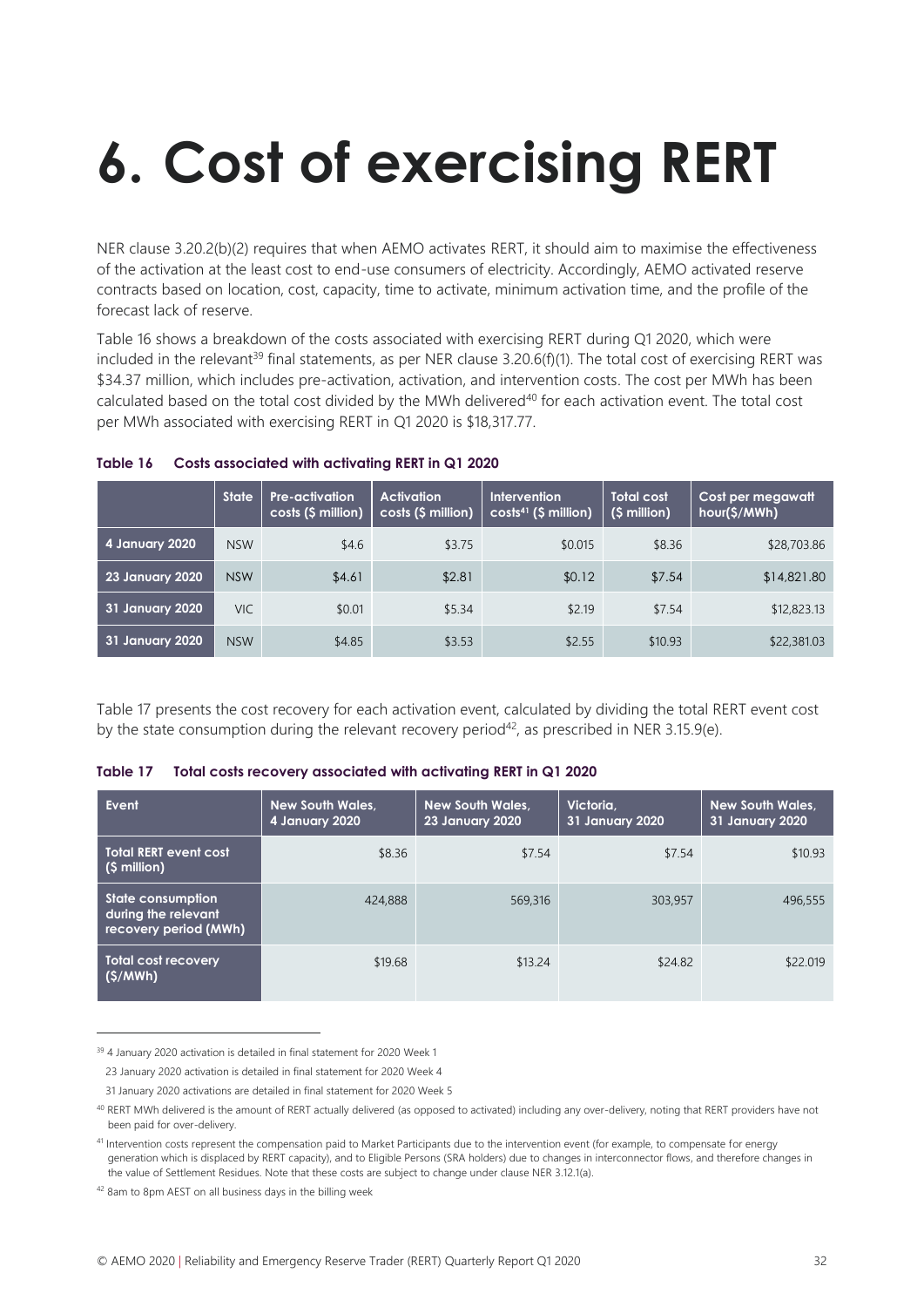A breakdown of the cost recovery from each Market Customer associated with RERT activation days, as per NER clause 3.20.6(f)(2) is provided in Appendix A.

Table 18 presents an estimated average cost per household in each state associated with the RERT events in Q1 2020 (a total of \$3.24 in New South Wales and \$1.62 in Victoria), assuming the cost of the RERT events in Q1 2020 are apportioned by consumption<sup>43</sup>, based on the average residential consumption in each state as a portion of total energy in each state.

<span id="page-32-0"></span>

| Estimated cost per household per activation | Table 18 |  |  |  |
|---------------------------------------------|----------|--|--|--|
|---------------------------------------------|----------|--|--|--|

| Event                                                                          | <b>New South Wales,</b> | <b>New South Wales,</b>           | Victoria.            | <b>New South Wales,</b> |
|--------------------------------------------------------------------------------|-------------------------|-----------------------------------|----------------------|-------------------------|
|                                                                                | 4 January 2020 (\$)     | 23 January 2020 (\$) <sup> </sup> | 31 January 2020 (\$) | 31 January 2020 (\$)    |
| <b>Estimated cost per</b><br>household in relevant<br>state (\$ including GST) | 1.01                    | 0.91                              | 1.62                 | 1.32                    |

During all of the RERT activation days in Q1 2020, activation of reserves avoided the risk of load shedding if a credible contingency had occurred. Table 19 presents the estimated avoided cost of load shedding as a result of the activations, assuming the largest credible contingency at the time had occurred.

#### <span id="page-32-1"></span>**Table 19 Estimated avoided cost of load shedding**

| Event                                                      | <b>New South Wales,</b> | <b>New South Wales,</b> | Victoria,      | <b>New South Wales,</b> |
|------------------------------------------------------------|-------------------------|-------------------------|----------------|-------------------------|
|                                                            | 4 January 2020          | <b>23 January 2020</b>  | 31January 2020 | 31 January 2020         |
|                                                            | (\$ million)            | (\$ million)            | (\$ million)   | (\$ million)            |
| Estimated cost of load<br>shedding avoided<br>based on VCR | \$9.77                  | \$19.21                 | \$28.72        | \$17.63                 |

<sup>43</sup> AEMO recovers RERT costs from *market customers* who are typically retailers and transmission connected large industrial customers. AEMO does not have visibility or control on how retailers pass RERT costs on to their end use customers.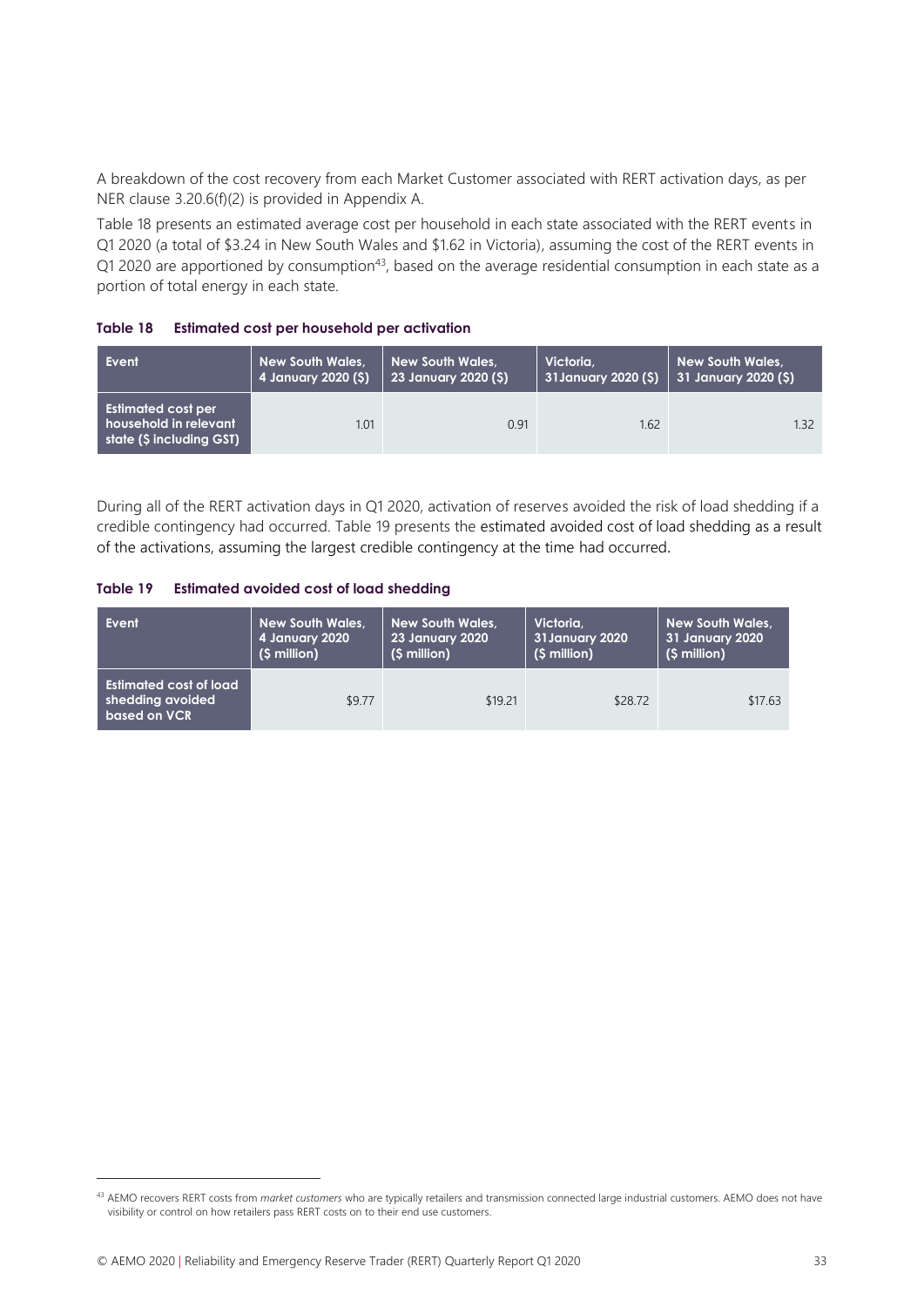# <span id="page-33-0"></span>**7. AEMO's intervention process**

AEMO's general process for deploying RERT is documented in its Procedure for the Dispatch and Activation of Reserve Contracts<sup>44</sup>.

AEMO considers that it followed all relevant provisions under NER clause 4.8 in the excercising of RERT in Q1 2020.

<sup>44</sup> A[t https://www.aemo.com.au/-/media/files/electricity/nem/emergency\\_management/rert/procedure\\_for\\_the\\_exercise\\_of\\_reliability\\_and\\_emergency\\_](https://www.aemo.com.au/-/media/files/electricity/nem/emergency_management/rert/procedure_for_the_exercise_of_reliability_and_emergency_reserve_trader_rert.pdf) [reserve\\_trader\\_rert.pdf.](https://www.aemo.com.au/-/media/files/electricity/nem/emergency_management/rert/procedure_for_the_exercise_of_reliability_and_emergency_reserve_trader_rert.pdf)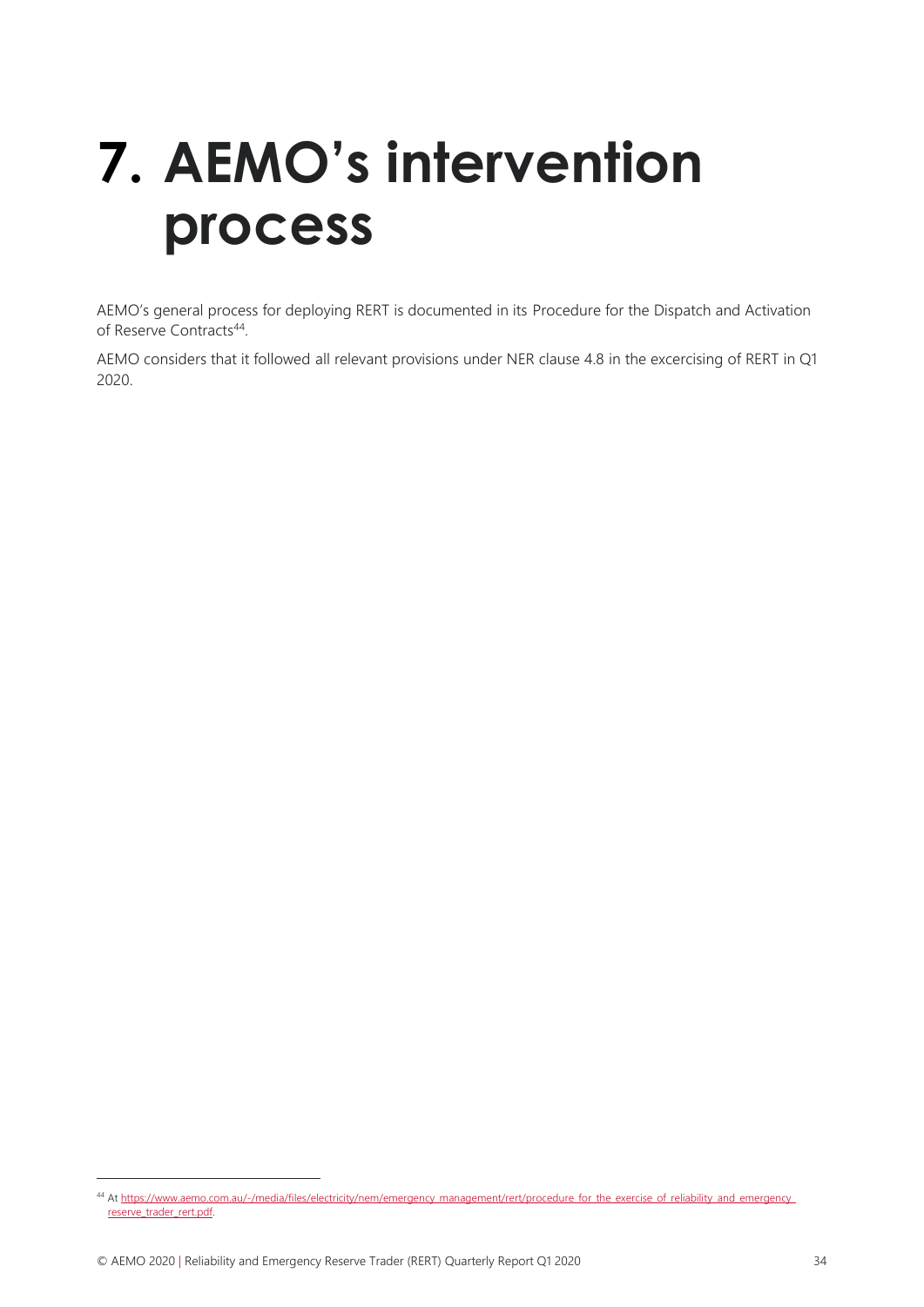# <span id="page-34-0"></span>**Appendix A**

Table 20 provides a breakdown of the cost recovery from each Market Customer associated with RERT activation days, as per NER clause 3.20.6(f)(2).

<span id="page-34-1"></span>

|  | Table 20 Market customer cost recovery per region |  |
|--|---------------------------------------------------|--|
|--|---------------------------------------------------|--|

| <b>Market Customer</b>                                         | <b>New South Wales,</b><br>4 January 2020<br>(\$ million) | <b>New South Wales,</b><br><b>23 January 2020</b><br>(\$ million) | Victoria,<br>31 January<br>2020 (\$ million) | <b>New South Wales,</b><br>31 January<br>2020 (\$ million) | <b>Total</b><br>(\$ million) |
|----------------------------------------------------------------|-----------------------------------------------------------|-------------------------------------------------------------------|----------------------------------------------|------------------------------------------------------------|------------------------------|
| 1st Energy Pty Ltd                                             | 0.01                                                      | 0.01                                                              | 0.01                                         | 0.01                                                       | 0.04                         |
| <b>AGL Hydro Partnership</b>                                   | 0.34                                                      | 0.22                                                              | 0.00                                         | 0.40                                                       | 0.96                         |
| <b>AGL Macquarie Pty</b><br>Limited                            | 0.00                                                      | 0.00                                                              | 0.00                                         | 0.00                                                       | 0.00                         |
| <b>AGL Sales</b><br>(Queensland<br><b>Electricity) Pty Ltd</b> | 0.00                                                      | 0.00                                                              | 0.09                                         | 0.00                                                       | 0.09                         |
| <b>AGL Sales Pty Limited</b>                                   | 1.28                                                      | 1.13                                                              | 1.20                                         | 1.66                                                       | 5.27                         |
| <b>AGL South Australia</b><br><b>Pty Ltd</b>                   | 0.00                                                      | 0.00                                                              | 0.00                                         | 0.00                                                       | 0.00                         |
| <b>Alcoa Portland</b><br><b>Aluminium Ply Ltd</b>              | 0.00                                                      | 0.00                                                              | 0.49                                         | 0.00                                                       | 0.49                         |
| <b>Alinta Energy Retail</b><br><b>Sales Pty Ltd</b>            | 0.12                                                      | 0.10                                                              | 0.44                                         | 0.15                                                       | 0.80                         |
| <b>Amaysim Energy Pty</b><br><b>Ltd</b>                        | 0.04                                                      | 0.03                                                              | 0.03                                         | 0.05                                                       | 0.15                         |
| <b>Blue NRG Pty Ltd</b>                                        | 0.03                                                      | 0.02                                                              | 0.05                                         | 0.03                                                       | 0.13                         |
| <b>Covau Pty Limited</b>                                       | 0.03                                                      | 0.03                                                              | 0.01                                         | 0.04                                                       | 0.11                         |
| <b>CS Energy Limited</b>                                       | 0.00                                                      | 0.00                                                              | 0.00                                         | 0.00                                                       | 0.00                         |
| <b>Delta Electricity</b>                                       | 0.10                                                      | 0.09                                                              | 0.03                                         | 0.12                                                       | 0.34                         |
| <b>Diamond Energy Pty</b><br>Ltd                               | $-0.01$                                                   | 0.00                                                              | 0.00                                         | $-0.01$                                                    | $-0.01$                      |
| <b>Discover Energy Pty</b><br>Ltd                              | 0.00                                                      | 0.00                                                              | 0.00                                         | 0.00                                                       | 0.00                         |
| <b>Elysian Energy Pty Ltd</b>                                  | 0.00                                                      | 0.00                                                              | 0.01                                         | 0.00                                                       | 0.01                         |
| <b>Energy Locals Pty Ltd</b>                                   | 0.01                                                      | 0.00                                                              | 0.00                                         | 0.01                                                       | 0.02                         |
| <b>EnergyAustralia Pty Ltd</b>                                 | 0.85                                                      | 0.81                                                              | 0.45                                         | 1.16                                                       | 3.27                         |
| <b>Energy Australia</b><br><b>Yallourn Pty Ltd</b>             | 0.61                                                      | 0.57                                                              | 0.40                                         | 0.72                                                       | 2.29                         |
| <b>Enova Energy Pty Ltd</b>                                    | 0.00                                                      | 0.00                                                              | 0.00                                         | 0.00                                                       | 0.00                         |
| <b>ERM Power Retail Pty</b><br>Ltd                             | 0.80                                                      | 0.78                                                              | 0.93                                         | 1.17                                                       | 3.67                         |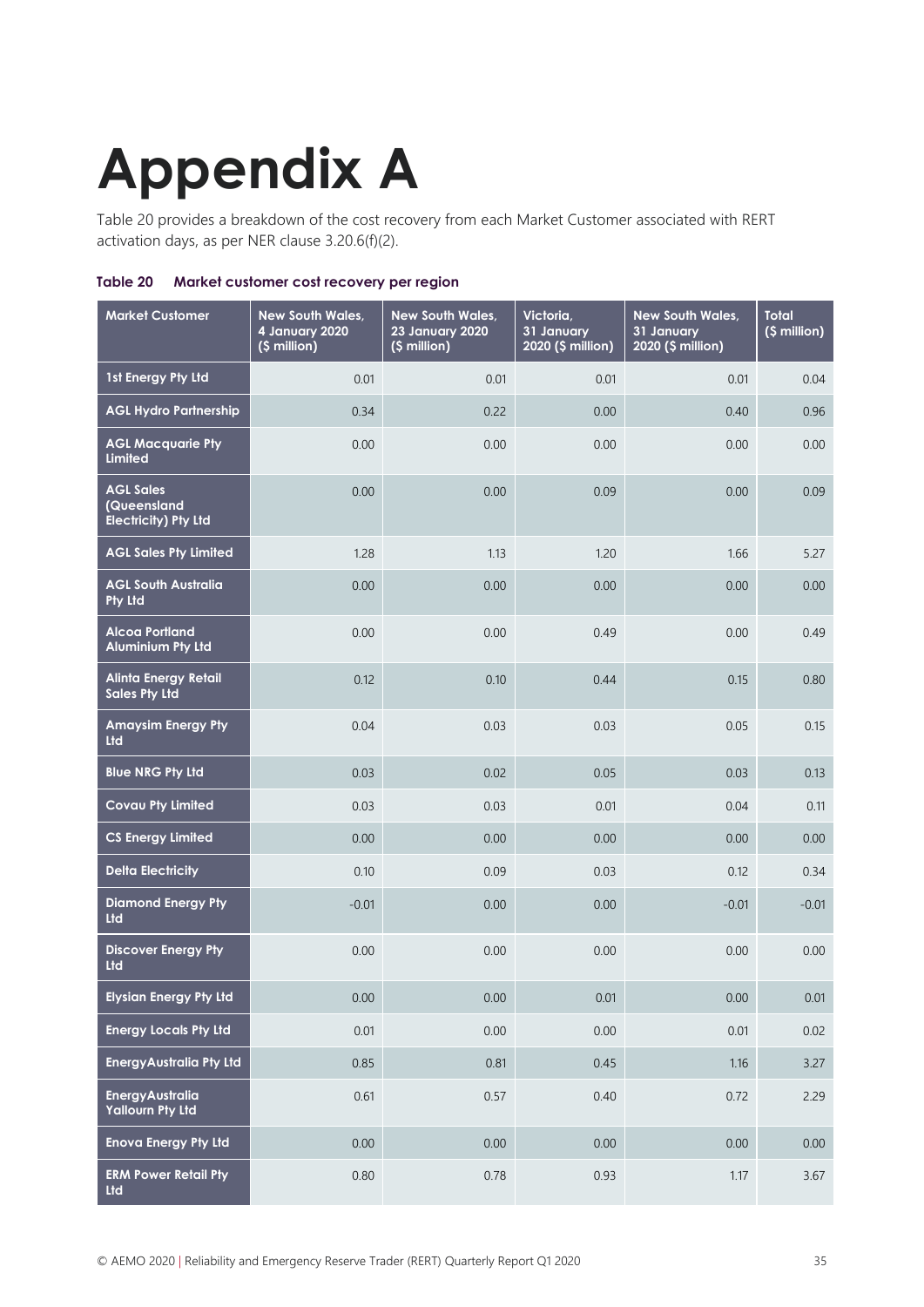| <b>Gannawarra Solar</b><br>Farm Pty Ltd              | 0.00 | 0.00 | 0.00 | 0.00 | 0.00     |
|------------------------------------------------------|------|------|------|------|----------|
| <b>Globird Energy Pty Ltd</b>                        | 0.00 | 0.00 | 0.02 | 0.00 | 0.02     |
| Hanwha Energy Retail<br><b>Australia Pty Ltd</b>     | 0.00 | 0.00 | 0.00 | 0.00 | 0.00     |
| <b>Hazelwood Power</b>                               | 0.00 | 0.00 | 0.00 | 0.00 | 0.00     |
| <b>Infigen Energy</b><br><b>Holdings Pty Limited</b> | 0.00 | 0.00 | 0.01 | 0.00 | 0.01     |
| <b>Infigen Energy</b><br><b>Markets Pty Limited</b>  | 0.04 | 0.04 | 0.00 | 0.05 | 0.14     |
| <b>Locality Planning</b><br><b>Energy Pty Ltd</b>    | 0.00 | 0.00 | 0.00 | 0.00 | 0.00     |
| Lumo Energy (NSW)<br><b>Pty Ltd</b>                  | 0.00 | 0.00 | 0.00 | 0.00 | 0.00     |
| Lumo Energy Australia<br><b>Pty Ltd</b>              | 0.00 | 0.00 | 0.14 | 0.00 | 0.14     |
| M2 Energy Pty Ltd<br>(T/As Commander<br>Power & Gas) | 0.00 | 0.00 | 0.01 | 0.00 | 0.02     |
| M2 Energy Pty Ltd<br>(T/As Dodo Power &<br>Gas)      | 0.03 | 0.02 | 0.04 | 0.03 | 0.12     |
| <b>Macquarie Bank Ltd</b>                            | 0.02 | 0.02 | 0.05 | 0.03 | 0.12     |
| Mojo Power Pty Ltd                                   | 0.00 | 0.00 | 0.00 | 0.00 | 0.01     |
| <b>Momentum Energy Pty</b><br><b>Limited</b>         | 0.19 | 0.16 | 0.45 | 0.23 | 1.03     |
| <b>Next Business Energy</b><br><b>Pty Ltd</b>        | 0.04 | 0.03 | 0.02 | 0.05 | 0.14     |
| <b>Online Power and Gas</b><br>Pty Ltd               | 0.00 | 0.00 | 0.00 | 0.00 | $0.00\,$ |
| <b>Onsite Energy</b><br>Solutions Pty Ltd            | 0.00 | 0.00 | 0.00 | 0.00 | 0.00     |
| <b>Origin Energy</b><br><b>Electricity Limited</b>   | 2.23 | 2.04 | 1.28 | 3.08 | 8.62     |
| <b>OVO Energy Pty Ltd</b>                            | 0.00 | 0.00 | 0.00 | 0.00 | 0.00     |
| People Energy Pty Ltd                                | 0.00 | 0.00 | 0.01 | 0.00 | 0.01     |
| <b>Pooled Energy Pty</b><br><b>Limited</b>           | 0.00 | 0.00 | 0.00 | 0.00 | 0.01     |
| Power Club Limited                                   | 0.00 | 0.00 | 0.00 | 0.00 | 0.00     |
| <b>Powerdirect Pty Ltd</b>                           | 0.03 | 0.02 | 0.07 | 0.04 | 0.16     |
| <b>Powershop Australia</b><br><b>Pty Limited</b>     | 0.03 | 0.02 | 0.06 | 0.03 | 0.14     |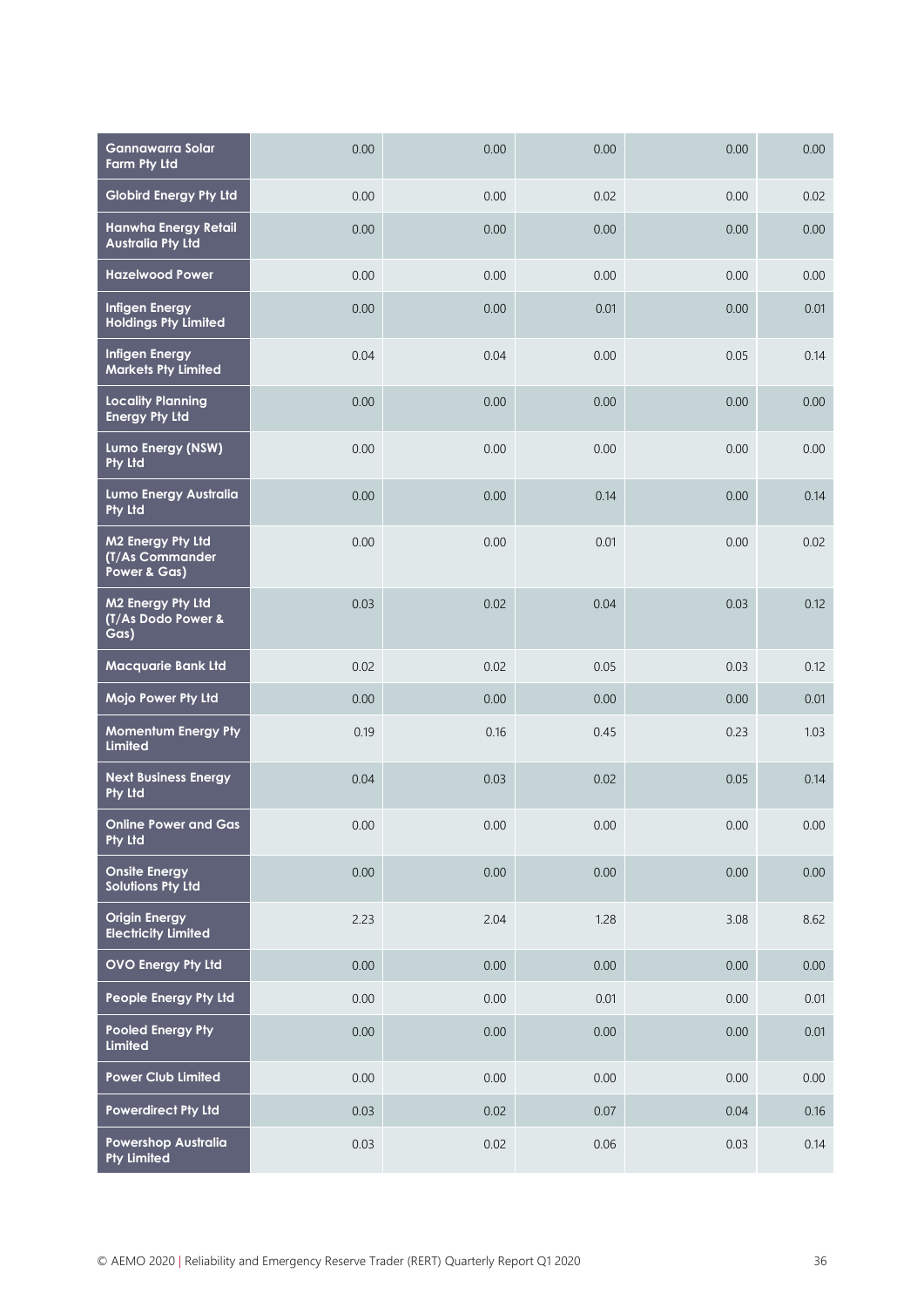| <b>Progressive Green Pty</b><br><b>Ltd</b>        | 0.02 | 0.04 | 0.10 | 0.06  | 0.22  |
|---------------------------------------------------|------|------|------|-------|-------|
| <b>QEnergy Limited</b>                            | 0.01 | 0.01 | 0.00 | 0.01  | 0.04  |
| <b>ReAmped Energy Pty</b><br><b>Ltd</b>           | 0.00 | 0.00 | 0.00 | 0.00  | 0.01  |
| <b>Red Energy Pty Limited</b>                     | 0.27 | 0.23 | 0.51 | 0.34  | 1.34  |
| <b>Sanctuary Energy Pty</b><br><b>Ltd</b>         | 0.00 | 0.00 | 0.00 | 0.00  | 0.00  |
| <b>SIMEC Zen Energy</b><br><b>Retail Pty Ltd</b>  | 0.00 | 0.00 | 0.00 | 0.00  | 0.00  |
| <b>Simply Energy</b>                              | 0.07 | 0.07 | 0.33 | 0.11  | 0.57  |
| <b>Snowy Hydro Limited</b>                        | 0.00 | 0.00 | 0.00 | 0.00  | 0.00  |
| <b>Stanwell Corporation</b><br>Limited            | 0.24 | 0.28 | 0.17 | 0.35  | 1.04  |
| <b>Sumo Power</b>                                 | 0.01 | 0.00 | 0.04 | 0.01  | 0.06  |
| <b>Sun Retail Pty Ltd</b>                         | 0.00 | 0.00 | 0.00 | 0.00  | 0.00  |
| <b>Tango Energy Pty Ltd</b>                       | 0.01 | 0.00 | 0.13 | 0.00  | 0.14  |
| <b>Tomago Aluminium</b><br><b>Company Pty Ltd</b> | 0.90 | 0.75 | 0.00 | 0.99  | 2.64  |
| <b>WINconnect Pty Ltd</b>                         | 0.00 | 0.00 | 0.00 | 0.00  | 0.01  |
| <b>Total</b>                                      | 8.36 | 7.54 | 7.54 | 10.93 | 34.37 |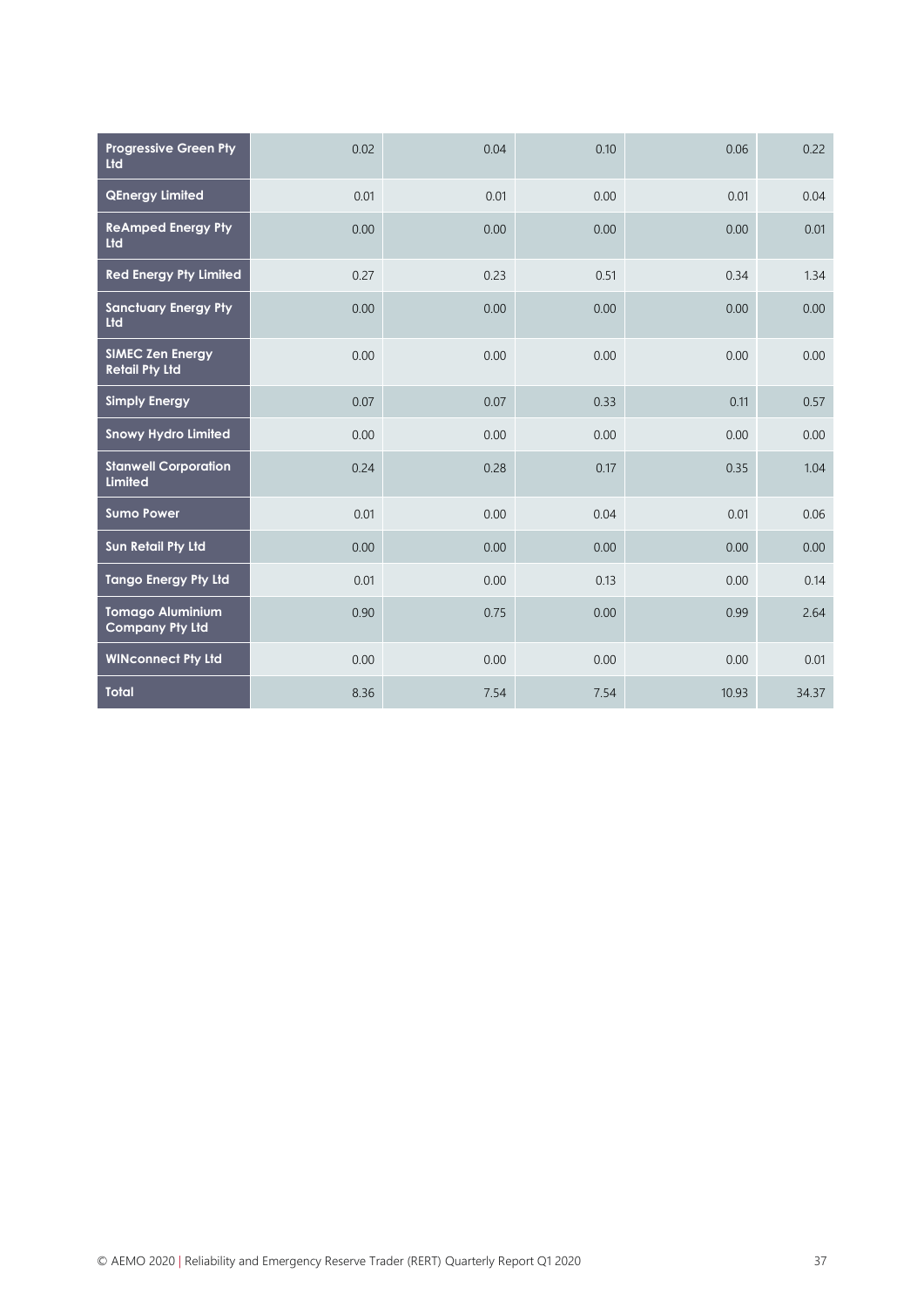# <span id="page-37-0"></span>**Appendix B**

Tables 21, 22, and 23 below provide a summary timeline of each of the RERT events in Q1 2020 and the actions taken<sup>45</sup>.

| <b>Date</b>                           | Event/comment                                                                                                                                                                                                                                                                                                                                                                                                                                          |
|---------------------------------------|--------------------------------------------------------------------------------------------------------------------------------------------------------------------------------------------------------------------------------------------------------------------------------------------------------------------------------------------------------------------------------------------------------------------------------------------------------|
| 22/12/2019                            |                                                                                                                                                                                                                                                                                                                                                                                                                                                        |
| 1855 hrs                              | Sydney South - Wallerawang 76 and Ingleburn - Wallerawang 77 lines reclassified as a credible contingency.                                                                                                                                                                                                                                                                                                                                             |
| 31/12/2019                            |                                                                                                                                                                                                                                                                                                                                                                                                                                                        |
| 1350 hrs                              | Murray - Upper Tumut 65 and Murray Lower Tumut 66 330 kV lines reclassified as a credible contingency.                                                                                                                                                                                                                                                                                                                                                 |
| 4/1/2020                              |                                                                                                                                                                                                                                                                                                                                                                                                                                                        |
| 0036 hrs                              | MN 72270 - general advice of potential for non-credible contingencies to occur in Victoria on 4 January due to extreme<br>bushfire conditions.<br>MN 72269 - general advice of potential for non-credible contingencies to occur in New South Wales on 4 January due<br>to extreme bushfire conditions.                                                                                                                                                |
| 0758 hrs                              | TransGrid advised AEMO that auto-reclose disabled on 64, 66, 03, 07, and 051 lines. Manual reclose would be initiated if<br>the lines tripped.                                                                                                                                                                                                                                                                                                         |
| 1147 hrs<br>to 1510<br>hrs<br>onwards | Multiple trips of transmission lines including:<br>• Upper Tumut - Lower Tumut 64 330 kV.<br>• Murray-Upper Tumut 65 330 kV line.<br>• Murray - Lower Tumut 66 330 kV line.<br>• Upper Tumut - Yass 02 33 0 kV line.<br>• Upper Tumut - Canberra 01 330 kV line.<br>• Kangaroo Valley – Capital 3W 330 kV line.<br>• Ingleburn - Wallerawang 77 330 kV line.<br>• Sydney South - Wallerawang 76 330 kV line.<br>• Lower Tumut - Wagga 051 330 kV line. |
| 1500 hrs                              | Constraint set I-VN_0650 invoked to limit power transfer from Victoria to New South Wales to 650 MW.                                                                                                                                                                                                                                                                                                                                                   |
| 1510 hrs                              | Constraint set I-VN_0450 invoked to limit power transfer from Victoria to New South Wales to 450 MW.                                                                                                                                                                                                                                                                                                                                                   |

#### <span id="page-37-1"></span>**Table 21 Timeline of key events up to and including 4 January 2020**

<sup>45</sup> For further details and information sources for 4 January 2020 and 31 January 2020 events, see preliminary reports a[t https://aemo.com.au/energy](https://aemo.com.au/energy-systems/electricity/national-electricity-market-nem/nem-events-and-reports/power-system-operating-incident-reports)[systems/electricity/national-electricity-market-nem/nem-events-and-reports/power-system-operating-incident-reports.](https://aemo.com.au/energy-systems/electricity/national-electricity-market-nem/nem-events-and-reports/power-system-operating-incident-reports)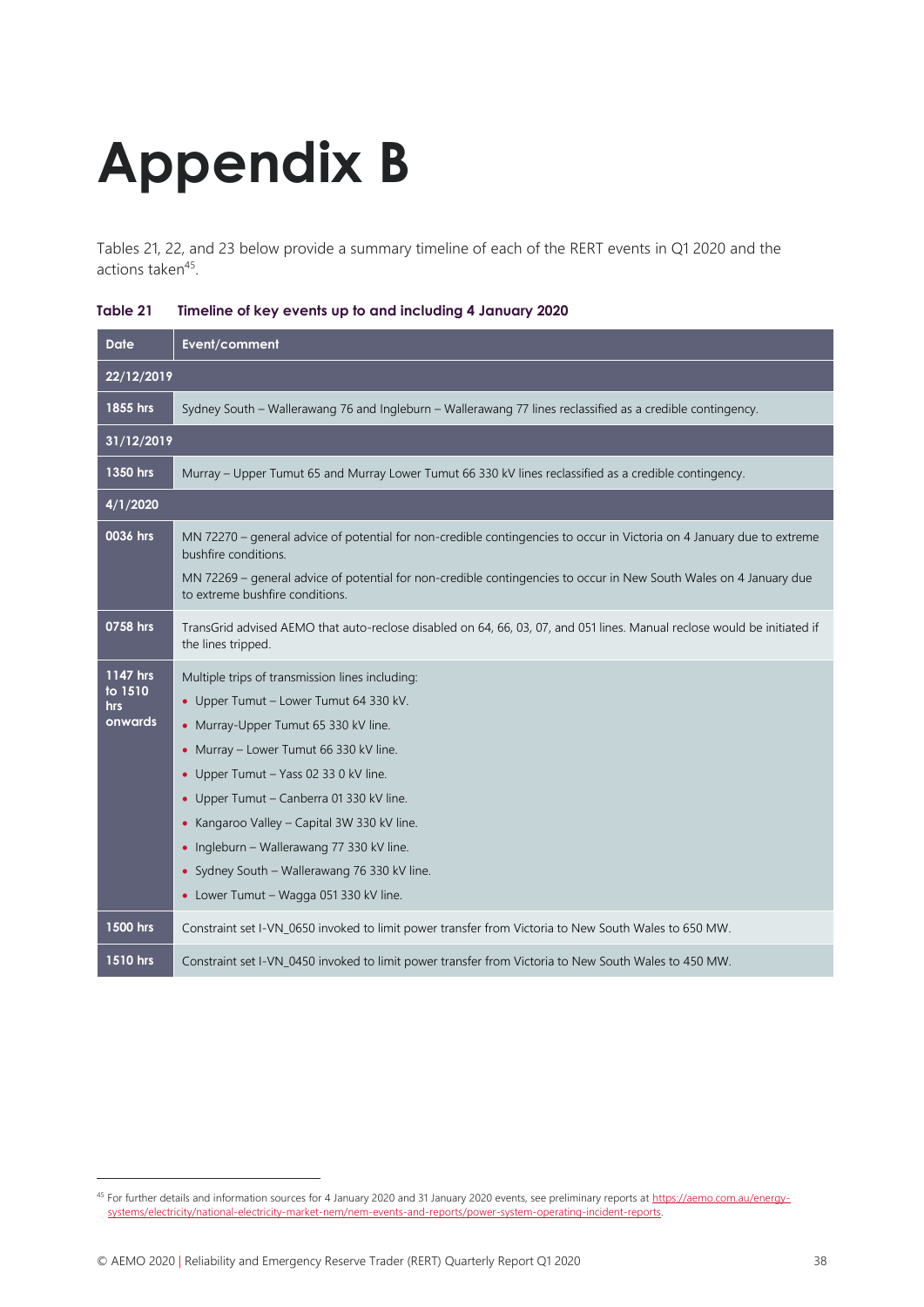| 1510 hrs | Trip of multiple transmission lines:                                                                                                                              |
|----------|-------------------------------------------------------------------------------------------------------------------------------------------------------------------|
|          | • Murray - Lower Tumut 66 330 kV line.                                                                                                                            |
|          | • Wagga $-$ Yass 990 132 kV line.                                                                                                                                 |
|          | • Wagga North - Murrumburrah 991 132 kV line.                                                                                                                     |
|          | • Yass - Burrinjuck 970 132 kV line.                                                                                                                              |
|          | • Wagga - Gadara 993 132 kV line.                                                                                                                                 |
|          | • Blowering generating unit tripped (33 MW).                                                                                                                      |
|          | • New South Wales and Victoria now separated with Wagga area load fed from Victoria.                                                                              |
| 1511 hrs | AEMO re-configured the AGC system to manage the New South Wales - Victoria separation.                                                                            |
| 1525 hrs | Constraint sets F-NQ_ISLE, F-NQ_VST_ISLE_REG, F_VST_ISLE, I_VN_ZERO and NQ_VST_ISLE, invoked to manage<br>separation of New South Wales and Victoria.             |
| 1605 hrs | • MN 72297 - declaring an actual LOR 2 condition in New South Wales from 1600 hrs.                                                                                |
|          | • AEMO sought an immediate market response.                                                                                                                       |
|          | • AEMO noted that insufficient market response may require AEMO to implement a AEMO intervention event.                                                           |
| 1607 hrs | MN 72299 - demand forecast change due to Wagga Wagga being area fed from Victoria.                                                                                |
| 1607 hrs | MN 72301 - AEMO advised intention to commence RERT contract negotiations for the period 1700 hrs 4/1/2020 to 0000<br>hrs 5/1/2020 for the New South Wales region. |
| 1610 hrs | AEMO pre-activated 300 MW of RERT in New South Wales.                                                                                                             |
| 1618 hrs | MN 72310 - AEMO advised intention to commence RERT contract negotiations for the period 1630 to 2200 hrs on<br>4/1/2020 for the New South Wales region.           |
| 1715 hrs | • MN 72333 - advising that AEMO had entered RERT contracts and may activate RERT during the period 1800 hrs to<br>2200 hrs.                                       |
|          | • AEMO issued an pre-activated 68 MW of RERT in New South Wales.                                                                                                  |
| 1731hrs  | • MN 72334 – AEMO advised RERT contracts activated for the period 1820 hrs to 2200 hrs.                                                                           |
|          | • AEMO issued an instruction to activate 68 MW of RERT in New South Wales.                                                                                        |
| 1739 hrs | MN 72335 - AEMO intervention event commencing at 1820 hrs.                                                                                                        |
| 1820 hrs | 68 MW of RERT activated in New South Wales.                                                                                                                       |
| 1850 hrs | 01 and 02 lines reclassified as a credible contingency due to bushfires.                                                                                          |
| 2040 hrs | MN 72338 - inter-regional limitation extended due to New South Wales - Victoria separation.                                                                       |
| 2106 hrs | MN 72339 - LOR 2 cancelled in New South Wales.                                                                                                                    |
| 2145 hrs | RERT services de-activated.                                                                                                                                       |
| 2147 hrs | MN 72340 - advising activation of RERT contracts ended from 2145 hrs.                                                                                             |

#### <span id="page-38-0"></span>**Table 22 Timeline of key events on 23 January 2020**

| <b>Date</b> | Event/comment                                                                                                                                                                                                                                                                            |
|-------------|------------------------------------------------------------------------------------------------------------------------------------------------------------------------------------------------------------------------------------------------------------------------------------------|
| 0011 hrs    | MN 72876 – due to abnormal conditions, namely damaging winds and heavy rainfall in Snowy Mountains and South<br>West slopes, constraint sets I-VN 0500 and I-NV 0500 invoked from 0010 hrs, to limit power transfer between Victoria to<br>New South Wales to 500 MW in both directions. |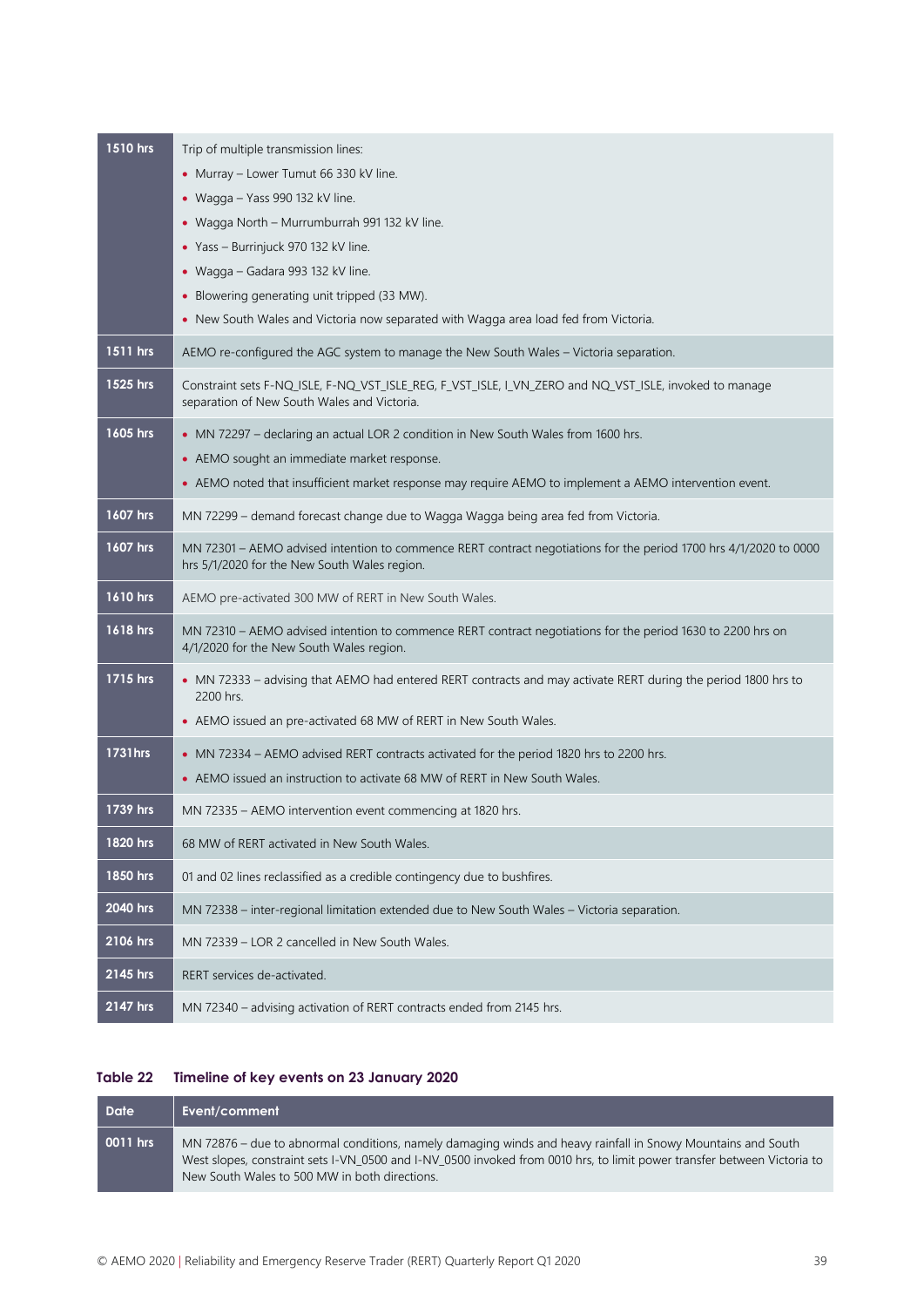| 1116 hrs | • MN 72883 – forecast LOR 2 declared for New South Wales from 1530 to 1700 hrs, based on 1130 hrs PDPASA run. The<br>forecast capacity reserve requirement was 721 MW, but the minimum capacity reserve available was 463 MW. |  |
|----------|-------------------------------------------------------------------------------------------------------------------------------------------------------------------------------------------------------------------------------|--|
|          | • AEMO sought a market response and estimated the latest time to intervene as an intervention event at 1330 hrs.                                                                                                              |  |
| 1122 hrs | MN 72884 - AEMO advised intention to commence RERT contract negotiations for the period 1130 to 2000 hrs on<br>23/1/2020 for the New South Wales region.                                                                      |  |
| 1220 hrs | MN 72886 – advising AEMO had entered into RERT contracts and may activate RERT during the period 1530 to 1700 hrs<br>for the New South Wales region.                                                                          |  |
| 1327 hrs | MN 72889 – AEMO advised RERT contracts activated for the period 1530 to 1730 hrs.                                                                                                                                             |  |
| 1437 hrs | • AEMO issued MN 72923, declaring an actual LOR 2 condition in New South Wales from 1435 to 1700 hrs.                                                                                                                         |  |
|          | • The capacity reserve requirement was 742 MW but the minimum capacity reserve available was 568 MW.                                                                                                                          |  |
| 1530 hrs | • MN 72928 – advised AEMO Intervention Event commenced <sup>46</sup> (dispatch of RERT).                                                                                                                                      |  |
|          | • 152 MW of RERT fully activated in New South Wales.                                                                                                                                                                          |  |
| 1830 hrs | RERT services de-activated.                                                                                                                                                                                                   |  |
| 1900 hrs | MN 72951 – LOR 2 cancelled in New South Wales.                                                                                                                                                                                |  |
| 1904 hrs | MN 72952 – advised activation of RERT contract ended from 1900 hrs.                                                                                                                                                           |  |

#### <span id="page-39-0"></span>**Table 23 Timeline of key events on 31 January 2020**

| <b>Date</b> | Event/comment - Victoria                                                                                                                                                                                                                                                                                                                                                 | <b>Event/comment - New South Wales</b> |
|-------------|--------------------------------------------------------------------------------------------------------------------------------------------------------------------------------------------------------------------------------------------------------------------------------------------------------------------------------------------------------------------------|----------------------------------------|
| 1324 hrs    | • Collapse of a number of steel transmission towers on<br>the Moorabool – Mortlake and Moorabool – Haunted<br>Gully 500 kV lines (MLTS-MOPS and MLTS-HGTS<br>lines).<br>• South Australia now separated from remainder of the<br>NEM.                                                                                                                                    |                                        |
| 1347 hrs    | • MN 73173 – forecast LOR 2 declared for Victoria from<br>1500 to 1800 hrs, based on 1400 hrs PDPASA run. The<br>forecast capacity reserve requirement was 560 MW <sup>47</sup> ,<br>but the minimum capacity reserve available was 406<br>MW.<br>• AEMO sought a market response and estimated the<br>latest time to intervene as an intervention event at<br>1300 hrs. |                                        |
| 1351 hrs    | MN 73174 – AEMO advised of intention to commence<br>RERT contract negotiations for the period 1500 to 1800<br>hrs on 31/1/2020 for the Victorian region.                                                                                                                                                                                                                 |                                        |

<sup>46</sup> MN 72928 detailed an incorrect start time for the AEMO Intervention Event of 1328 hrs instead of 1530 hrs.

<sup>&</sup>lt;sup>47</sup> Both MN 73173 and 73181 detailed an incorrect forecast capacity reserve requirement of 1105 MW, which was corrected in MN 73183 declaring the actual LOR 2 condition.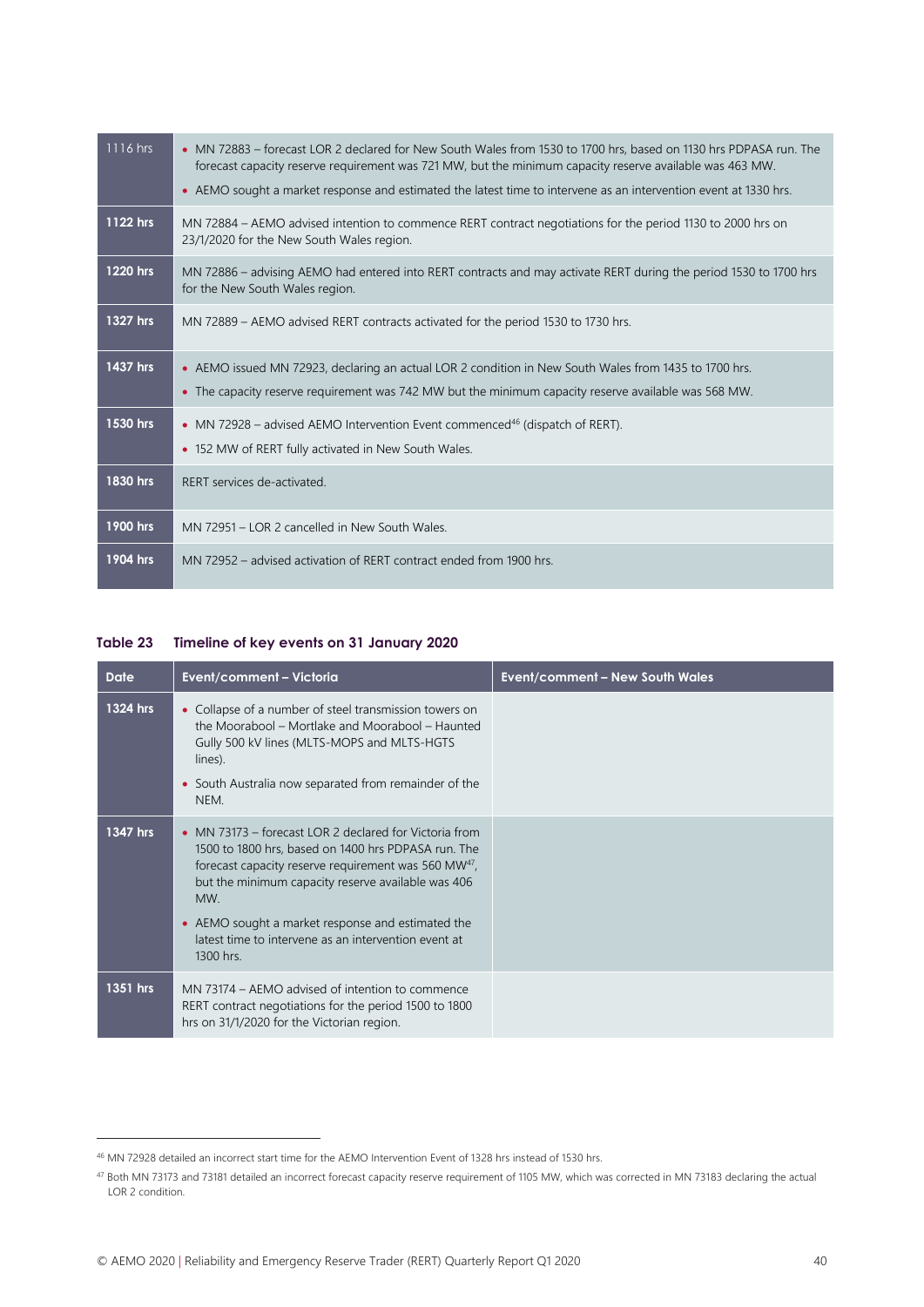| <b>Date</b> | <b>Event/comment - Victoria</b>                                                                                                                                             | <b>Event/comment - New South Wales</b>                                                                                                                     |
|-------------|-----------------------------------------------------------------------------------------------------------------------------------------------------------------------------|------------------------------------------------------------------------------------------------------------------------------------------------------------|
| 1404 hrs    | • Correction to MN 73173 issued at 1347 hrs (date<br>corrected). MN 73181 - forecast LOR 2 declared for<br>Victoria from 1500 to 1800 hrs, based on 1400 hrs<br>PDPASA run. |                                                                                                                                                            |
|             | • The forecast capacity reserve requirement was 560<br>MW48, but the minimum capacity reserve available<br>was 406 MW.                                                      |                                                                                                                                                            |
| 1416 hrs    | • AEMO issued MN 73183, declaring an actual LOR 2<br>condition in Victoria from 1400 hrs.                                                                                   |                                                                                                                                                            |
|             | • The capacity reserve requirement was 560 MW but<br>the minimum capacity reserve available was 200 MW.                                                                     |                                                                                                                                                            |
| 1427 hrs    | MN 73187 – AEMO advised RERT contracts activated for<br>the period 1530 hrs to 2130 hrs for the Victorian region.                                                           |                                                                                                                                                            |
| 1501 hrs    |                                                                                                                                                                             | • AEMO issued MN 73188, declaring an actual LOR 2<br>condition in New South Wales from 1500 hrs.                                                           |
|             |                                                                                                                                                                             | • The capacity reserve requirement was 775 MW but the<br>minimum capacity reserve available was 500 MW.                                                    |
| 1503 hrs    |                                                                                                                                                                             | MN 73189 - AEMO advised of intention to commence RERT<br>contract negotiations for the period 1530 to 2000 hrs on<br>31/1/2020 for New South Wales region. |
| 1514 hrs    |                                                                                                                                                                             | MN 73191 - AEMO advised intention to commence RERT<br>negotiations for the period 1530 hrs to 2100 hrs on 31/1/2020<br>for New South Wales region.         |
| 1530 hrs    | Six RERT services for Victoria (fully<br>activated/commenced full capability delivery).                                                                                     |                                                                                                                                                            |
| 1557 hrs    |                                                                                                                                                                             | MN 73195 - AEMO advised RERT contracts activated for the<br>period 1600 hrs to 2100 hrs for New South Wales region.                                        |
| 1608 hrs    | MN 73198 - AEMO Intervention Event commenced at<br>1530 hrs (dispatch of RERT) for Victoria.                                                                                |                                                                                                                                                            |
| 1630 hrs    | Three further RERT services for Victoria (fully<br>activated/commenced full capability delivery).                                                                           |                                                                                                                                                            |
| 1700 hrs    |                                                                                                                                                                             | Three RERT services for New South Wales (fully<br>activated/commenced full capability delivery).                                                           |
| 1800 hrs    |                                                                                                                                                                             | One further RERT services for New South Wales (fully<br>activated/ commenced full capability delivery).                                                    |
| 1921 hrs    |                                                                                                                                                                             | MN 73231 - advised cancellation of actual LOR 2 in the New<br>South Wales region at 1920 hrs.                                                              |
| 1930 hrs    | Eight RERT services for Victoria commenced de-<br>activation.                                                                                                               |                                                                                                                                                            |
| 1930 hrs    | Two RERT services for Victoria commenced de-<br>activation.                                                                                                                 |                                                                                                                                                            |
| 1934 hrs    | MN 73232 - advised cancellation of actual LOR 2 in the<br>Victorian region at 1930 hrs.                                                                                     |                                                                                                                                                            |

<sup>48</sup> Both MN 73173 and 73181 detailed an incorrect forecast capacity reserve requirement of 1105 MW, which was corrected in MN 73183 declaring the actual LOR 2 condition.